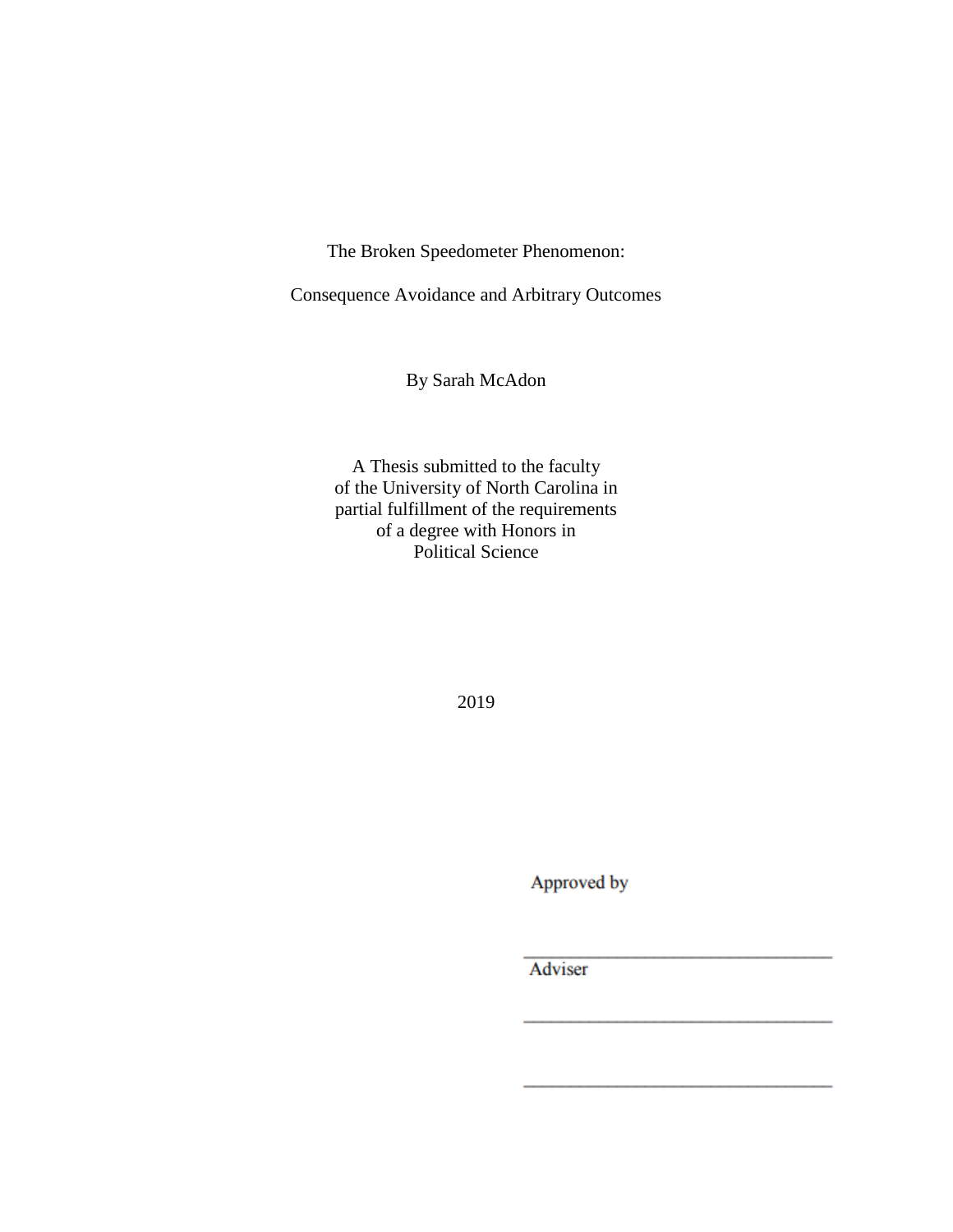# **Introduction**

When an individual receives a speeding ticket, they have two options: pay the ticket or fight it in court. To pay the ticket would mean accepting the financial costs, as well as the corresponding points on a license that a speeding ticket generates. However, if an individual decides to fight the citation in court, they have an opportunity to reduce their speeding citation to a lesser charge, or acquit the charge altogether. While going to court does have its costs, potentially including making time to go to court, paying court fees, or hiring legal counsel, it can also protect an individual from having to deal with long-term insurance increases or license suspensions. If a defendant can convince the judge to reduce their speeding ticket to a lower charge, such as an equipment violation, the defendant ultimately receives no points on their license and avoids a harsher consequence.

In North Carolina speeding citations that were resolved between January 1, 2013 and December 31, 2017, over 40% of individuals who took their tickets to court received a lesser charge of a broken speedometer. This broken equipment charge was given to 94% of all defendants in this time period who were deemed "responsible for lesser" or guilty of a reduced charge. The sheer number of rulings consistently affirming a defendant had a broken speedometer brings the practice of reducing speeding citations into question. Not only is it important to question the accuracy of this many broken speedometers rulings, but it is also necessary to question who is able to reduce their speeding ticket in this way.

Using data from a North Carolina Courts database, the present study analyzes over 1,200,000 cases of resolved speeding citations, with an emphasis on speeding citations being reduced to a lower charge. This paper focuses on defendants who took their speeding ticket to court, because in the case of speeding citations, individuals only go to court in hopes of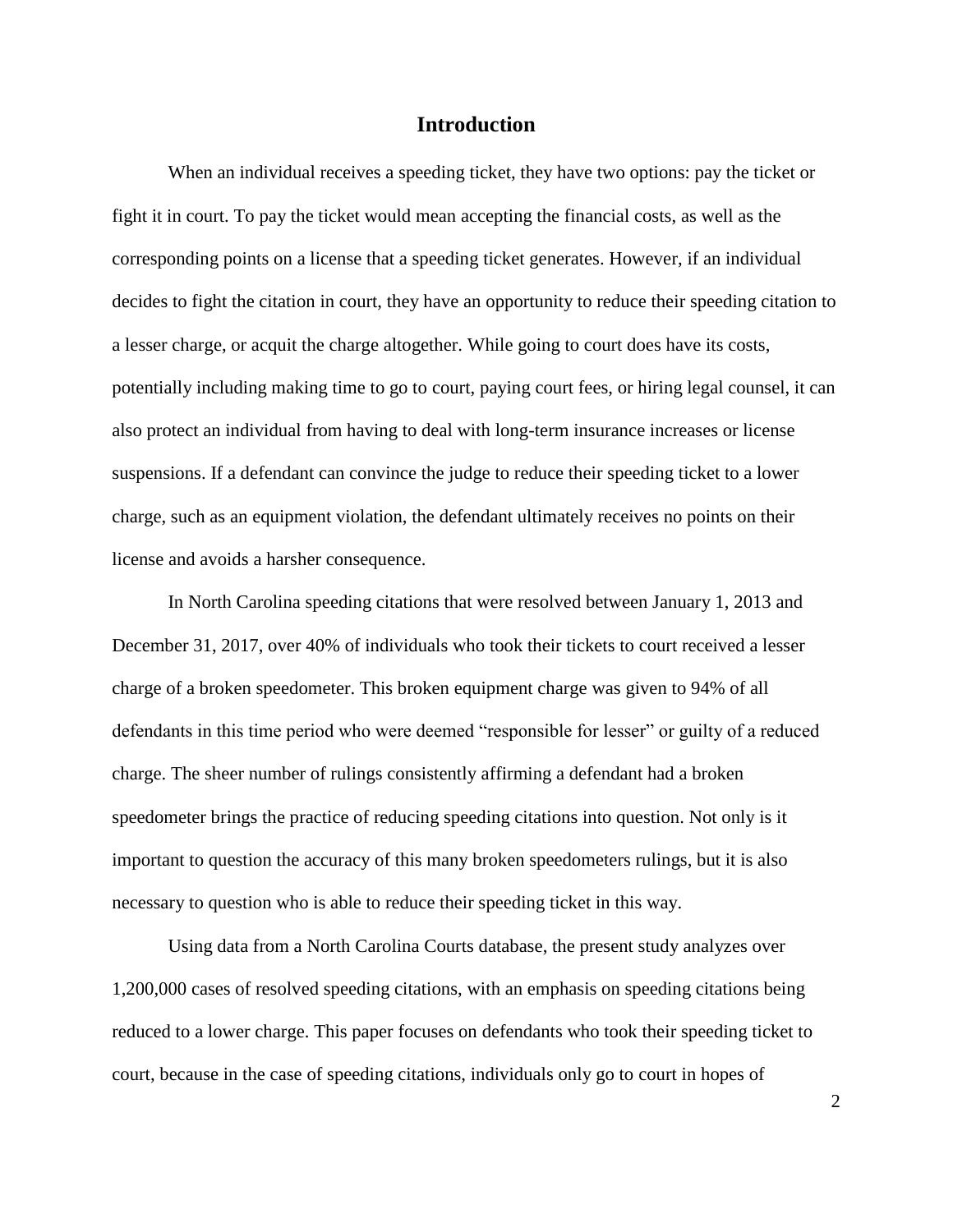achieving a better outcome. The harshness of outcome in a speeding ticket case, compared to the outcome an individual would have received without fighting the ticket, is the primary variable of interest. By looking at the influence of individual case characteristics, such as demographics, attorney type, and the courtroom the case is heard in, I analyze factors that alter a defendant's outcome in the courtroom. This thesis serves to document the presence of a broken speedometer phenomenon, which leads thousands of defendants, and hundreds of judges, to accept fictitious legal outcomes in speeding ticket cases. Ultimately, the broken speedometer phenomenon and the evidence displayed in this thesis provide support for the idea that judges and judicial districts across North Carolina sentence speeding ticket defendants in arbitrary and capricious ways.

# **Literature Review**

#### *Speeding Tickets in the Courtroom*

In the range of literature that exists surrounding punishments and sentencing in U.S. courtrooms, analyses typically focus on measuring the harshness of outcome (Doerner and Demuth 2010; Mitchell 2005; Novak and Chamlin 2008; Petrocelli, Piquero, and Smith 2003; Steffensmeier, Kramer, and Ulmer 1995). This refers to how harsh a defendant's outcome is in comparison to what charge they came to court with. In speeding citation cases, there are generally four outcomes that vary in levels of harshness. A defendant can be found guilty of a worse charge, guilty as charged, guilty of a lesser charge, or not guilty. In the present study, 40% of defendants were found guilty of a lesser charge, meaning their speeding citation had a reduced outcome. Of those who received a reduced outcome in court, 94% were cited as having a broken speedometer.

The phenomenon of the broken speedometer is the single most used speeding citation reduction, but it is rarely documented in literature. The book *Beat Your Ticket: Go to Court &*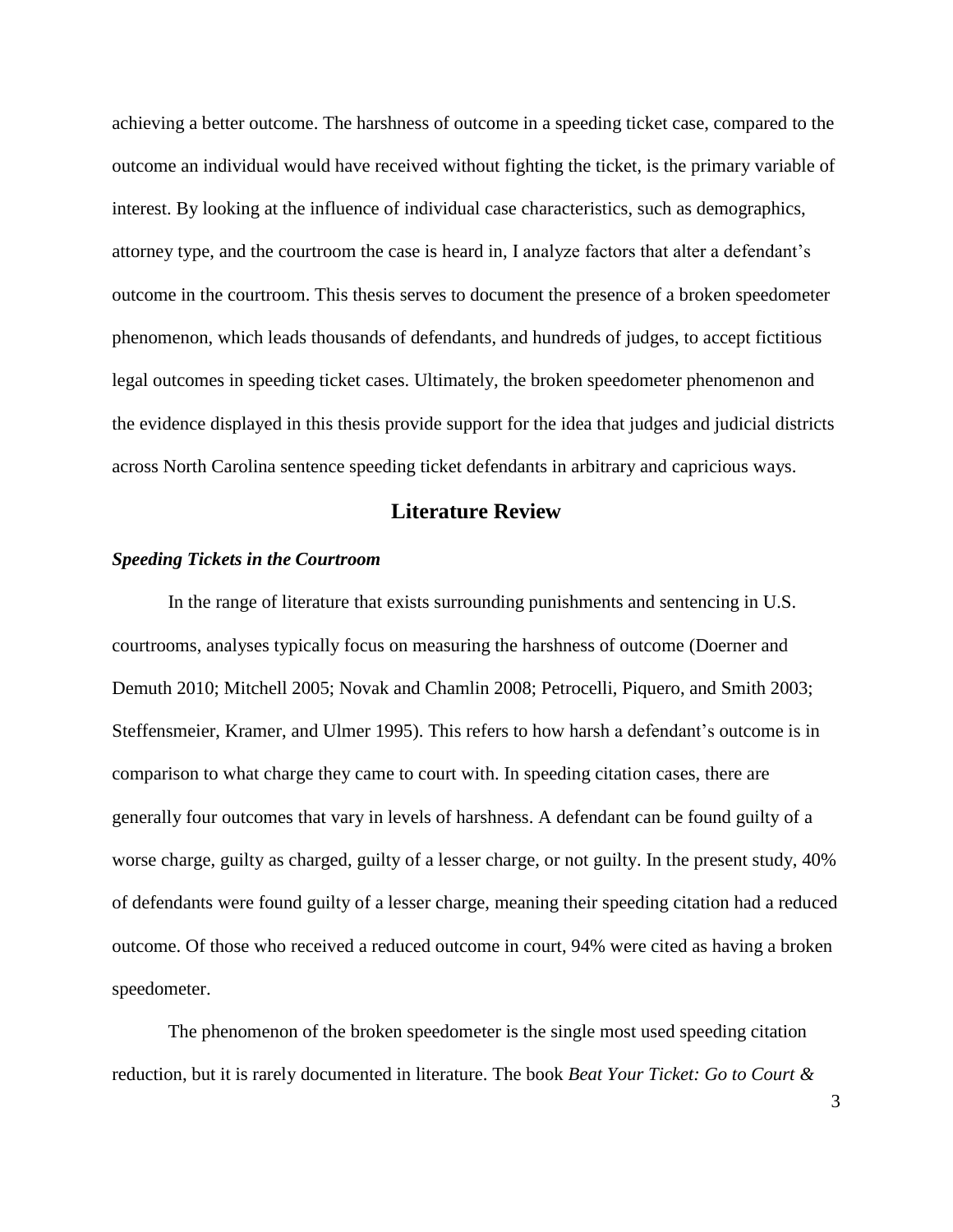*Win* illustrates ways in which a defendant could utilize the argument of a broken speedometer to win a speeding ticket case (Brown 2013). Brown highlights the fact that speedometers must be checked once a year and if they have not been checked recently, there might be an opportunity to argue for a broken speedometer instead of a speeding citation. While a speedometer should be recalibrated once a year, tire wear and pressure can impact the way a speedometer operates and its effectiveness (Brown 2013). If a defendant proposes that their speedometer was broken when they were caught speeding, the court may accept a broken equipment violation in place of a moving violation.

One key aspect of the court system highlighted here is the idea of consequences and consequence avoidance. The main consequences a defendant faces when receiving a speeding ticket are the points on the license, associated court fines, as well as a potential subsequent hike in insurance rates ("North Carolina Traffic" 2018). A basic speeding ticket will result in a \$25 fine, court costs, and 2 points on a defendant's license. When a defendant gets their speeding citation reduced to a broken speedometer charge, they still have to pay the fines and fees, but do not receive any points on their license that they would have otherwise ("North Carolina DMV" 2019). Speeding citations have a relatively high possibility of consequence avoidance, with over 50% of cases resulting in a reduced or acquitted charge. While arguing for a broken speedometer ruling is one way to reduce a citation, there are a variety of other factors that can affect how a speeding citation case is resolved in the courtroom. The present study focuses on how the following factors influence the overall harshness of outcome in speeding citation cases.

#### *Demographics*

Conflict theory indicates that the law, law enforcement, and the court system are operated by dominant groups in society that utilize these systems to support their own interests (Petrocelli,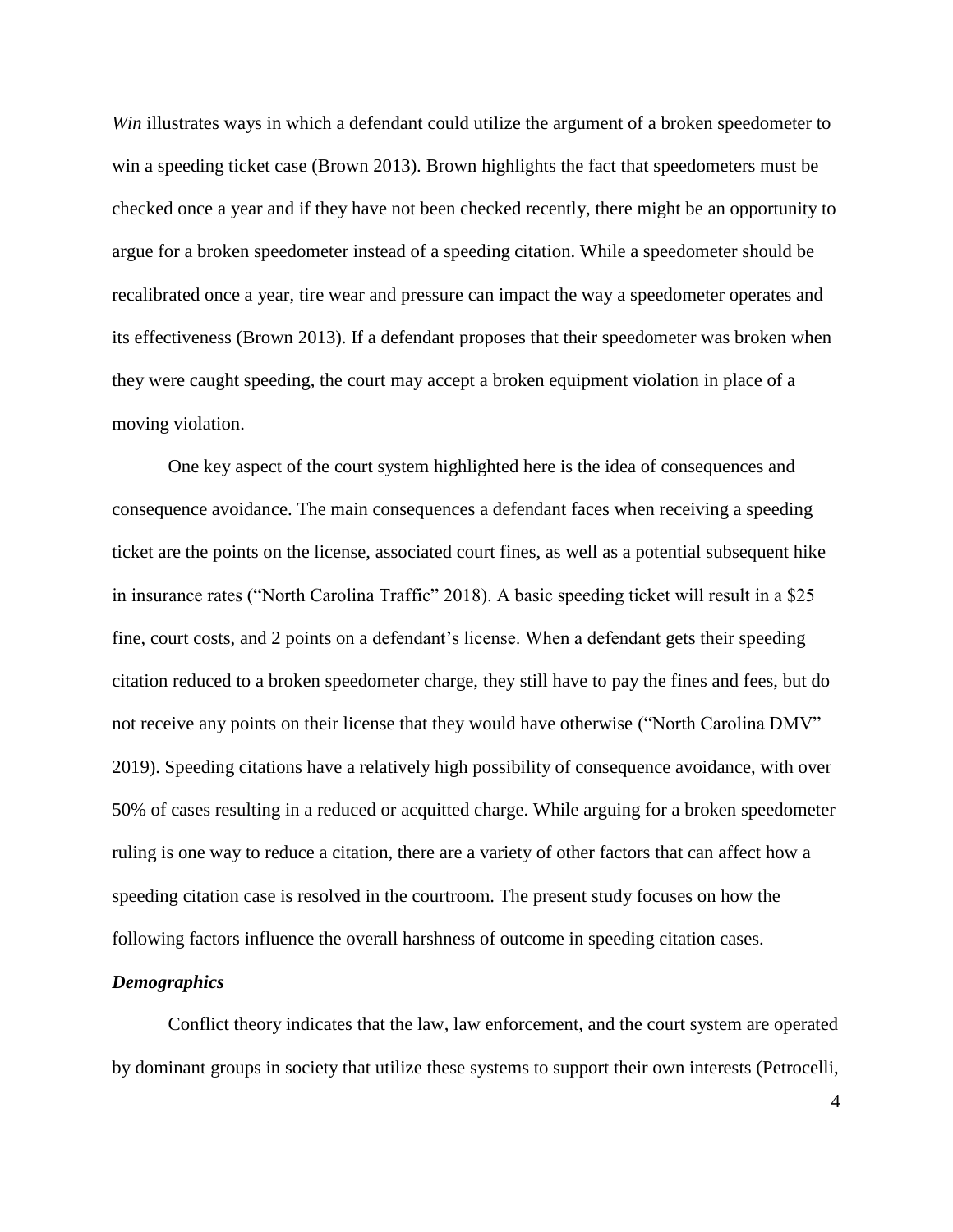Piquero, and Smith 2003). This results in the dominant groups using their power to restrict the power of minority groups that they view as a threat. Individuals may or may not be perceived as a threat based on their race, gender, and age, which are ultimately uncontrollable factors. The influence of these factors on sentencing is widely covered in existing research. Petrocelli, Piquero, and Smith (2003) applied conflict theory to their study of traffic stops occurring over a three-month period in Richmond, Virginia in 2000. Looking at how traffic stops and resulting outcomes are altered by racial factors, Petrocelli, Piquero, and Smith (2003) found that relatively powerless people, such as minorities, are more likely to be viewed as criminal by people in positions of power. Racial minorities were seen as a threat, particularly in white-majority neighborhoods. The study concluded that the perception of threat is a motivating factor in the actions taken by dominant groups, leading black individuals to be judged more harshly than whites.

Novak and Chamlin (2008) look at conflict theory from a racial perspective, synthesizing conflict theory and the idea of racial threat into the threat hypothesis. The threat hypothesis dictates that when whites discern a threat of crime from non-whites, it prompts them to take an active role in pushing the legal system to mediate that threat by controlling the non-white population. In theory, this should result in black people being systemically punished harsher than white people. Ojmarrh Mitchell's (2005) meta-analysis of sentencing bias research supports this claim, proposing that there is a statistically significant race effect in sentencing. Mitchell explores the racial impacts of sentencing, independent of legal factors that could also influence harshness of outcome, such as the type of attorney a defendant had or how serious their offense was. His analysis concludes that independent of both legal and extralegal factors, blacks are consistently sentenced slightly more harshly than whites. There was also significant support for a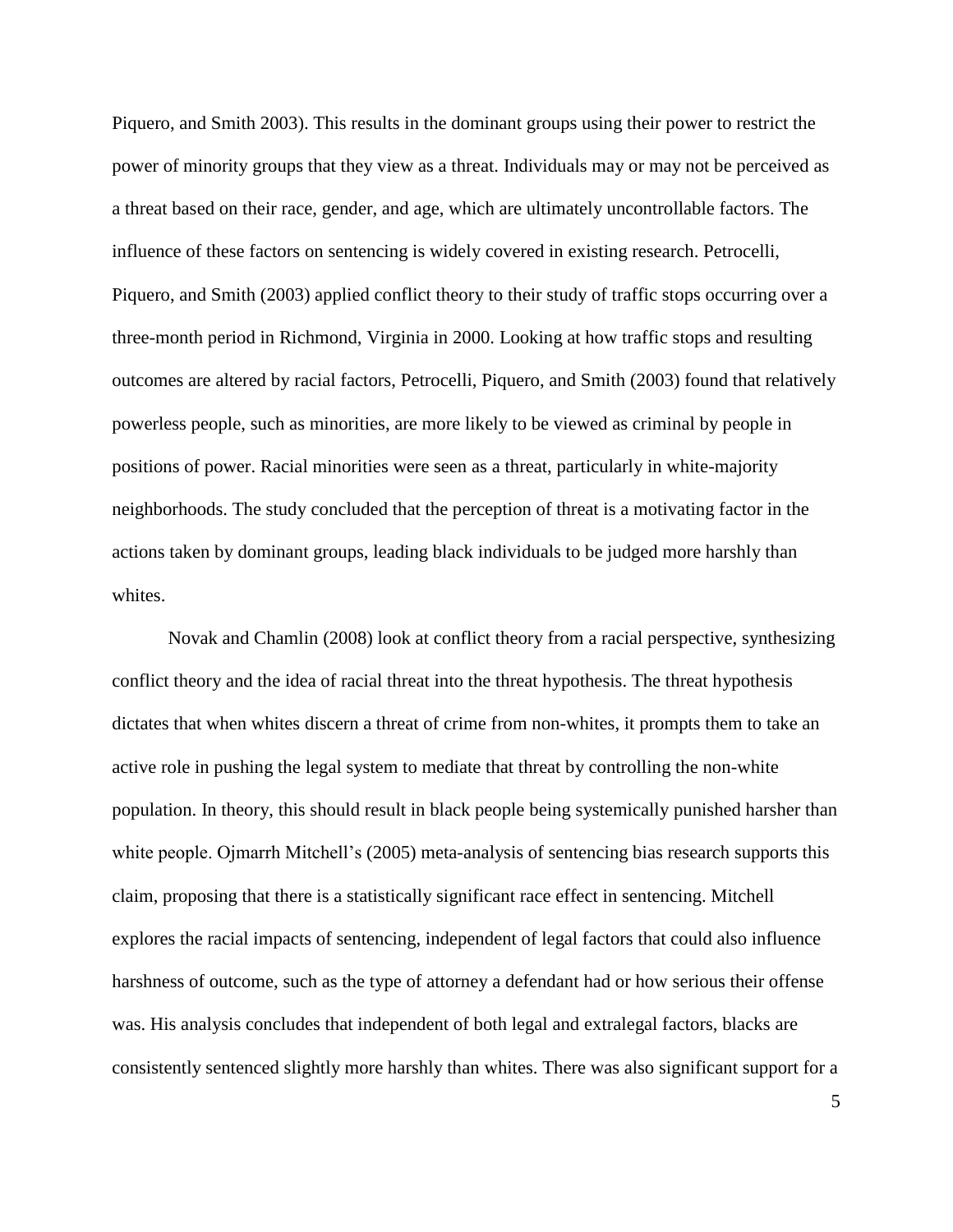cumulative disadvantage, where blacks cycling through the criminal justice system may experience even more racial disparities. Supporting literature reiterates these claims, showing significant support that race influences not only the decision to sentence a defendant, but also the harshness of the sentence, even when controlling for all other legal and extralegal factors (Everett and Wojtkiewicz 2002; Pruitt and Wilson 1983; Spohn, Gruhl, and Welch 1981; Steffensmeier and Demuth 2001; Uhlman 1977).

Jill K. Doerner and Stephen Demuth (2010) expand on racial sentencing research by considering other demographic variables as influences in the court system. Doerner and Demuth look at the joint effects of race, ethnicity, gender, and age, when looking at the outcomes in the sentencing stage in U.S. Federal Courts. In Doerner and Demuth's (2010) theoretical framework, they rely on the judge's focus on blameworthiness, the community, and practical constraints and consequences. They compiled data from the U.S. Sentencing Commission, looking at how extralegal variables impact the decision to incarcerate and the resulting sentence length. Their research suggests that males, blacks, and younger individuals receive the harshest sentences. When looking further at interactions of race and gender, Doerner and Demuth found that racial differences in sentencing are greater among men than among women. This interaction of race and gender is consistent with the findings of other sentencing literature, suggesting that race and gender should be looked at in conjunction with one another (Steffensmeier and Demuth 2001; Steffensmeier and Demuth 2006).

Age is another important factor in sentencing, with Doerner and Demuth's (2010) study showing that younger defendants tend to receive harsher sentences than older defendants. This finding was consistent with Doerner and Demuth's review of prior literature, which dictated that older defendants tend to be viewed in a more favorable light, and with less severity, when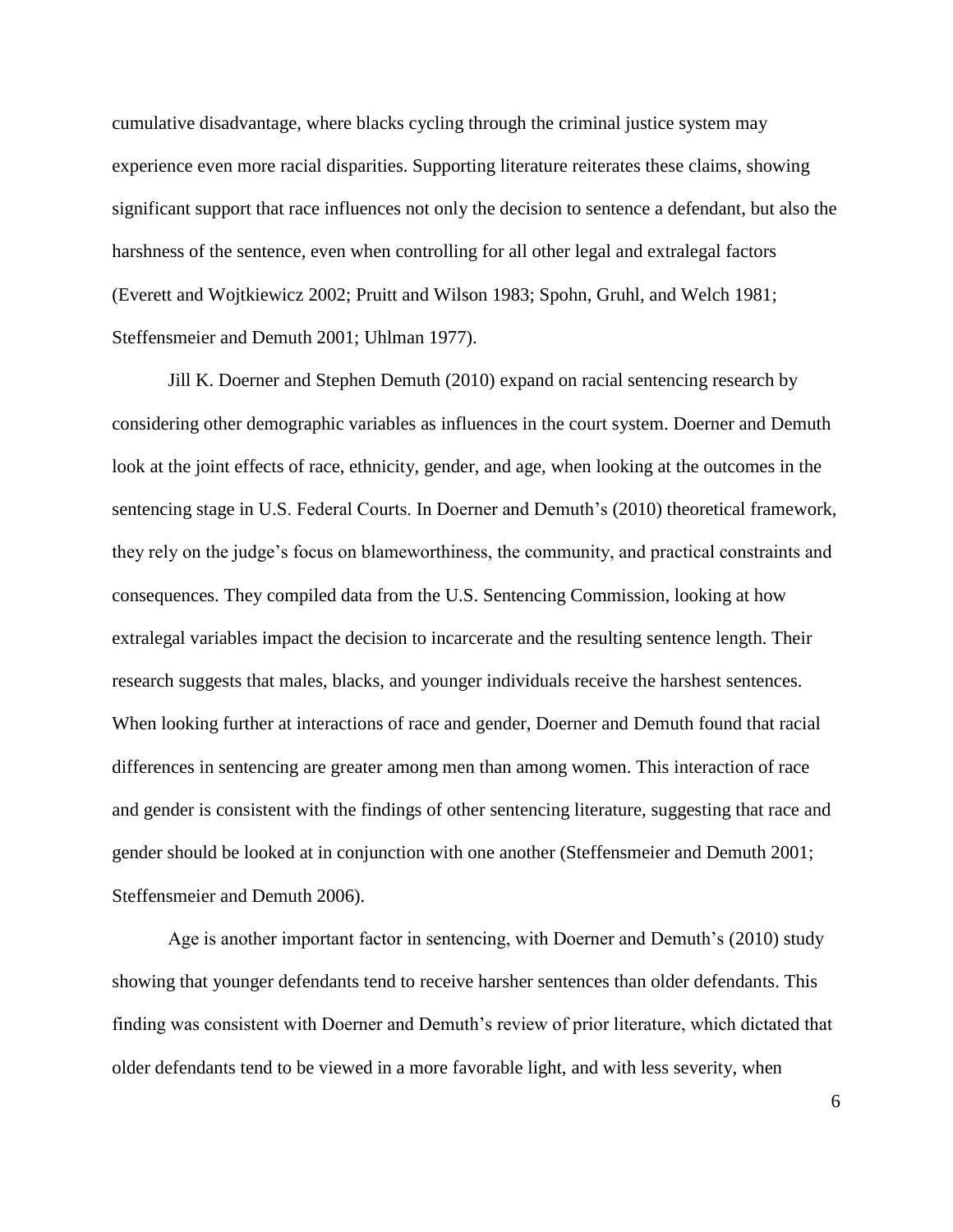compared to younger defendants. Steffensmeier, Kramer, and Ulmer's research (1995) supports Doerner and Demuth's findings for age differences in sentencing in their analysis of Pennsylvania sentencing data. In their theoretical exploration of the topic, they suggest that judges should sentence only based on legal variables, but the differential severity of punishment may be caused by personal opinions of the judge on the age and experience of defendants. Themes such as future criminality, relative dangerousness, and responsibility emerge as potential considerations of the judge. In this study, they defined "young" as ages 21-29, grouping later ages by ten-year increments (Steffensmeier, Kramer, and Ulmer 1995). Their findings suggest that younger offenders are somewhat more likely to be imprisoned, with longer resulting prison terms. However, offenders under the age of 21 receive leniency in sentencing due to their young age (Steffensmeier, Kramer, and Ulmer 1995). In an additional study expanding on previous research, Steffensmeier, Kramer, and Ulmer (1998) confirm their initial findings and emphasize the importance of looking at race, gender, and age in conjunction with one another.

#### *Attorney type*

The type of representation a defendant receives in the courtroom is an influential factor to consider when analyzing how a defendant will be sentenced. In the present study, almost all cases either hired an attorney or chose to self-represent, with less than .05% of cases being assigned a public defender or court appointed attorney. Often times defendants cannot afford to hire an attorney, choosing to represent themselves. Alternatively, defendants might also want to represent themselves because they believe the case will be heard fairly regardless of whether or not the defendant is professionally represented. Swank (2005) looks at the increase in pro se representation in recent years, which he calls the pro se phenomenon. In what Swank calls "poor people courts," traffic cases tend to have at least one side representing pro se compared to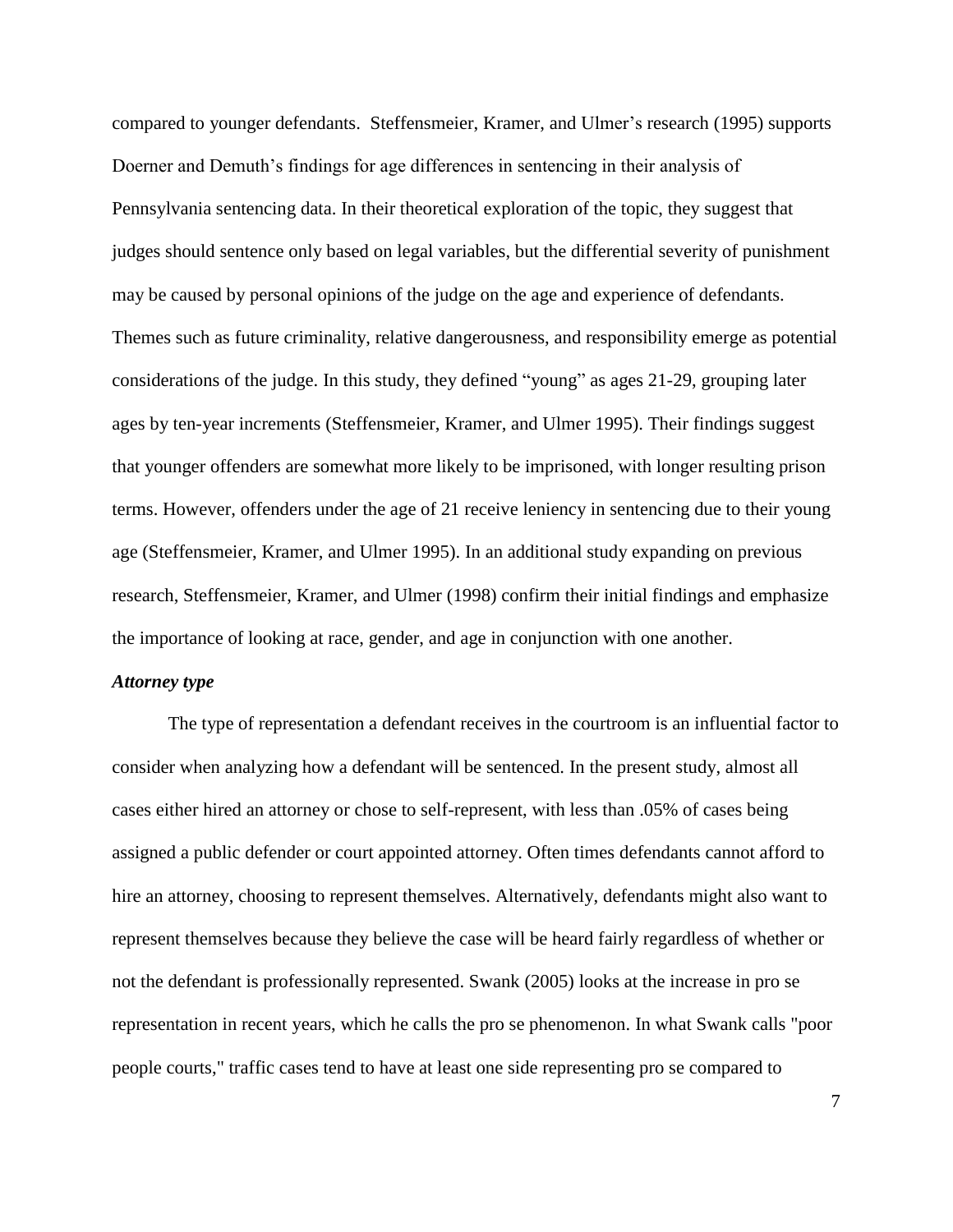criminal courts (Swank 2005, 376). There is a lack of accessible low- or no-cost legal services for individuals who need those services. As part of the judicial process, defendants also need the time and funds to be able to attend court hearings even if they do not hire an attorney. Some defendants need the services of an attorney that they cannot afford while others simply choose to represent themselves. When looking at traffic courts where individuals are not typically offered the opportunity to receive a public defender, defendants who cannot afford an attorney are forced to represent themselves if they want to bring their ticket to court (Swank 2005).

In an analysis of the type of plea a defendant enters based on the type of attorney representing the defendant, Henry E. Kelly (1976) connects to these issues by hypothesizing that the quality of defense counsel will directly influence the sentence length and type of plea a defendant entered. Controlling for demographic variables, Kelly found that the influence of the type of defense a defendant had varied significantly amongst types of crimes committed. For example, when looking at burglaries, the defense type explained 16.5% of variance in sentence length, but when looking at homicides only 3% of the variance is explained (Kelly 1976). An article written by Sales, Beck, and Haan (1992) also fails to determine what type of representation is most effective, and instead attempts to understand the position of defendants who self-represent. Sales, Beck, and Haan (1992) argued that income, age, education, and occupation play key roles in determining whether a defendant will self-represent in court. In terms of who is capable of effectively self-representing, the researchers consider prior legal training, prior self-representation, and self-reported reasons for representation. Self-representing defendants face difficulties and disadvantages in the courtroom, including fully understanding the legal process at hand, as well as the legal forms necessary to proceed during trials.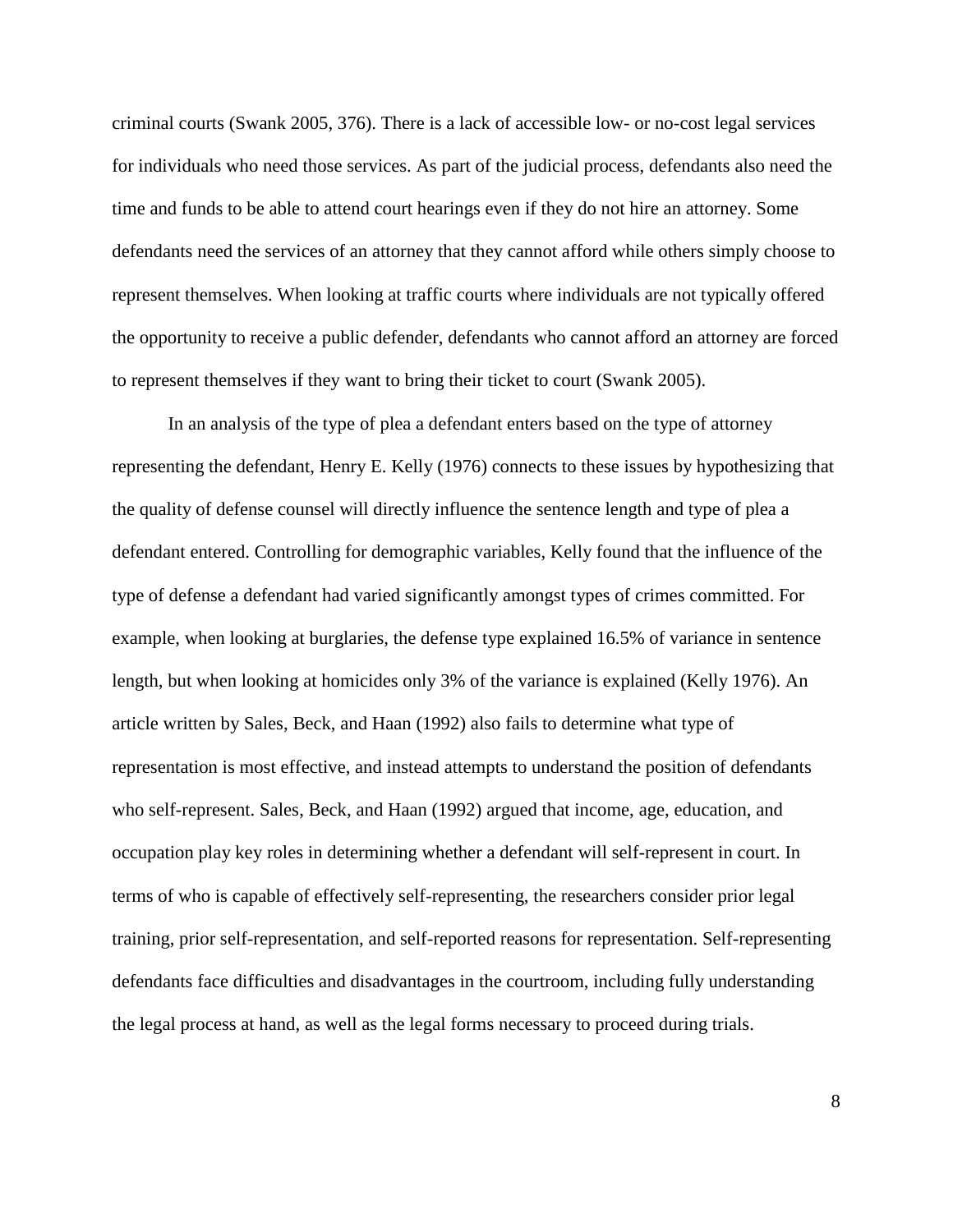## *Judicial Influences*

As previously stated, the United States legal system displays examples of both consequences being given and consequences being avoided. The individual who ultimately determines what consequences a defendant receives is the judge on the bench. Judges are assigned to one of forty-four judicial districts in North Carolina, with each district being comprised of one to seven counties. When analyzing influences on harshness of outcome, it is necessary to consider the impact of different judicial districts because district location and makeup are outside of a defendant's control. Differences in sentencing between judicial districts can occur due to district-wide policy differences, county-specific differences, or even differences in individual judging.

There are a number of county-level and district-level differences that are unaccounted for in the present study, but can significantly impact a defendant's harshness of outcome in the courtroom. When studying county and district-level influence on sentencing within various court systems, researchers have implemented legal, extralegal, and situational variables in order to study the contexts under which defendants are sentenced. Thomas L. Austin (1981) used data from convicted Iowa felony offenders to study the differences in sentencing between rural, suburban, and urban courts. By looking at both legal and extralegal variables, Austin concluded that urban courts follow a legalistic model of sentencing when compared to suburban and rural courts. His findings imply that offenders in rural and suburban courts are more likely to receive harsher sentences than defendants in urban courts. In a similar and supporting study, John Hagan (1977) illustrates what he calls the "Bureaucratization of Justice," which creates linkages between urbanization, bureaucratization, and sentencing. Hagan (1977) found that court location could significantly impact the severity of sentencing of minority offenders, so much so that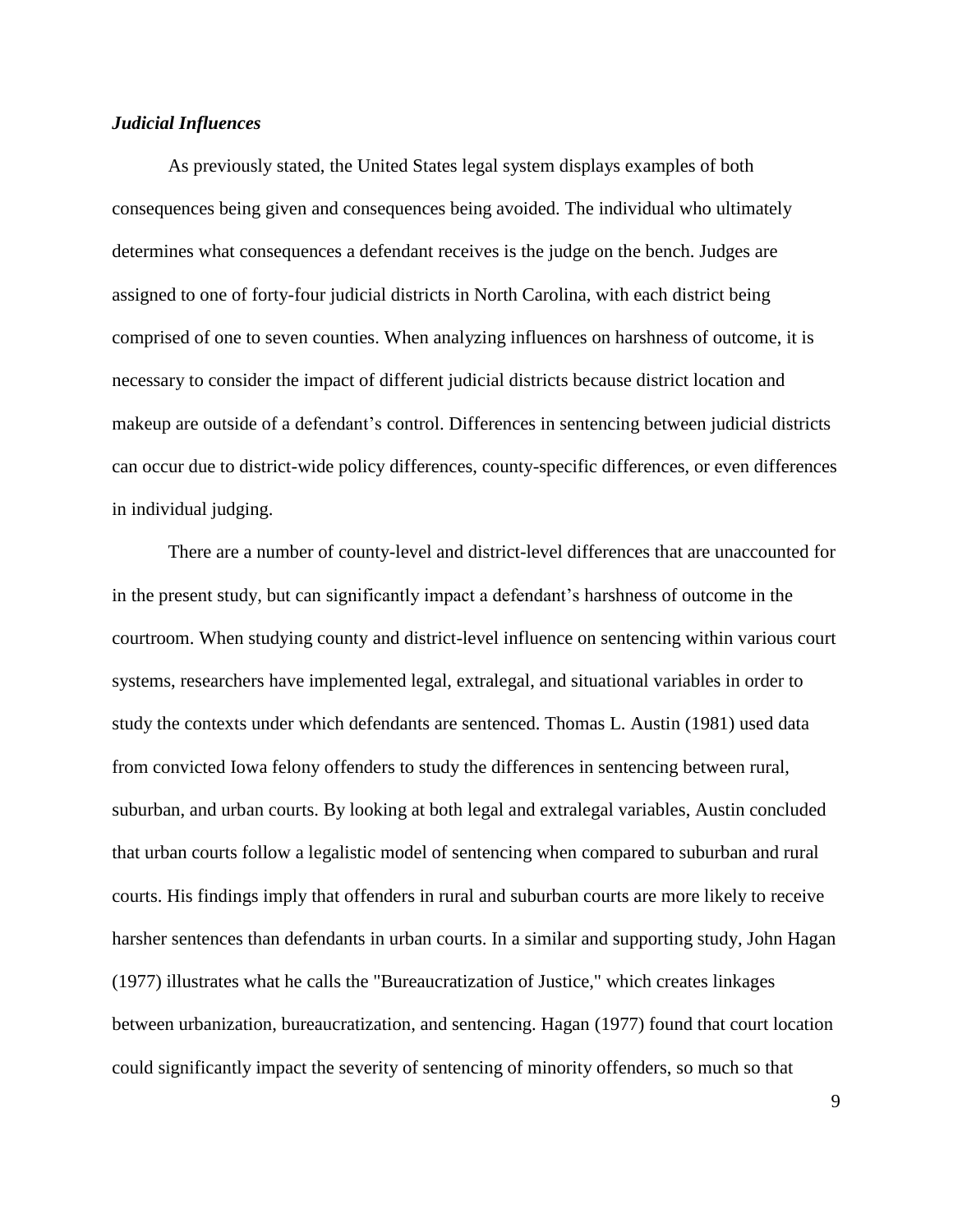influences such as prior record, number of charges, and offense seriousness had little to no impact on the sentencing outcome.

Other studies provide support for more external factors that can make a specific district or county sentence individuals in a systematically different way than another county or district. Some studies suggest local political and social influences can create environments that support or push against law and order sentencing tactics (Helms and Jacobs 2002). In a study done by Jeffery T. Ulmer and Brian Johnson (2006), researchers found that county location, size, and political makeup all have direct impacts on sentencing severity. Their study suggests that individual case features influence whether or not a defendant will be sentenced, but local contextual features directly influence the severity of sentencing (Ulmer and Johnson 2006). The most important local contextual features were local jail capacity and judge caseload size, which had considerable influences on the severity of sentencing. While some local factors, such as political makeup and urbanicity, are not being measured in the present study, it is important to consider ways they may lead to significant county and district-level disparities.

While there is evidence indicating judicial districts may differ from one another in terms of sentencing severity, individual judges should also be considered as actors who may have drastically different sentencing practices. Prior research suggests that judicial workload has a strong influence on the ways judges proceed with court cases (Ulmer and Johnson 2006). As judicial workload increases and courts over-crowd, there are a high number of cases coming through the court systems on all levels. Specifically looking at state and county courts, there has been a recent reduction in overall budgeting for court systems, resulting in an increase in workload per judge (Kleiman, Lee, and Ostrom 2013). This increased workload particularly affects lower level offenses, which speeding tickets could be seen as a big part of. When judges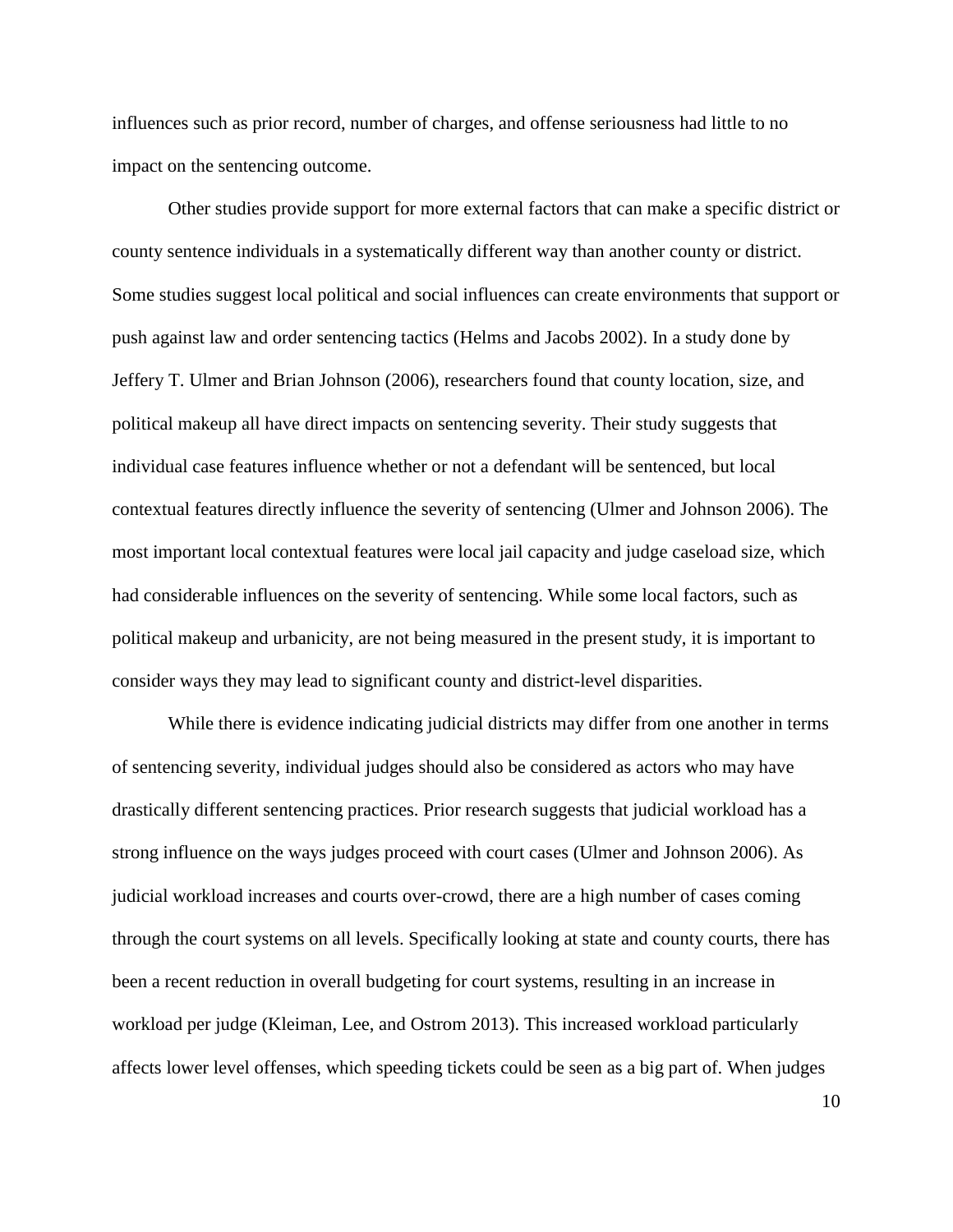are overcrowded with cases, this has significant impacts in the ways they judge and their ability to delineate time to all cases evenly. According to Lauren K. Robel (1990), an increase in judicial workload leads to judges feeling over-pressured and ultimately unable to appropriately handle all cases in a just and fair way. While Robel studied the influence of large caseloads on federal judges, the implications of her findings can be applied to lower courts as well. She argues that increasing judicial workload inhibits procedural fairness, as well as a judge's ability to fairly determine the outcome of all cases that are pressed through the system (Robel 1990). An alternative study done by Brian Johnson (2006) suggests that caseload pressure had little impact on sentencing outcomes, and that jail capacity was more influential to judges.

Studies suggest that sentencing severity may differ for judges who are in different districts, but it is also important to consider how judges may even differ in sentencing within a judicial district. It is common to hear of "bias" in the courtroom, often stemming from stereotypes about demographic or socioeconomic factors, but there can also be "capriciousness" or "arbitrariness" in the court system on an individual level. If judges are acting in arbitrary or capricious ways, this would result in random fluctuation in sentencing. Even if this arbitrariness is not targeted at a specific group, the existence of arbitrariness in what is supposed to be an equal justice system is still not constitutionally acceptable. David W. Neubauer (2008) argues that arbitrariness in the court system delegitimizes the ability of judges and law enforcement to make decisions impacting citizens who are exposed to these systems.

There are financial consequences to capriciousness and arbitrariness that leads to thousands of individuals receiving disparate outcomes based on arbitrary factors. This results in thousands of people receiving better treatment than others for no reason. One high-cost example of this occurring in the court system is through the United States' death penalty. Mitzi Dorland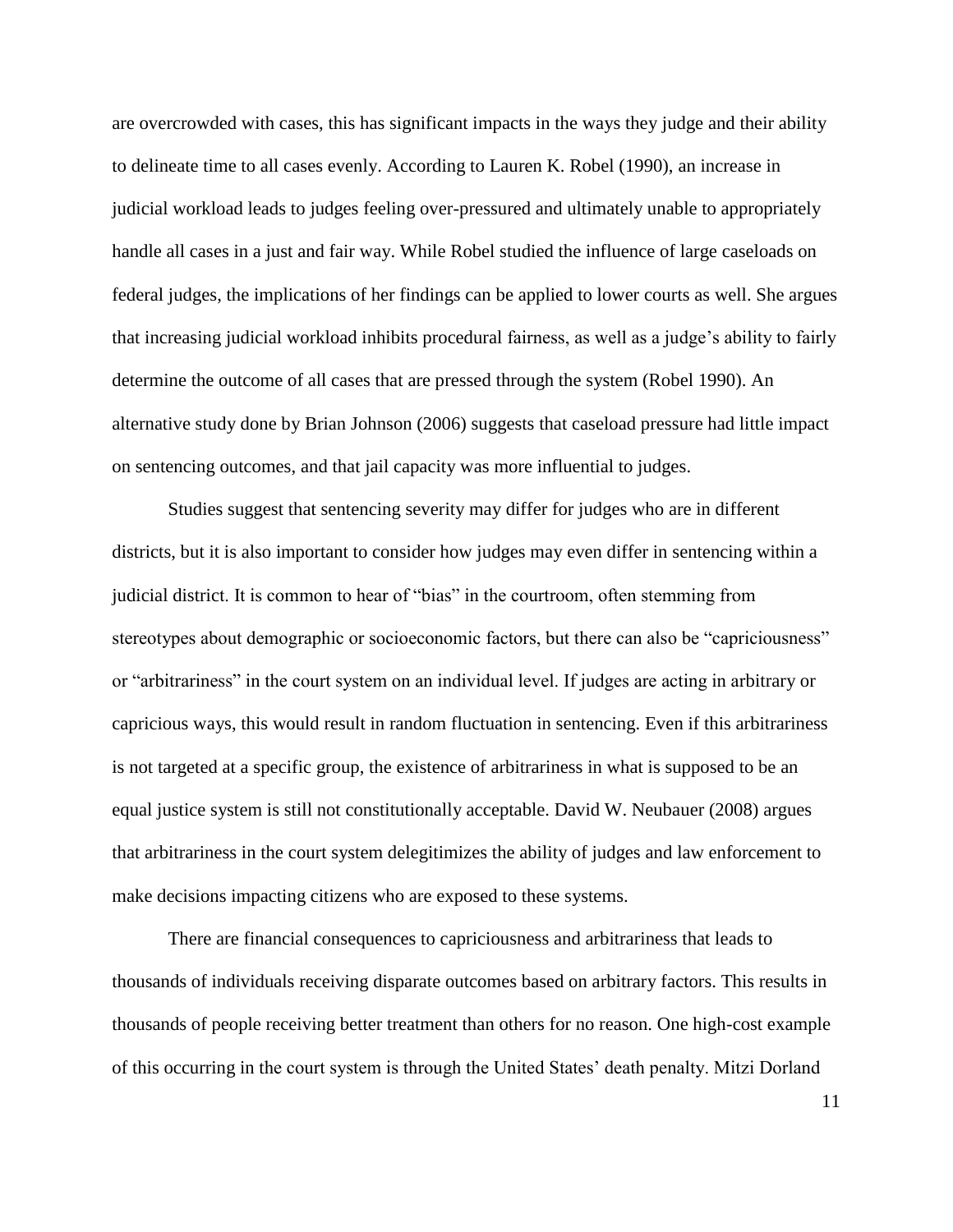and Daniel Krauss (2005), look at the arbitrary and capricious application of the death penalty across states, finding that the physical structure of the court system and the methods by which jurors are asked to convict people results in an arbitrary and capricious application of the death penalty. Dorland and Krauss (2005) argue that researchers should be critical of the court system and the way it operates, bringing awareness to the presence of arbitrariness and capriciousness in the courtroom and how it can unfairly impact different individuals.

## **Theory**

The purpose of this paper is to determine what legal and extralegal factors influence the harshness of outcome a defendant receives when taking a speeding ticket to court in North Carolina. Over 80% of the cases that resulted in a positive outcome were speeding citations that were reduced to lower, non-moving violations. While this category can include a variety of traffic citations, 94% of all reduced speeding tickets in North Carolina from 2013 to 2017 were attributed to a broken speedometer. I hypothesize that the frequency with which broken speedometer rulings are given in North Carolina reflects a legally-accepted fiction across the state based on convenience. This positive outcome has advantages for almost every actor in the courtroom, suggesting that this is the easiest ruling on a speeding citation. The individual who received the speeding ticket ultimately achieves a more positive outcome, the attorney wins and gets paid, and the judge quickly moves through a case with the court still making money. If all parties involved in the case will achieve a more positive outcome with a broken speedometer ruling, it makes sense to continue to reduce speeding tickets in this way.

Consistent with prior literature, a variety of variables will influence the harshness of outcome an defendant receives in a speeding ticket case, including demographics, attorney type, and judicial factors. However, if the decision to reduce a case to a broken speedometer is a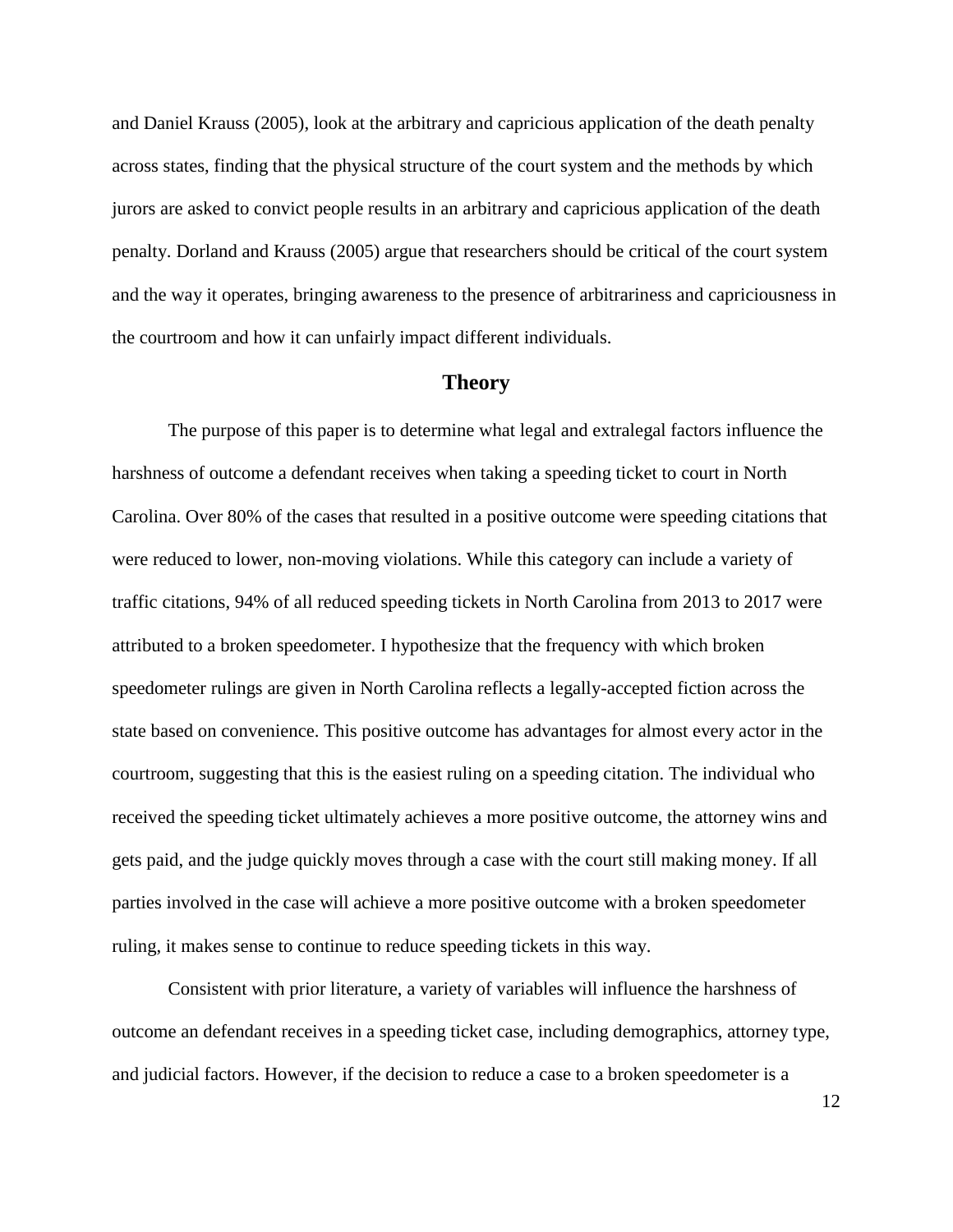matter of convenience, it should lead to significant disparities in the ways tickets are ruled on across judges and judicial districts. Some judges may refuse to participate in this court-accepted fiction, while others may take advantage of it due to either personal preference or high caseload. There may also be district norms that have developed over time, creating contrasts between how different judicial districts and even different counties in North Carolina tend to rule on speeding tickets. Overall, I theorize there will be significant disparities in speeding ticket outcomes in North Carolina, driven by the consistent arbitrary and capricious action of reducing speeding tickets to broken speedometer charges.

#### *Hypotheses*

As evidenced by the literature reviewed in this paper, I expect a number of patterns to surface across my dataset. The dependent variable in my study is harshness of outcome, or how harshly a defendant is sentenced in comparison to their original charge. Existing literature suggests there are demographic factors that can lead to individuals being perceived as more criminal, blameworthy, and deserving of punishment. Being a male, being black, and being younger have consistently been shown to result in harsher outcomes. These characteristics have stereotypes attached to them that in turn alter how judges perceive defendants. Another influential factor is the type of an attorney a defendant has, whether they hired their own counsel or choose to self-represent. Prior research is inconclusive regarding the influence of attorney type on harshness of sentencing, but suggests that hiring an attorney can give an advantage to defendants who are not very knowledgeable of how the criminal justice system operates. Finally, judicial districts and individual judges appear to have an influence on the harshness of sentencing, with caseload, personal opinion, and county-level differences all having an influence on the ways judges decide their cases. Based on my findings in the extant literature and the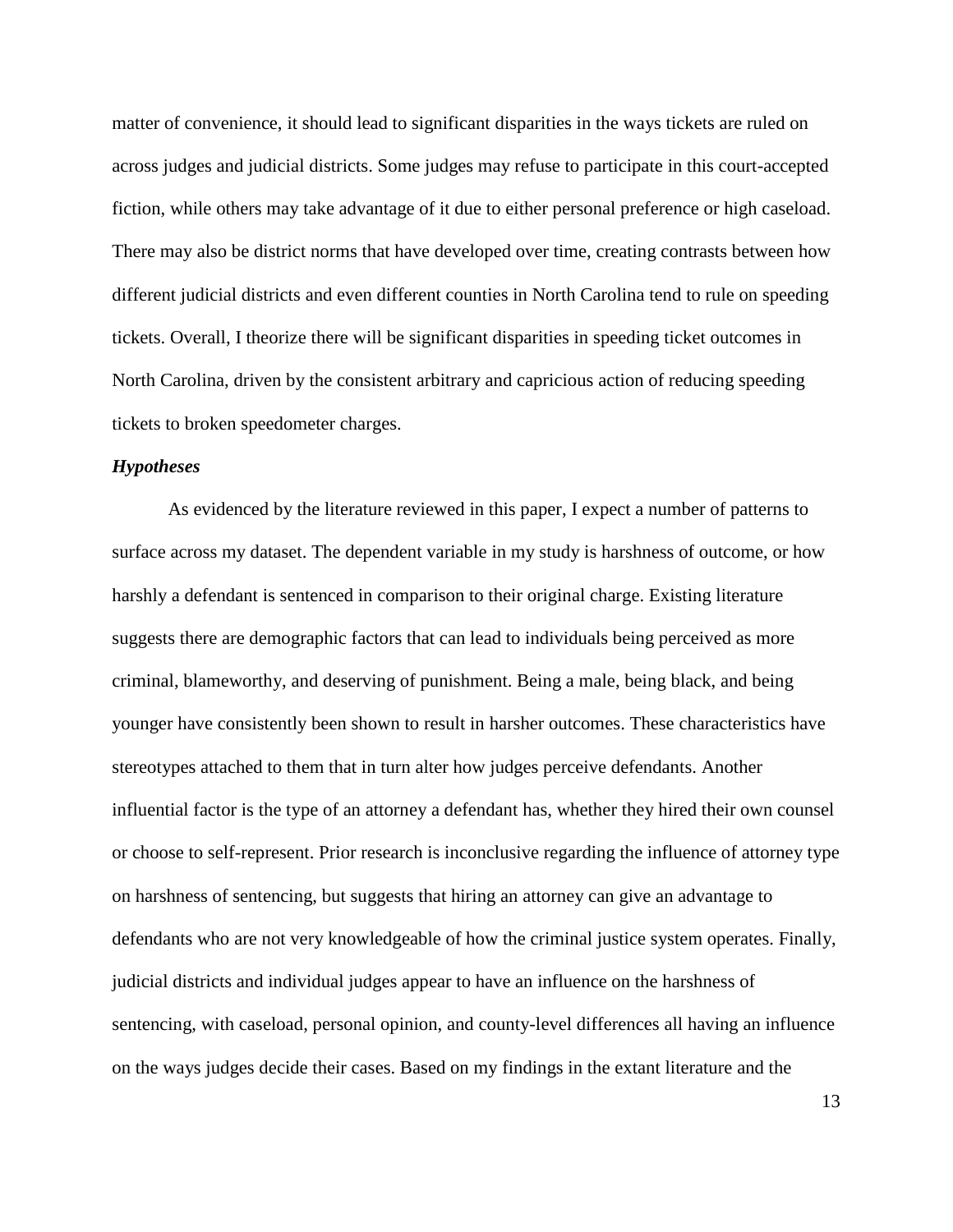variables I am going to be using in my study, I have constructed the following testable hypotheses:

- H1. In North Carolina speeding citation outcomes decided between 2013 and 2017, females will be more likely to have their speeding citations reduced than males.
- H2. In North Carolina speeding citation outcomes decided between 2013 and 2017, white defendants will be more likely to have their speeding citations reduced than black defendants.
- H3. In North Carolina speeding citation outcomes decided between 2013 and 2017, older defendants will be more likely to have their speeding citations reduced than younger defendants.
- H4. In North Carolina speeding citation outcomes decided between 2013 and 2017, defendants who hire attorneys will be more likely to have their speeding citations reduced than defendants who self-represent or are provided a court-appointed attorney.
- H5. In North Carolina speeding citation outcomes decided between 2013 and 2017, judicial district-level differences will create significant disparities across judicial districts in terms of how likely it is that a speeding citation will be reduced.
- H6. In North Carolina speeding citation outcomes decided between 2013 and 2017, individual-level differences between judges will create significant disparities across courtrooms in terms of how likely it is that a speeding citation will be reduced.

# **Data and Methods**

In all 100 counties in North Carolina, court clerks systematically record criminal and infraction case information into a database, stored in the North Carolina Administrative Office of the Court's Data Center. Using this database, I selected all observations of speeding citations that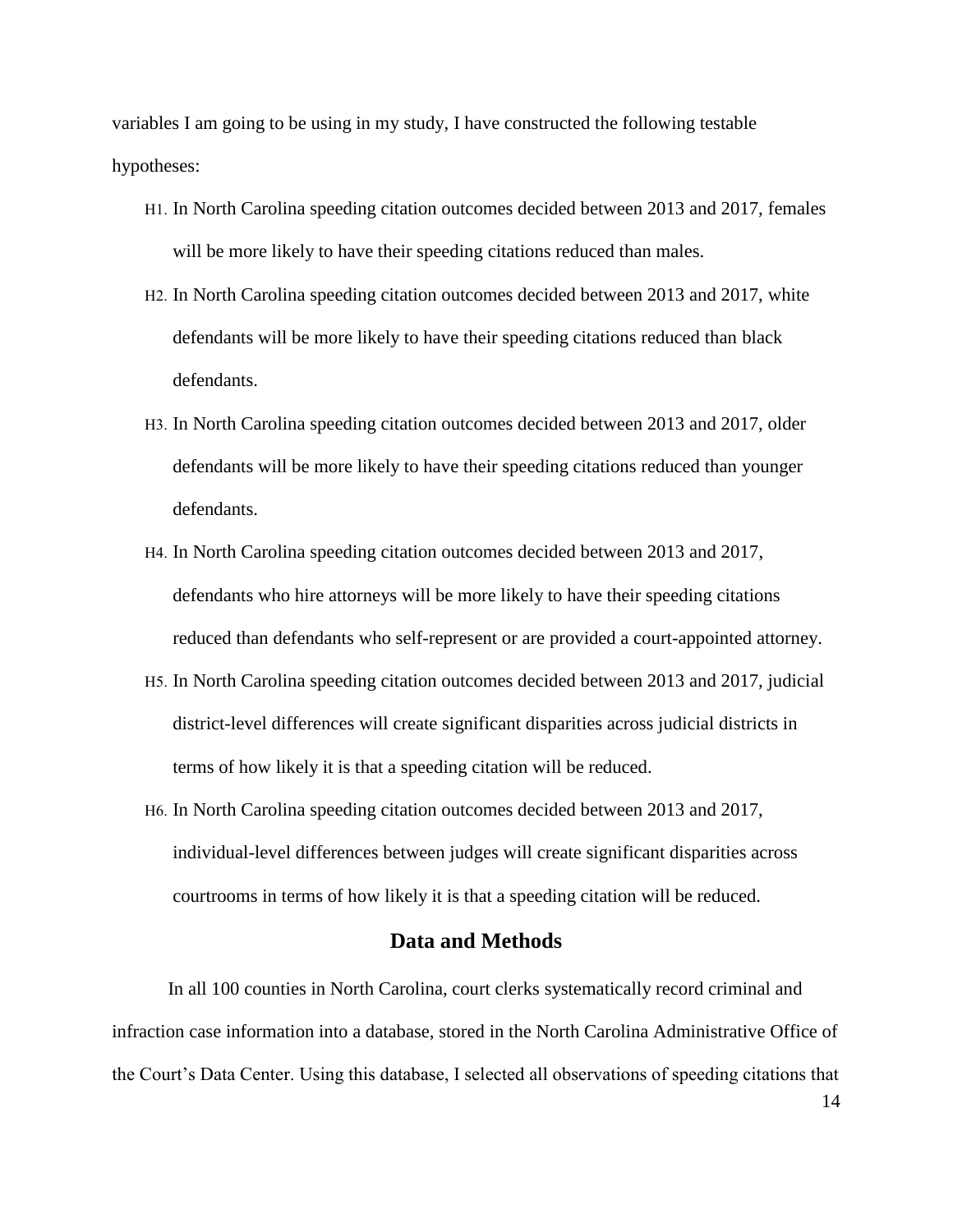were ruled on during the years 2013 to 2017. To limit the influence of confounding factors, I only included observations of defendants who were charged with a single speeding citation, offense code 4450, and no additional charges. I also dropped approximately 20,000 cases of speeding citations where the outcome and punishment of the case was unclear or unspecified. My final dataset includes 1,211,988 observations that reflect cases that can capture and isolate the effect of my independent variables on the outcomes of speeding citations.

The dependent variable in the present study is a measure of harshness of outcome when a defendant receives a court ruling on their speeding ticket. If a defendant were to be convicted of offense code 4450, speeding, they would receive two points on their license, a minimum fine of \$25, plus court fees. My measure of harshness indicates how harsh the outcome of the case is compared to the original charge, coded into four categories. The first possible outcome is being acquitted of all charges, with no fines or points on the license. The second possible outcome is receiving a conviction that has a lesser punishment than a speeding ticket would have received. Common examples in my dataset include a broken speedometer or broken muffler, which both count as improper equipment violations that result in a \$25 fine, court costs, and zero points on one's license. The third possible outcome is receiving a conviction that has a punishment equal to the minimum \$25 fine and 2 points on the license that an individual would have to pay for a speeding ticket. Examples of charges that would be equal to a speeding ticket citation include driving left of center and unlawful use of highways. The fourth possible outcome is receiving a conviction with a punishment greater than a speeding ticket would have received. In the analysis that follows, "acquitted" represents having charges dropped, "reduced" represents a conviction with a lesser punishment, and "guilty" represents a conviction with equal or greater punishment.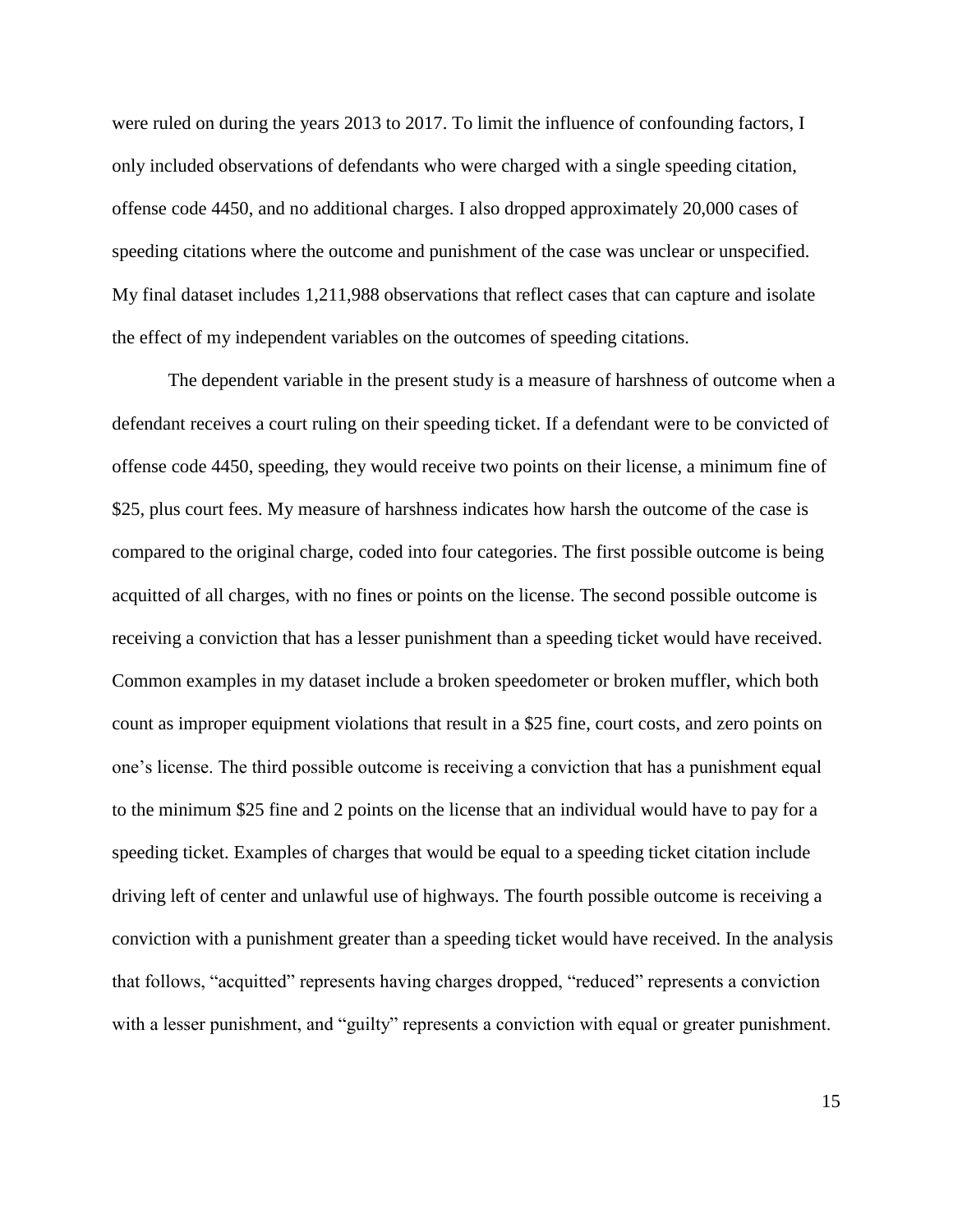Looking at the extant literature, there is a range of studies that indicate what factors matter in sentencing outcomes in the courtroom. Based on findings of other studies, the present study will focus on six potential variables that influence outcomes in speeding ticket citations: gender, race, age, attorney type, the judicial district a case was in, and the judge who ruled on the case. The first demographic variable I look at is gender, which is coded as 0 for female and 1 for male. When analyzing my second variable, race, I narrowed the dataset to only individuals who identify as white or black, because over 90% of my observations were defendants who were black or white. I coded white as 0 and black as 1. The third demographic variable in my analysis is age, which I broke into 6 categories: under 20 is coded as 0, 20-29 years old as 1, 30-39 years old as 2, 40-49 years old as 3, 50-59 years old as 4, and older than 60 as 5. Attorney type is included in my dataset, but was only specified for 663,434 observations. For these observations, I coded representing oneself as 0, hiring an attorney as 1, and receiving a court-appointed attorney as 2.

The literature provides evidence that uncontrollable aspects of the courtroom environment, such as the judge on the bench and the county location of the courtroom, can influence speeding citation outcomes. All 100 counties in North Carolina are included in my dataset, with only 3 counties having less than 1,000 observations. Each observation in my dataset also indicates what judge ruled on the case, providing the judge's initials. It is important to note that 874,319 of my cases did not list the judge in the case. Because the available data was limited in this way, I decided to focus on general trends in ruling across judges who frequently see traffic tickets. To do so, I focus only on judges who have ruled on 100 or more speeding citations, which includes 271 total judges. For both judges and counties, my analysis focuses on the similarities and differences in the percent of speeding citations that were reduced.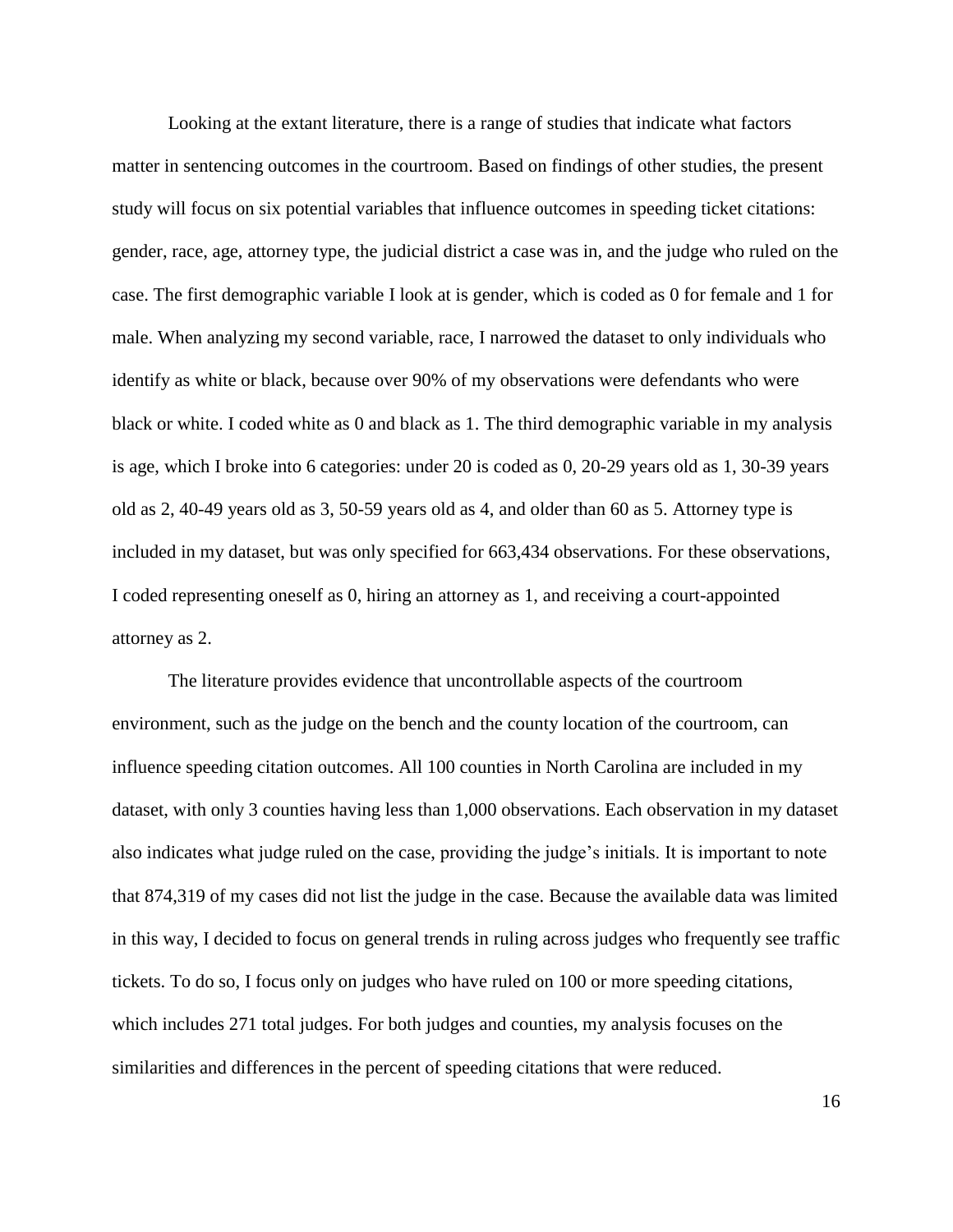# **Results**

Overall, 10% of all speeding citations in North Carolina from 2013-2017 were acquitted, 39% were reduced, and 51% were either guilty as charged or received a worse punishment. In this study, I constructed three models that give insight to what a defendant's outcome will be in the courtroom in a speeding ticket case. Because a reduced ticket is the most common positive outcome a defendant can achieve in court, the following results highlight a defendant's chances of having their speeding ticket reduced under different circumstances. Table One summarizes the likelihood that defendants with varying characteristics will have their speeding ticket reduced. Model One focuses on demographic variables and controls for the type of attorney a defendant had. Model Two adds an additional control, judicial district, which strengthens the explanatory value of the model.

| <b>Variable</b>           | <b>Model 1</b> |       | <b>Model 2</b> |       |
|---------------------------|----------------|-------|----------------|-------|
|                           | Odds-Ratio     | Prob. | Odds-          | Prob. |
|                           | (SE)           |       | Ratio          |       |
|                           |                |       | (SE)           |       |
| White Male                | .869           | .000  | .888           | .000  |
|                           | (.005)         |       | (.006)         |       |
| <b>Black Female</b>       | 1.021          | .023  | .905           | .000  |
|                           | (.009)         |       | (.009)         |       |
| <b>Black Male</b>         | .904           | .000  | .821           | .000  |
|                           | (.008)         |       | (.008)         |       |
| Younger than 20 years old | 1.563          | .000  | 1.428          | .000  |
|                           | (.021)         |       | (.021)         |       |
| 20-29 years old           | .748           | .616  | .684           | .000  |
|                           | (.007)         |       | (.021)         |       |
| 30-39 years old           | .830           | .000  | .791           | .000  |
|                           | (.009)         |       | (.009)         |       |
| 40-49 years old           | 1.005          | .000  | .978           | .052  |
|                           | (.010)         |       | (.011)         |       |
| 50-59 years old           | 1.051          | .000  | 1.029          | .017  |
|                           | (.012)         |       | (.012)         |       |

**Table 1: Odds of Having a Speeding Citation Reduced**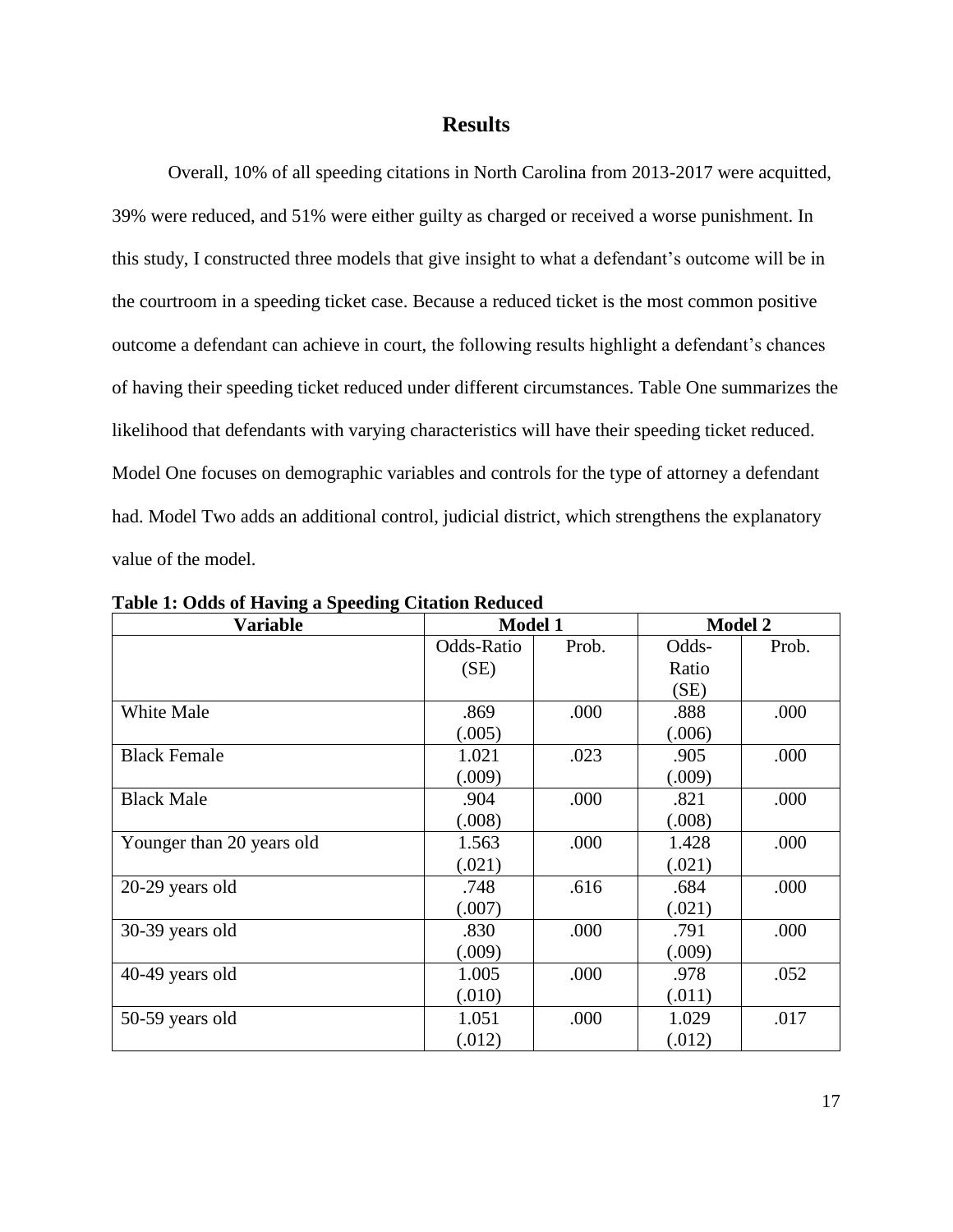| Retained an Attorney            | 2.819  | .000 | 3.213  | .020 |
|---------------------------------|--------|------|--------|------|
|                                 | (.015) |      | (.020) |      |
| <b>Court-Appointed Attorney</b> | 1.239  | .001 | 1.650  | .120 |
|                                 | (.084) |      | (.120) |      |
| District 2                      |        |      | .449   | .000 |
|                                 |        |      | (.011) |      |
| District 3A                     |        |      | .678   | .000 |
|                                 |        |      | (.024) |      |
| District 3B                     |        |      | 1.366  | .000 |
|                                 |        |      | (.028) |      |
| District 4                      |        |      | 1.641  | .000 |
|                                 |        |      | (.027) |      |
| District 5                      |        |      | 4.985  | .000 |
|                                 |        |      | (.120) |      |
| District 6A                     |        |      | 1.167  | .001 |
|                                 |        |      | (.056) |      |
| District 6B                     |        |      | 2.061  | .000 |
|                                 |        |      | (.062) |      |
| District 7                      |        |      | 6.859  | .000 |
|                                 |        |      | (.192) |      |
| District 8                      |        |      | 1.136  | .000 |
|                                 |        |      | (.029) |      |
| District 9                      |        |      | 1.610  | .000 |
|                                 |        |      | (.039) |      |
| District 9A                     |        |      | 1.881  | .000 |
|                                 |        |      | (.054) |      |
| District 10                     |        |      | .491   | .000 |
|                                 |        |      | (.009) |      |
| District 11A                    |        |      | 3.724  | .000 |
|                                 |        |      | (.089) |      |
| District 11B                    |        |      | 3.142  | .000 |
|                                 |        |      | (.068) |      |
| District 12                     |        |      | .845   | .000 |
|                                 |        |      | (.028) |      |
| District 13                     |        |      | 2.138  | .000 |
|                                 |        |      | (.037) |      |
| District 14                     |        |      | .510   | .000 |
|                                 |        |      | (.019) |      |
| District 15A                    |        |      | .547   | .000 |
|                                 |        |      | (.015) |      |
| District 15B                    |        |      | 3.221  | .000 |
|                                 |        |      | (.063) |      |
| District 16A                    |        |      | 4.116  | .000 |
|                                 |        |      | (.170) |      |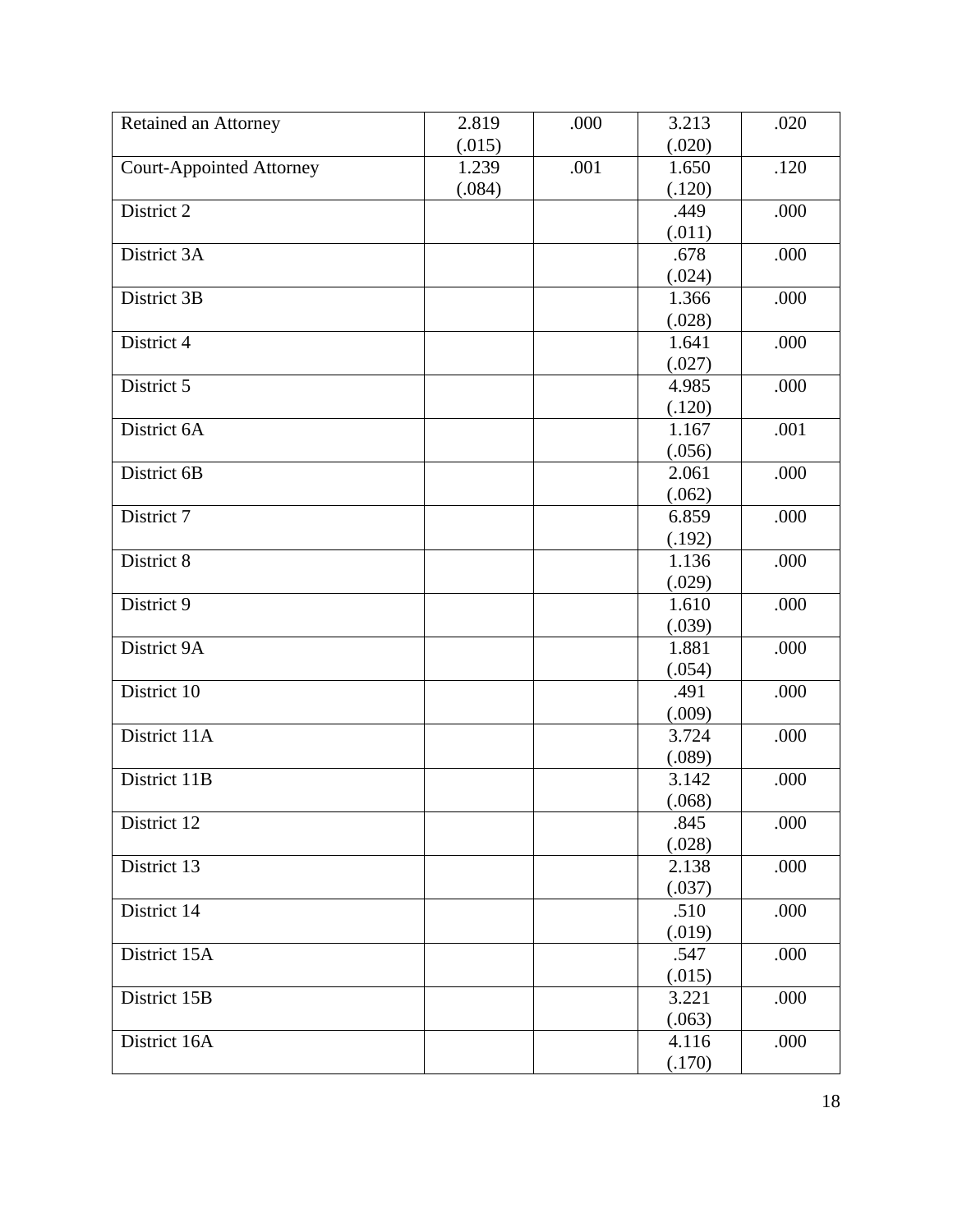| District 16B | 1.147           | .000 |
|--------------|-----------------|------|
|              | (.032)          |      |
| District 17A | 2.762           | .000 |
|              | (.066)          |      |
| District 17B | .913            | .001 |
|              | (.025)          |      |
| District 18  | 2.826           | .000 |
|              | (.047)          |      |
| District 19A | 1.492           | .000 |
|              | (.031)          |      |
| District 19B | 3.352           | .000 |
|              | (.065)          |      |
| District 19C | 1.103           | .000 |
|              | (.031)          |      |
| District 19D | 4.010           | .000 |
|              | (.115)          |      |
| District 20A | 3.320           | .000 |
|              |                 |      |
| District 20B | (.090)<br>2.531 | .000 |
|              |                 |      |
|              | (.065)          |      |
| District 21  | 5.965           | .000 |
|              | (.099)          |      |
| District 22A | 2.246           | .000 |
|              | (.046)          |      |
| District 22B | 4.798           | .000 |
|              | (.123)          |      |
| District 23  | 3.774           | .000 |
|              | (.082)          |      |
| District 24  | 1.812           | .000 |
|              | (.040)          |      |
| District 25  | 2.992           | .000 |
|              | (.054)          |      |
| District 26  | .675            | .000 |
|              | (.017)          |      |
| District 27A | .776            | .000 |
|              | (.027)          |      |
| District 27B | 1.214           | .000 |
|              | (.034)          |      |
| District 28  | .003            | .000 |
|              | (.001)          |      |
| District 29A | .231            | .000 |
|              | (.012)          |      |
| District 29B | .302            | .000 |
|              | (.010)          |      |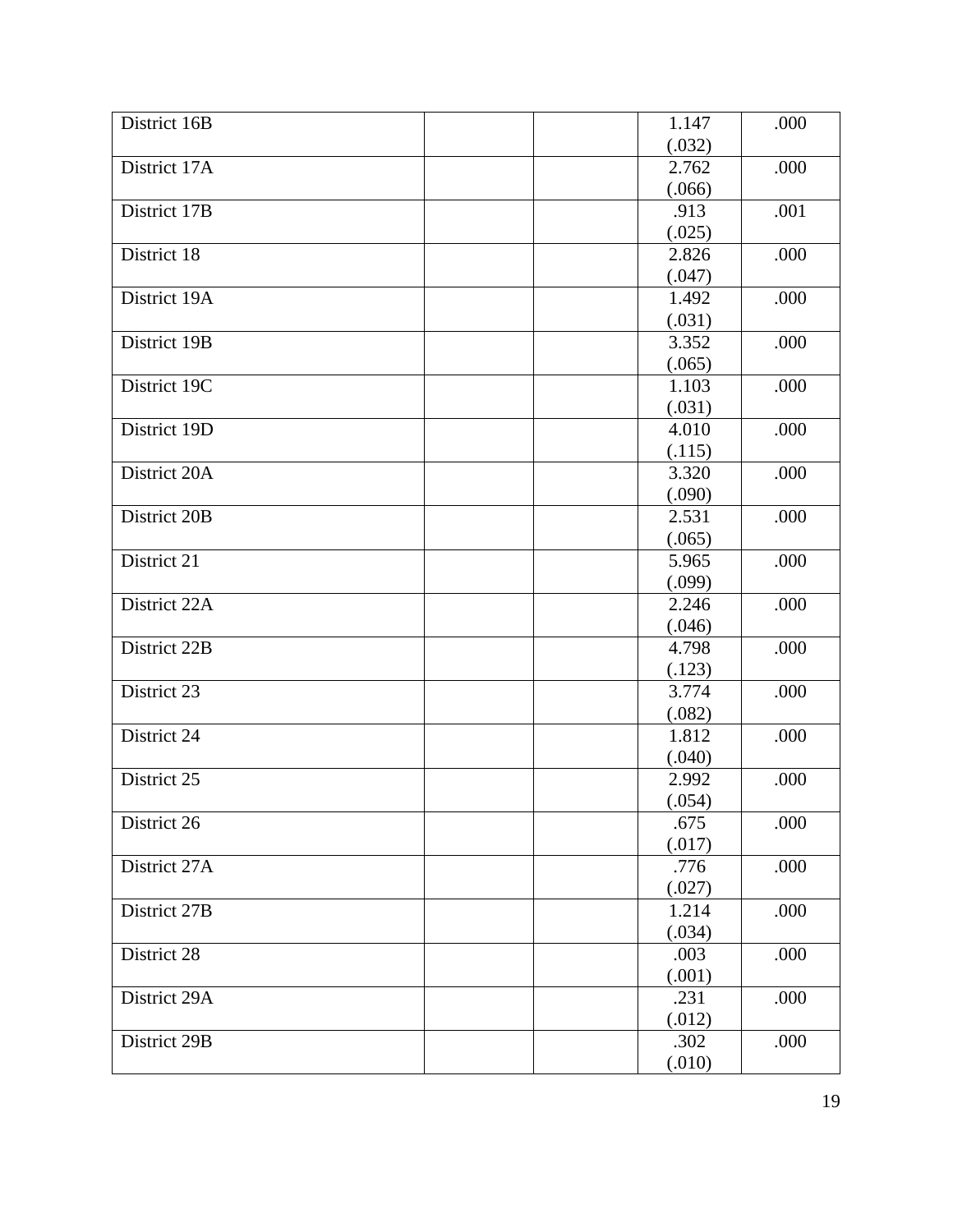| District 30    |        |              | .339   | .000         |
|----------------|--------|--------------|--------|--------------|
|                |        |              | (.008) |              |
| Constant       | .374   | .000         | .220   | .000         |
|                | (.004) |              | (.004) |              |
| N              |        | 663,433      |        | 663,433      |
| Log Likelihood |        | $-416,526.6$ |        | $-368,109.7$ |
| LR Chi-2       |        | 44,033.82    |        | 140,867.8    |
| Pseudo R-2     |        | .0502        |        | .1606        |

Note: Omitted categories, or baselines, are: Race and Gender, "White Female"; Age Categories, "Over 60 Years Old"; Judicial District, "1."

#### *Demographics*

When looking at the influence of race, gender, and age of defendants in the courtroom, these models show that demographic factors can strongly influence the harshness of outcome for a speeding citation. Looking across Table One, it is clear that race and gender are significant predictors of whether or not a speeding citation will be reduced. In Model One, white women serve as the baseline category, with all other gender and race combinations being compared to white women. White men are the least likely to see a citation reduction, being 13.1% less likely than white women. Black women actually receive a more favorable outcome than white women, being 2.1% more likely to have their speeding citation reduced. Comparatively, black men are 8.6% less likely than white women to have their citations reduced.

In Model Two, the strength of the model is significantly increased by controlling for the judicial district a defendant went to court in, which triples my pseudo  $R^2$  value, serving as a better predictor of whether defendants will have their speeding citation reduced. Controlling for judicial district decreases the likelihood that black people will receive a reduced outcome. While a white man and black man's likelihood of reduction remains about the same in both models, the odds ratio for black women was significantly impacted when the model controlled for judicial district. Black women receive the worst likelihood of reduction, being 17.9% less likely to have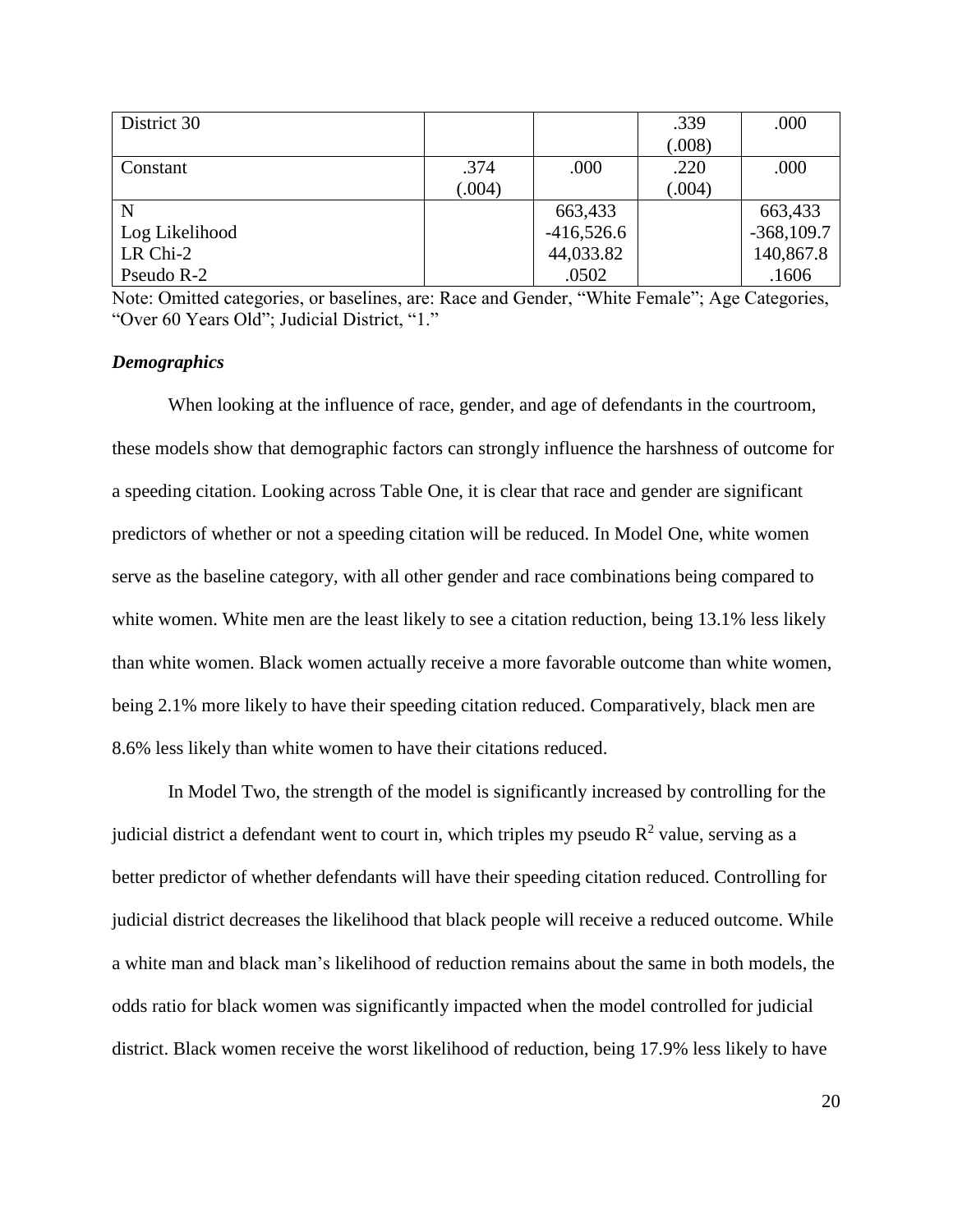their tickets reduced than white women. The comparison of these two models not only shows the influence that controlling for judicial district can have on how race and gender interact in the courtroom, but also the ways in which race plays a crucial role in how defendants are likely to be convicted. I thus confirm Hypotheses 1 and 2.

In the analysis of the influence of a defendant's age on their citation outcome, it appears that there are some fairly consistent trends in how speeding citations are decided in relation to age. In my analysis, I define my youngest group of defendants as younger than twenty, which points to over 78,000 cases in my dataset. Although prior literature suggests that the younger defendants are, the more likely they are to receive harsher outcomes, Models One and Two show otherwise. The youngest group of defendants in my study are actually the least likely to be found guilty and the most likely to have their tickets reduced compared to any other age group. This supports the findings of Steffensmeier, Kramer, and Ulmer (1995), who found that the youngest group of defendants receive additional leniency in sentencing. The youngest group is 56.3% more likely to have a speeding ticket reduced than the baseline category, individuals over 60 years old. Defendants in their twenties and thirties are the least likely age categories to see speeding citation reductions, with them being 25.2% and 17% less likely respectively. For defendants 40 and above, they all have about the same likelihood of seeing a speeding citation reduced. Controlling for the judicial district an individual went to court in does not distinctly modify the effects of age on speeding citation reductions. The largest change that occurs is a negative 13% change for the youngest age group, which is still the most likely to see a citation reduction. These results do not confirm my third hypothesis, because the youngest defendants are the most likely to receive a reduction. However, if the youngest age category is excluded, the younger defendants are, the less likely they are to have their speeding citation reduced.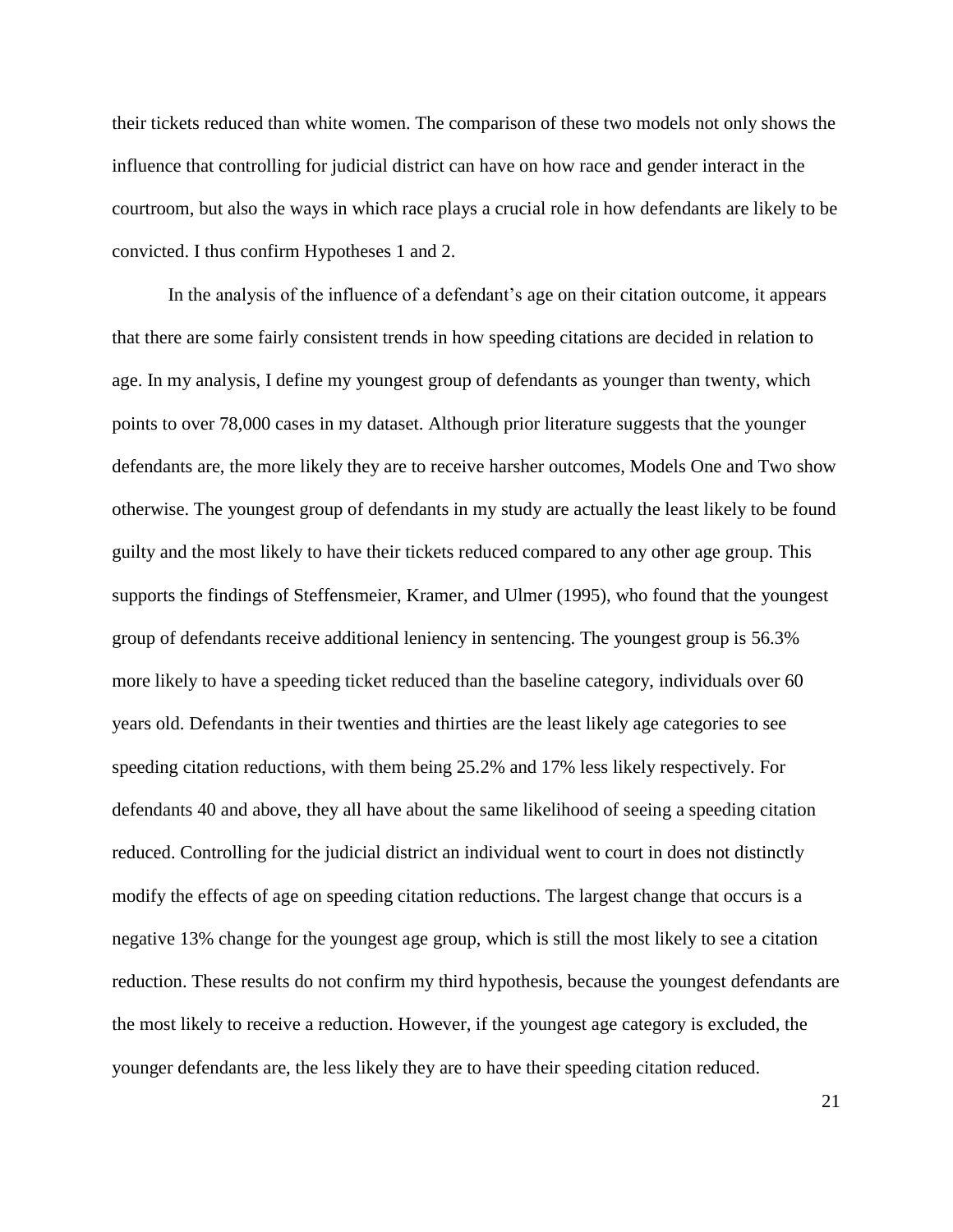## *Type of Attorney*

When looking at the type of defense a defendant had in their speeding ticket case, there are several options an individual can have for representation. A defendant can self represent, retain a hired attorney, or be assigned a court appointed attorney or public defender. Both of my models control for the type of attorney a defendant has, which is ultimately one of the largest predictors of whether or not a defendant will have their citation reduced. In Model One, a defendant who hires their own attorney is 2.82 times more likely to have their speeding citation reduced compared to defendants who self represent in court. Defendants who are provided an attorney by the government, either a court-appointed lawyer or a public defender, are 1.24 times more likely to see a reduction, although it is important to note that only 1,232 defendants in my dataset received counsel provided by the government.

Model Two significantly amplifies the effect that attorney type has on a defendant's speeding citation outcome. When controlling for judicial district, defendants who hire their own attorney are now 3.21 times more likely to have their ticket reduced, and defendants with a government-provided lawyer are 1.65 times more likely to see a reduction. These results confirm Hypothesis 4.

Figures One and Two give further insight to the ways different types of legal counsel can impact the outcomes defendants receive in the courtroom. Figure One shows a summary of the overall outcomes defendants had based on their attorney type, while Figure Two shows what defendants plea based on the type of attorney they have. Figures One and Two look very similar, showing how the attorney type a defendant has may influence what defendants decide to plea, and ultimately how their case is decided.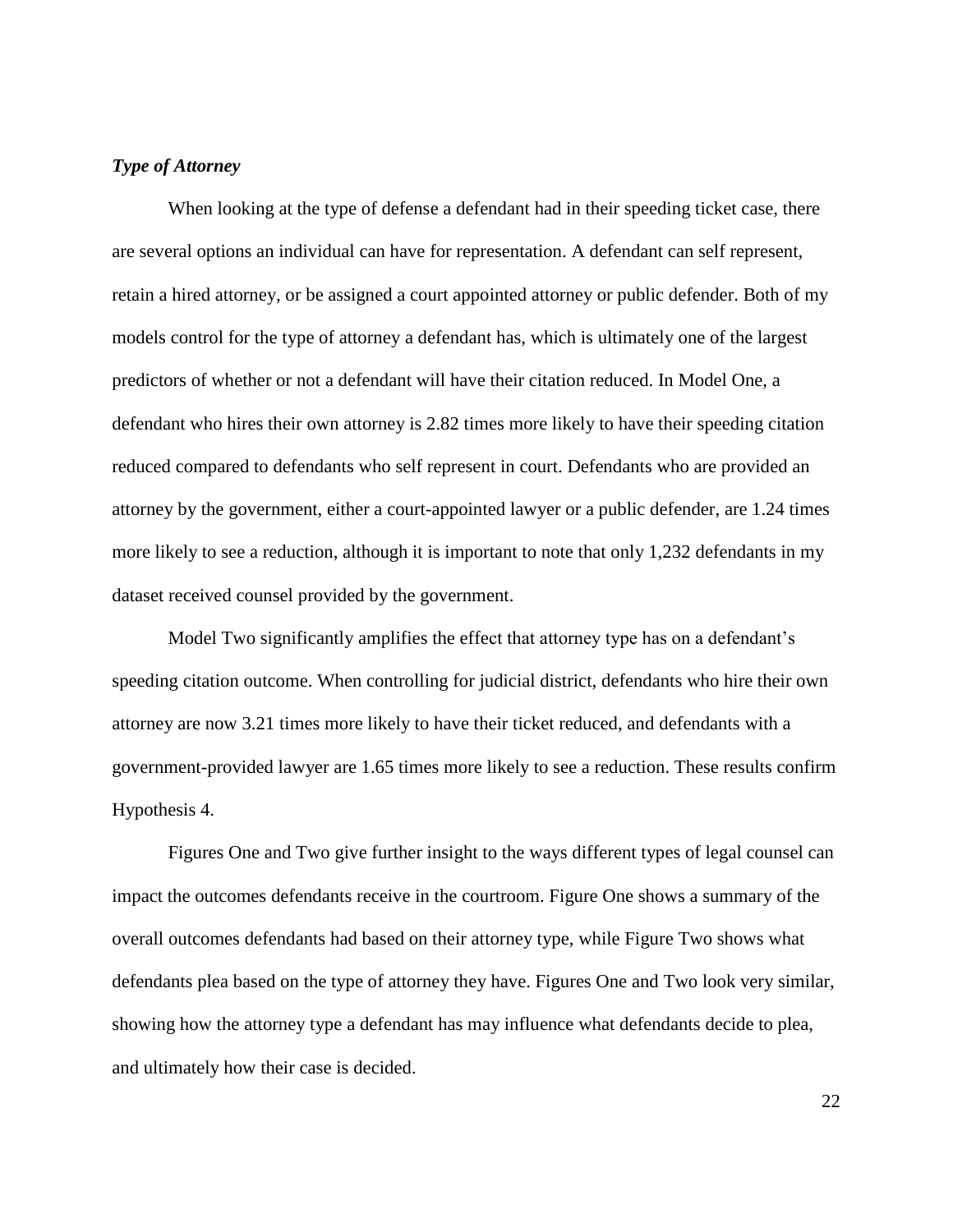

# **Figure 1: Speeding Citation Outcomes by Attorney Type**

**Figure 2: Plea by Attorney Type**

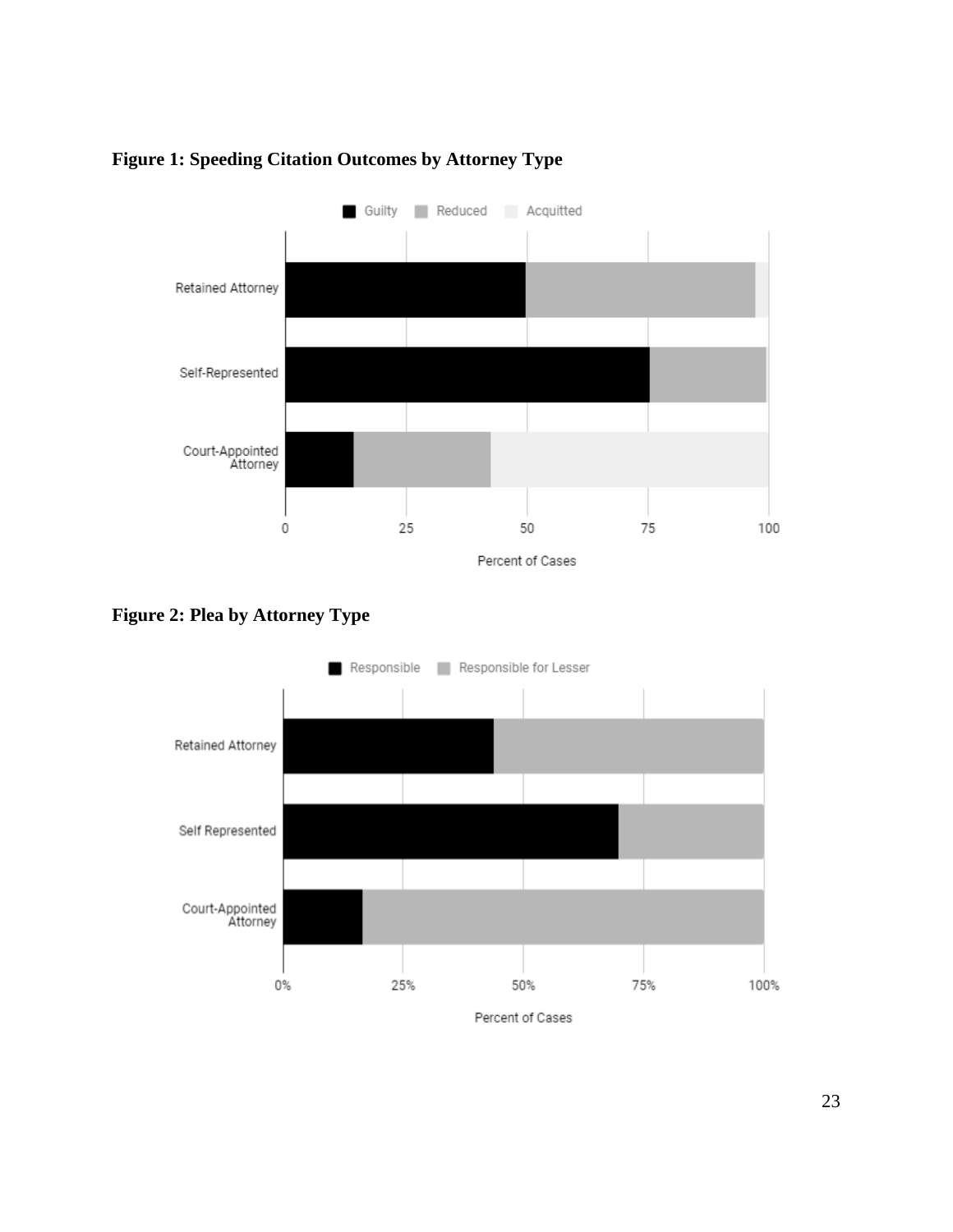Another component to consider in regards to the type of attorney a defendant has is whether or not their demographic factors influence their decision to hire an attorney or self represent. Table Two reflects the likelihood that defendants of different demographic groups will hire an attorney.

| <b>Variable</b>     | <b>Model 3</b> |              |
|---------------------|----------------|--------------|
|                     | Odds-Ratio     | Prob.        |
|                     | (SE)           |              |
| White Male          | .978           | .000         |
|                     | (.006)         |              |
| <b>Black Female</b> | .929           | .008         |
|                     | (.008)         |              |
| <b>Black Male</b>   | .969           | .008         |
|                     | (.008)         |              |
| 20-29 Years Old     | .810           | .000         |
|                     | (.009)         |              |
| 30-39 Years Old     | .822           | .000         |
|                     | (.010)         |              |
| 40-49 Years Old     | .833           | .000         |
|                     | (.010)         |              |
| 50-59 Years Old     | .781           | .000         |
|                     | (.010)         |              |
| Constant            | 1.671          | .000         |
|                     | (.018)         |              |
| $\mathbf N$         |                | 663,434      |
| Log Likelihood      |                | $-452,049.2$ |
| LR Chi-2            |                | 518.57       |
| Pseudo R-2          |                | .0006        |

| <b>Table 2: Odds of Hiring an Attorney</b> |
|--------------------------------------------|
|--------------------------------------------|

Note: Omitted categories, or baselines, are: Race and Gender, "White Female"; Age Categories, "Under 20 Years Old."

Table Two shows that demographic factors can have an influence on whether or not a defendant is going to hire an attorney. Race and gender do not have a strong influence on attorney type, with black men being the least likely to hire an attorney, 7% less likely than white women. On the other hand, age has a stronger influence, with all age groups being at least 15%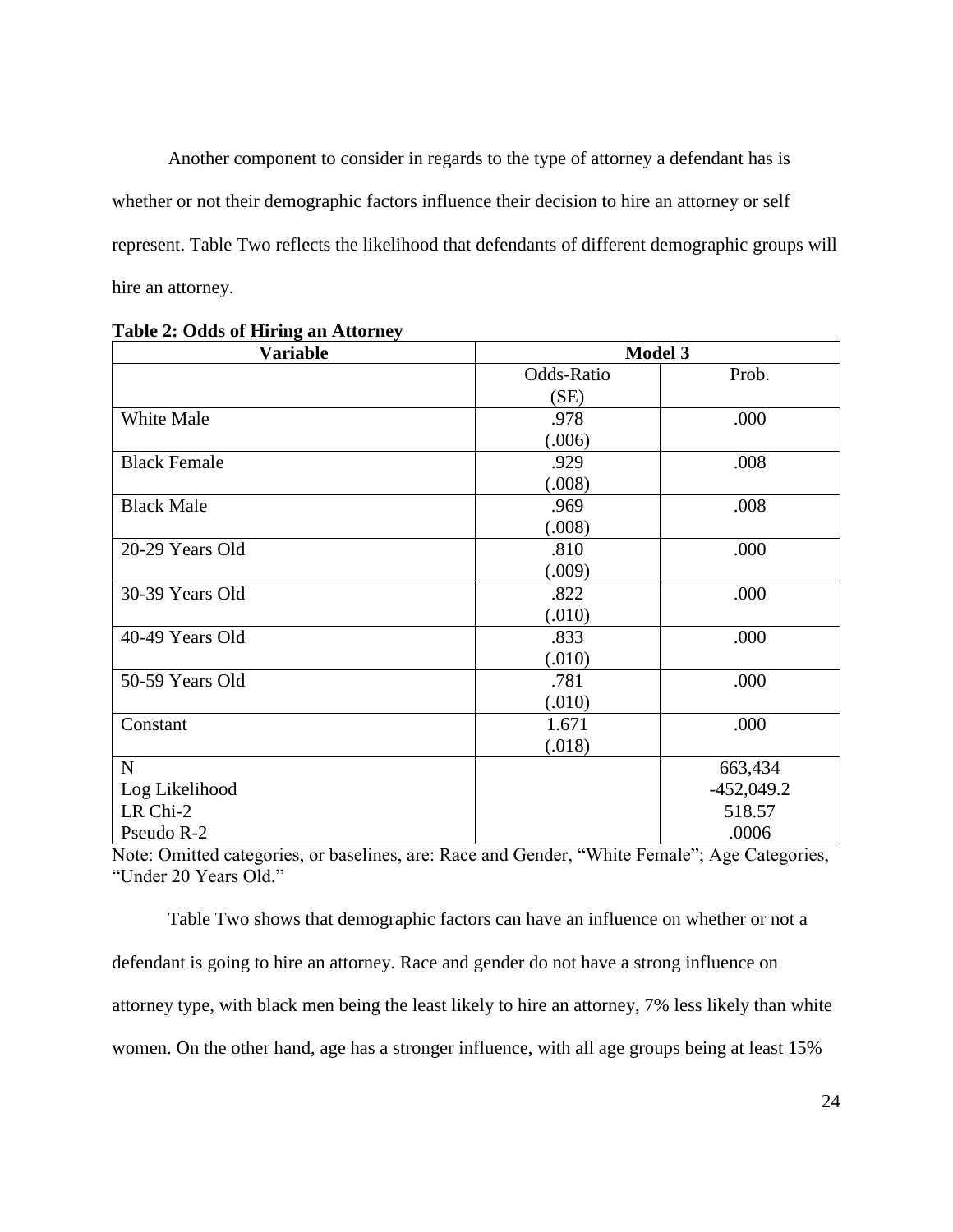less likely to hire an attorney than the youngest age group, under 20. Aside from the youngest age group, there is not much variation in hiring an attorney between age categories. Defendants who are under 20 years old are significantly more likely to hire an attorney than defendants of any other demographic descriptor.

# *Judicial Districts*

In the two models that I have presented in this paper, judicial district is the most influential predictor of whether or not a defendant will have their speeding ticket reduced. The baseline district in my model is District 1, which contains North Carolina Counties Gates, Chowan, Perquimans, Pasquotank, Camden, and Currituck. Figure Three is a map of North Carolina that displays the odds ratios of every judicial district, signifying how likely defendants are to receive a speeding citation reduction in the corresponding district.

**Figure 3: Odds of Having a Speeding Citation Reduced by Judicial District**



There are several notable outlying districts where the odds of having a speeding citation reduced are drastically impacted based on the judicial district a defendant is in. Table One in the Appendix provides a comprehensive list of what counties are in each judicial district. Table Two in the Appendix expands on the district-level analysis by displaying the odds of having a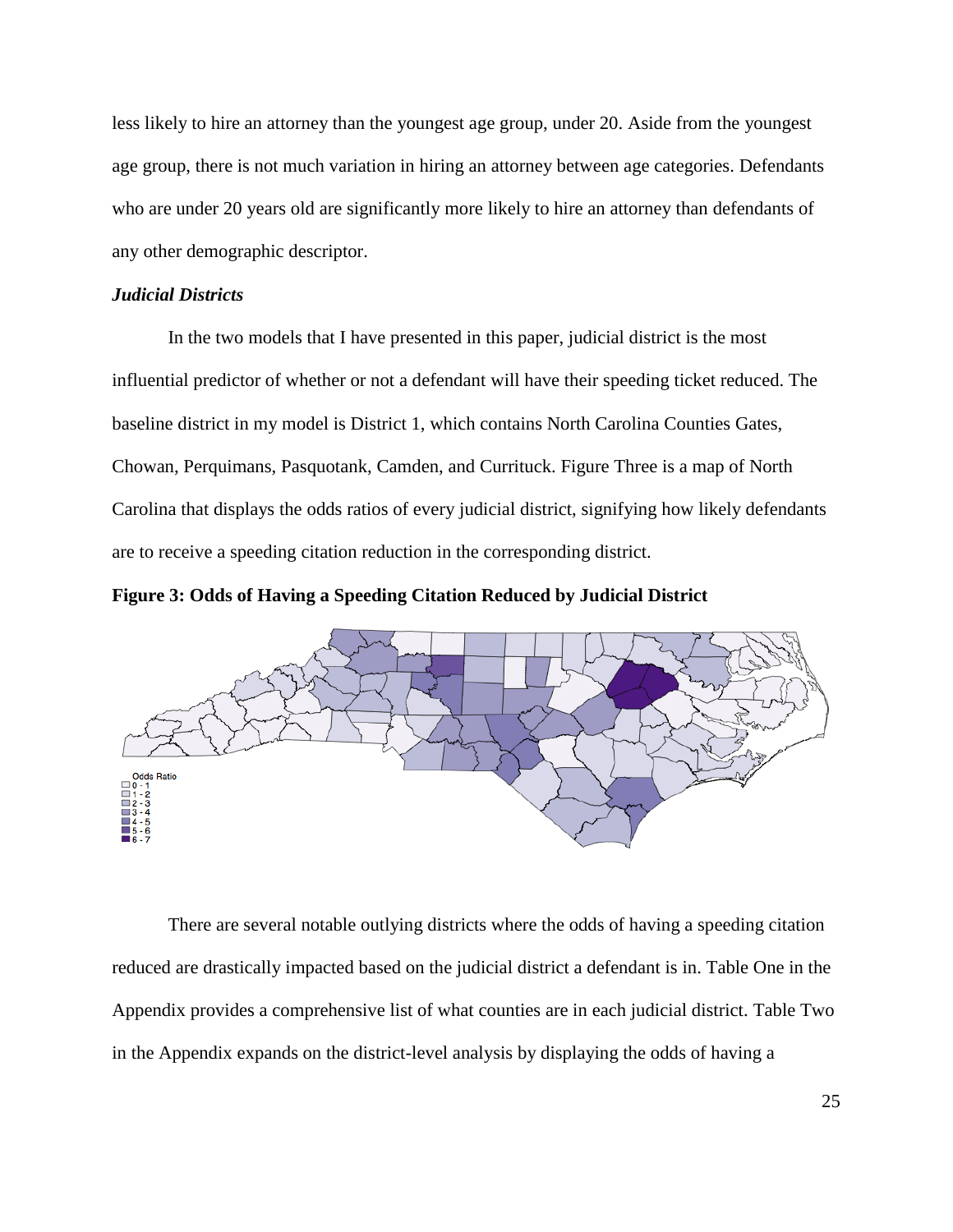speeding citation reduced in each county in North Carolina. On the lower end, Districts 28 and 29A are the least likely to see speeding tickets reduced. District 28 is 99.7% less likely to reduce speeding tickets compared to District 1, and District 29A is 76.9% less likely to reduce. On the higher end, District 7 is the most likely to reduce a speeding ticket, being 6.86 times more likely than District 1. District 21 also stands out with high rates of reductions, being 5.97 times more likely to reduce a speeding ticket.

The results in Model 2 provide significant support for Hypothesis 5, showing the high levels of variation in sentencing that can be seen between judicial districts in North Carolina. Figure Four further emphasizes this point, highlighting the percent of all tickets per judicial district that were reduced to a lower charge.



**Figure 4: Percent of Speeding Citations Reduced by Judicial District**

This map provides further visual evidence of the disparities between judicial districts in terms of reducing speeding citations to charges with less harsh punishments. There is a clustering of outliers in central North Carolina, with both the highest and the lowest rates of reduction. Districts 10, 12, 15A, and 28 have the lowest reductions, with less than 15% of their tickets being reduced over the course of five years. Alternatively, there are other districts (Districts 7,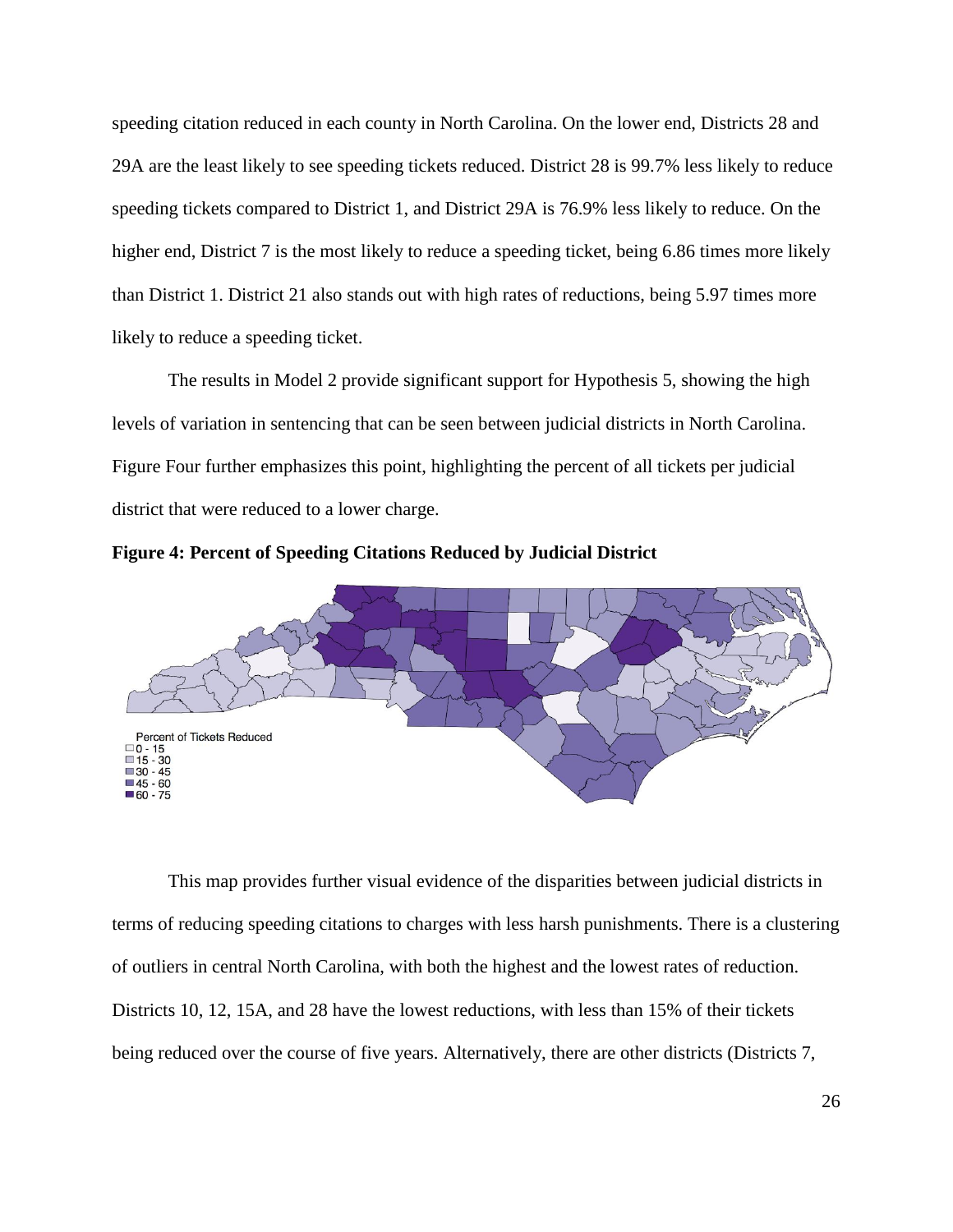19B, 19D, 21, 22B, 23, and 25) that are reducing over 60% of all speeding tickets. This visualization reflects the strong variation in judicial districts across North Carolina that significantly influences the odds of a speeding citation receiving a less harsh outcome.

#### *Influences Within Districts*

Judicial district proved to be the most influential predictor of speeding citation reductions in Model Two, but there are other factors existing within judicial districts that can influence how a defendant is treated in court. Two other alternative factors to consider include what judge you were assigned within a judicial district and what county your case was held in. Judges are an extremely important variable to consider because even if a district follows an official or unofficial policy regarding speeding citation reductions, judges still have their own discretion to decide cases. To effectively analyze the influence different judges have, I restricted my dataset to only judges who have ruled on 100 or more speeding ticket cases, to eliminate any outliers who are not typically involved in traffic court. This resulted in a total of 271 judges, who have completed 285,140 cases in North Carolina from 2013 to 2017. Figure Five shows the percent of tickets every judge has reduced, with every horizontal line representing one judge's cases.

Figure Five shows the extremely high range of variation between judges ruling on over 100 speeding tickets in North Carolina. There are several judges who have not reduced a single speeding ticket, with 13 total judges reducing 0 speeding tickets over the course of five years. Alternatively, there are also judges who are reducing citations in over 90% of their cases. This variation provides support for Hypothesis 6, showing that judges do have a lot of discretion in deciding how they will rule on speeding ticket cases. Table Three in the Appendix further supports this idea, showing the odds ratios for the 100 judges in North Carolina with the most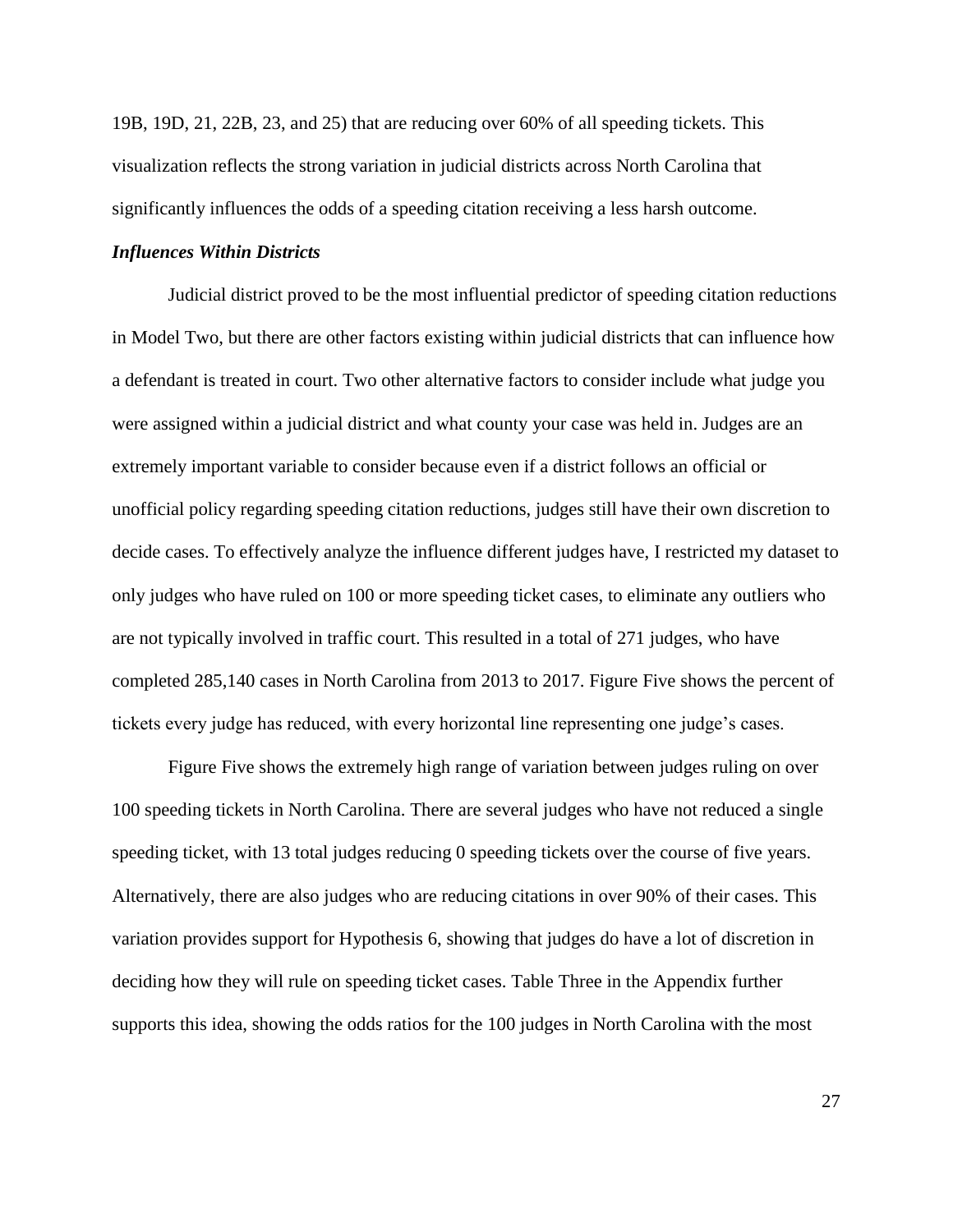speeding ticket cases. Every one of the judges in Table Three in the Appendix has ruled on 730 or more cases over the five-year period. The judges are listed by their initials and the reference



**Figure 5: Percent of Total Cases Reduced Per Judge** 

This includes 271 judges in North Carolina, all of whom ruled on 100 or more speeding tickets.

judge is the first one to appear alphabetically, with the initials "ABP." According to Table Three in the Appendix, there are several judges who are over 95% less likely than the reference category to reduce a speeding citation. Those judges include JHC, HLR, DVB, DJN, CPB, and CDR. On the high end of reductions, there are also judges who are significantly more likely to reduce a speeding citation, including BRA (7 times more), LMG (6 times more), and TTA (8.8 times more).

While there are significant disparities in the ways judges are ruling on cases, existing literature indicates that judicial workload may lead to judges working through cases more quickly, which may result in arbitrary and capricious decisions made in haste to end a case. To measure judicial workload, I determined how many speeding ticket cases each judge ruled on per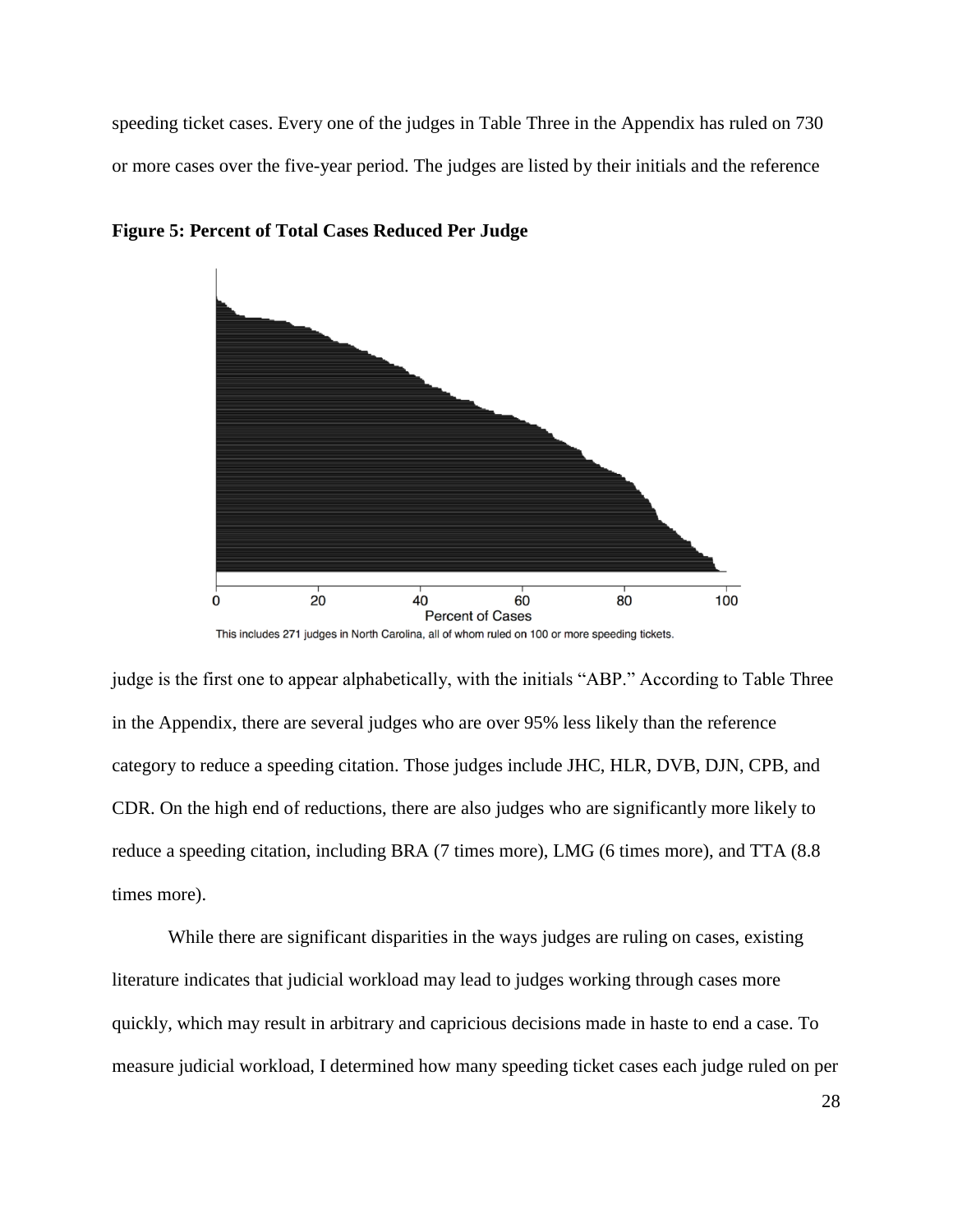1,000 people in the county the judge was on the bench in. Figure Six represents a comparison of the workload judges have with the percent of speeding ticket cases they reduced.



**Figure 6: Percent of Speeding Tickets Reduced Based on Judicial Workload**

Figure Six shows there is no significant correlation between judicial workload and the percent of cases that a judge is going to reduce. There is one outlier excluded in the above graph, a judge whose workload was 1,300 and who only reduced 20% of their cases. With workload having such an insignificant impact on how judges are reducing speeding tickets in North Carolina, Figure Six further supports Hypothesis 6 and the overarching idea that speeding citation reductions in North Carolina are arbitrary.

# **Discussion**

In speeding citation rulings in North Carolina from 2013 to 2017, 94% of all speeding citations that were reduced to a lesser charge were convicted of a broken speedometer. While it is definitely possible for a speedometer to stop working for a variety of reasons (i.e. gears break, water damage, loss of calibration over time), it is highly unlikely that over 450,000 people in this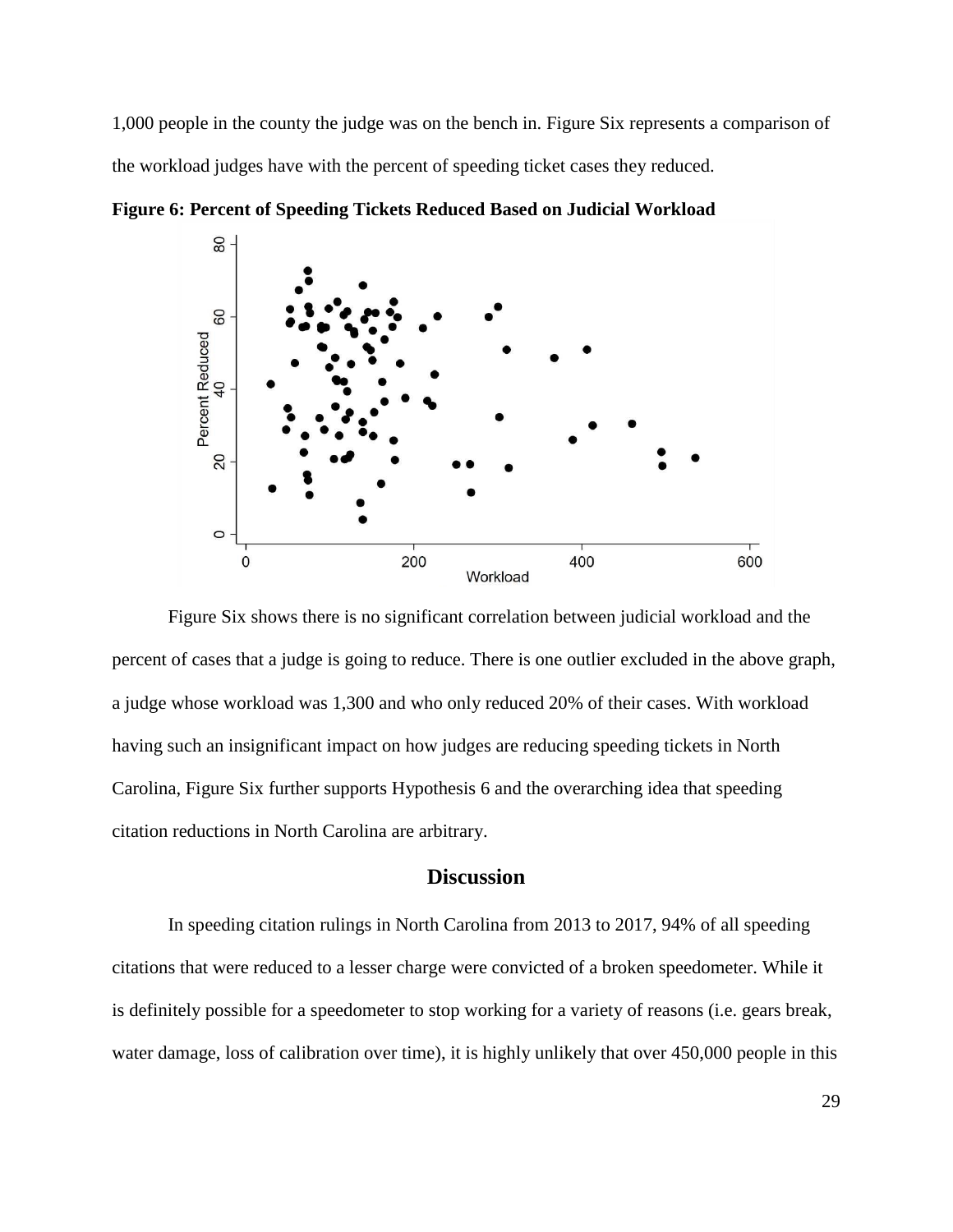dataset had a broken speedometer. Furthermore, in comparison to a speeding ticket, having a broken speedometer still requires a defendant to pay fines to the court, but they do not receive any points on their license. Reducing a speeding ticket to a broken speedometer conviction gives advantages to almost every individual immediately involved in this court process. For the individual who received the ticket, they will not receive the points on their license that would have the potential to significantly increase insurance rates. For the judge, there is potential for the case to go more quickly if the ticket is reduced, and the defendant still receives some form of punishment for their speeding. For the lawyer, they are considered to have won the case and are providing their client with a better outcome. While broken speedometer reductions could be viewed as an effective solution to large caseloads and overwhelmed judges, this thesis provides support for ways in which speeding ticket rulings in North Carolina are both arbitrary and capricious.

It is clear that broken speedometer reductions are common in the North Carolina court system, but the question to be answered is what leads to individuals receiving this outcome? An individual's gender, race, age, type of attorney, judge, and judicial district the case was held in all have the potential to impact the severity of a punishment following a speeding ticket citation. Through this study, I have analyzed the effects of each of those factors on the harshness of outcome in a speeding citation challenge in court. My data shows there are variations in not only the ways demographic factors impact individual sentencing, but there is also a significant variation in the ways defendants are sentenced in different courtroom locations, under different judges.

When an individual receives a speeding citation and chooses to take it to court, some of the first factors coming into play in their case are demographic characteristics, which are far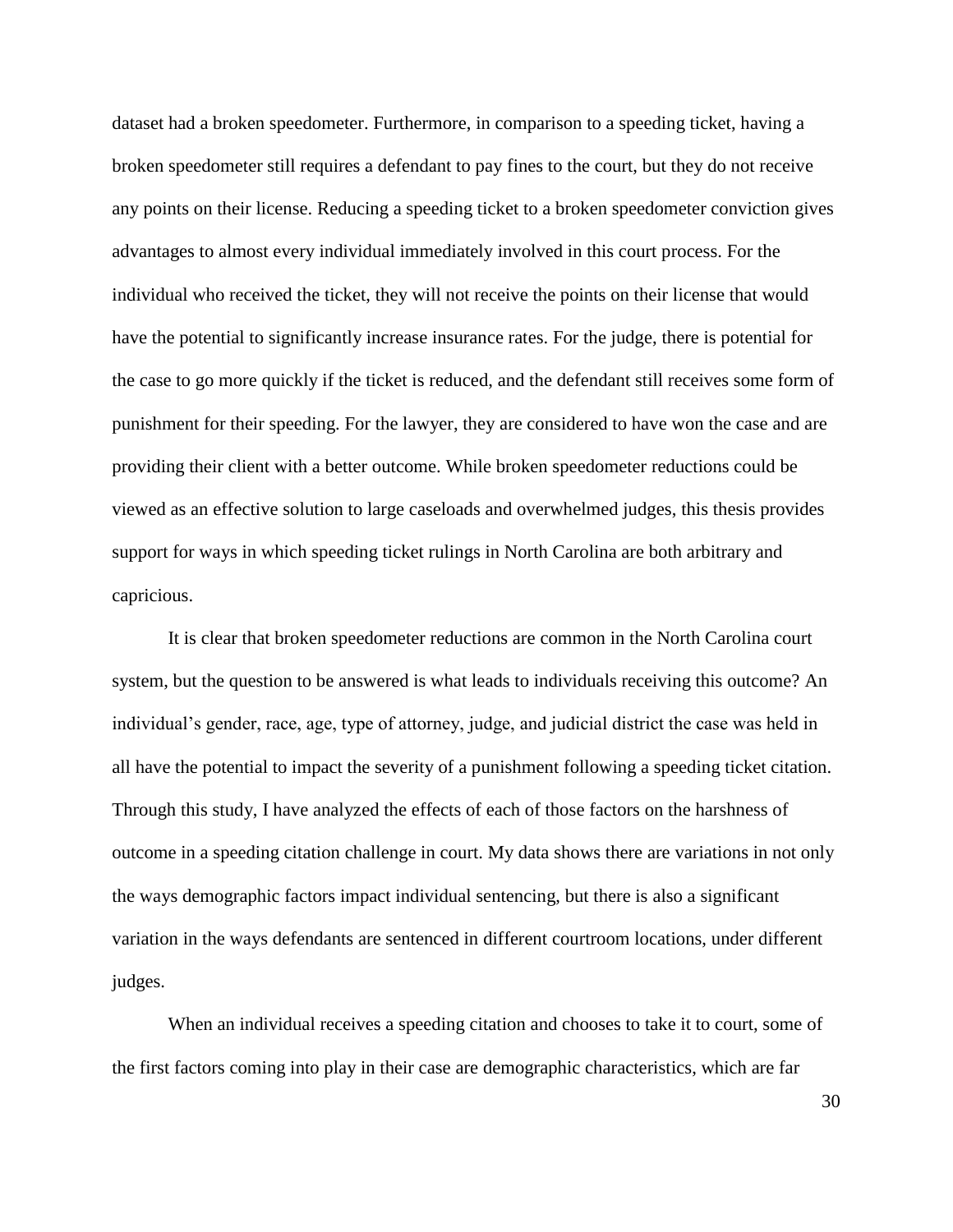beyond a defendant's control. The results in this study show that race, gender, and age can all influence how an individual is sentenced. In North Carolina speeding citation cases from 2013 to 2017, females were slightly more likely to see a reduced ticket than men. The race effect between defendants was greater than the gender effect, with black defendants being more likely to receive a harsher outcome than white defendants. Finally, age also had a significant impact on harshness of outcome, with the youngest defendants (under 20) receiving the most lenient speeding ticket outcomes. Outside of this group, the younger individuals were, the harsher the outcome they received.

While an individual cannot control their demographic characteristics, defendants are able to decide whether or not to hire an attorney. This decision is made before a defendant even steps into a courtroom, but has an even stronger impact on a defendant's outcome. For defendants who hired their own attorney, they were almost three times as likely to see their speeding citation reduced. Defendants who received a court-appointed attorney or public defender had even better overall outcomes, although this representation is particularly rare in speeding ticket cases. Individuals who chose to self-represent had the least favorable outcomes, only seeing a reduction about 25% of the time. Hiring an attorney can significantly increase the likelihood of a favorable outcome in a speeding ticket case, but there is an implicit socioeconomic effect here. Court costs are expensive and hiring an attorney ultimately increases the overall costs of going to court. Even if an attorney gives a defendant a more favorable outcome, the defendant still has to pay the costs of an attorney. If an individual cannot afford an attorney in the first place, their odds of defending their case to a reduced outcome significantly drop, simply because they cannot afford representation. Hiring an attorney is the only variable in my study that a defendant can control, and even then, individuals may not have access to an attorney because they cannot afford it.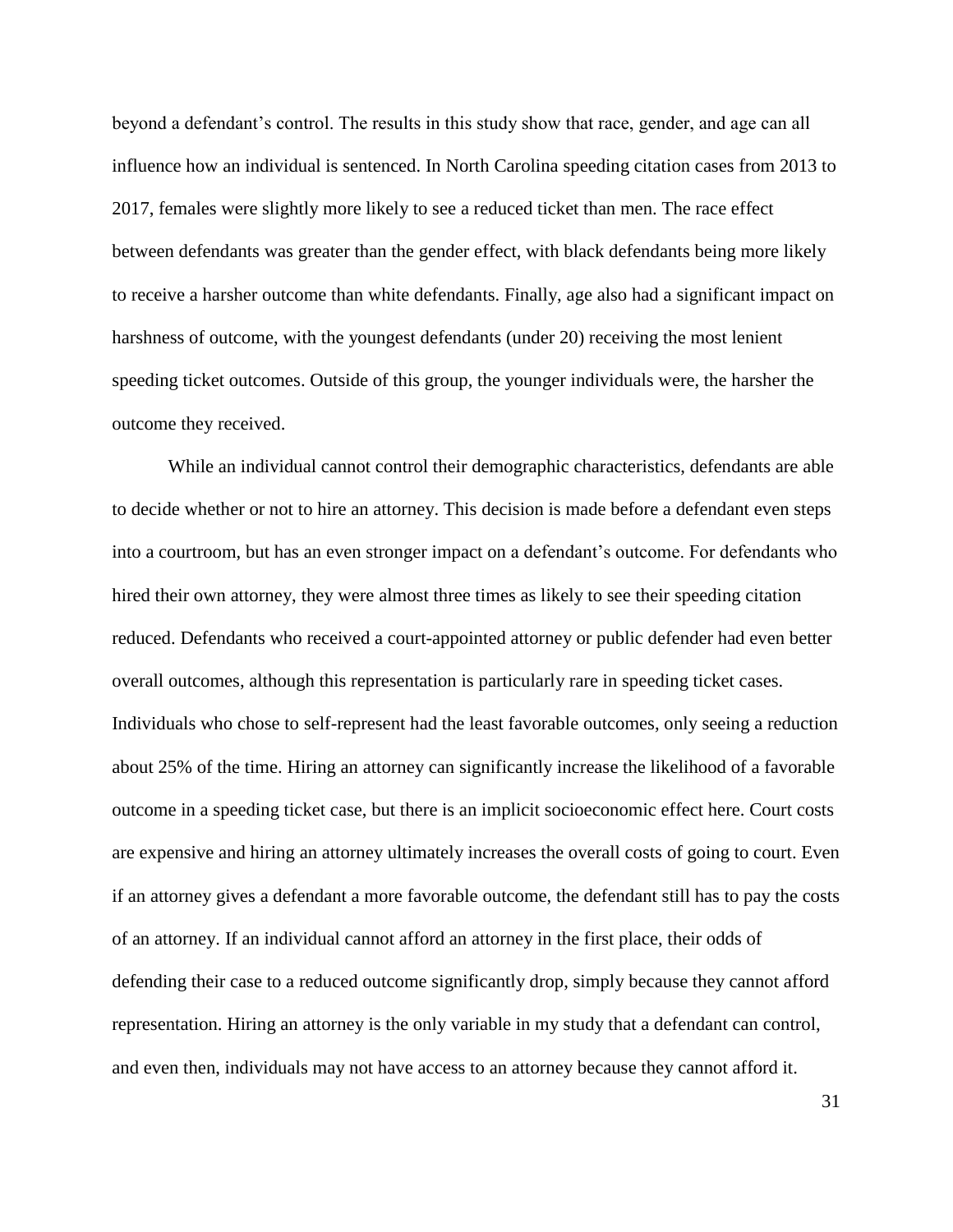While demographic variables and attorney type may alter how a judge perceives a speeding ticket case, the most influential variables in my study were factors that the North Carolina Court System ultimately controls: judicial district and the judge on the bench. The largest disparities in how individuals were judged in court exist between judicial districts and between individual judges. When I controlled for district location, there were some judicial districts that were as much as 6.8 times more likely to reduce speeding tickets, showing how the location the case is heard in can have a significant impact on the outcome of the case. The variance seen here was not only between districts, but also between judges within districts. My results focused on judges who ruled on over 100 speeding tickets in North Carolina, showing that some judges were reducing speeding tickets 0% of the time, while others were reducing tickets for over 95% of the cases they saw in their courtroom. In some districts there are judges who all have similar averages for how they decide cases, but in other districts it almost appears that judges are following completely different ideologies in sentencing, because their sentencing outcomes are strikingly different. Furthermore, there was no correlation between workload and speeding citation reductions, eliminating the possibility that judges use reductions to move quickly through a high caseload.

Based on the results in the present study, there is significant support for the idea that speeding citation rulings in the North Carolina court system are both arbitrary and capricious. "Arbitrary" sentencing means that a judge is making random decisions in sentencing, and "capricious" sentencing means that these decisions fluctuate and change randomly. The results above support both of these ideas, due to the large disparities that can be seen across courtrooms in North Carolina. If broken speedometers were consistently broken, at a rate high enough to produce 40% of speeding tickets, there would be at least some level of consistency across the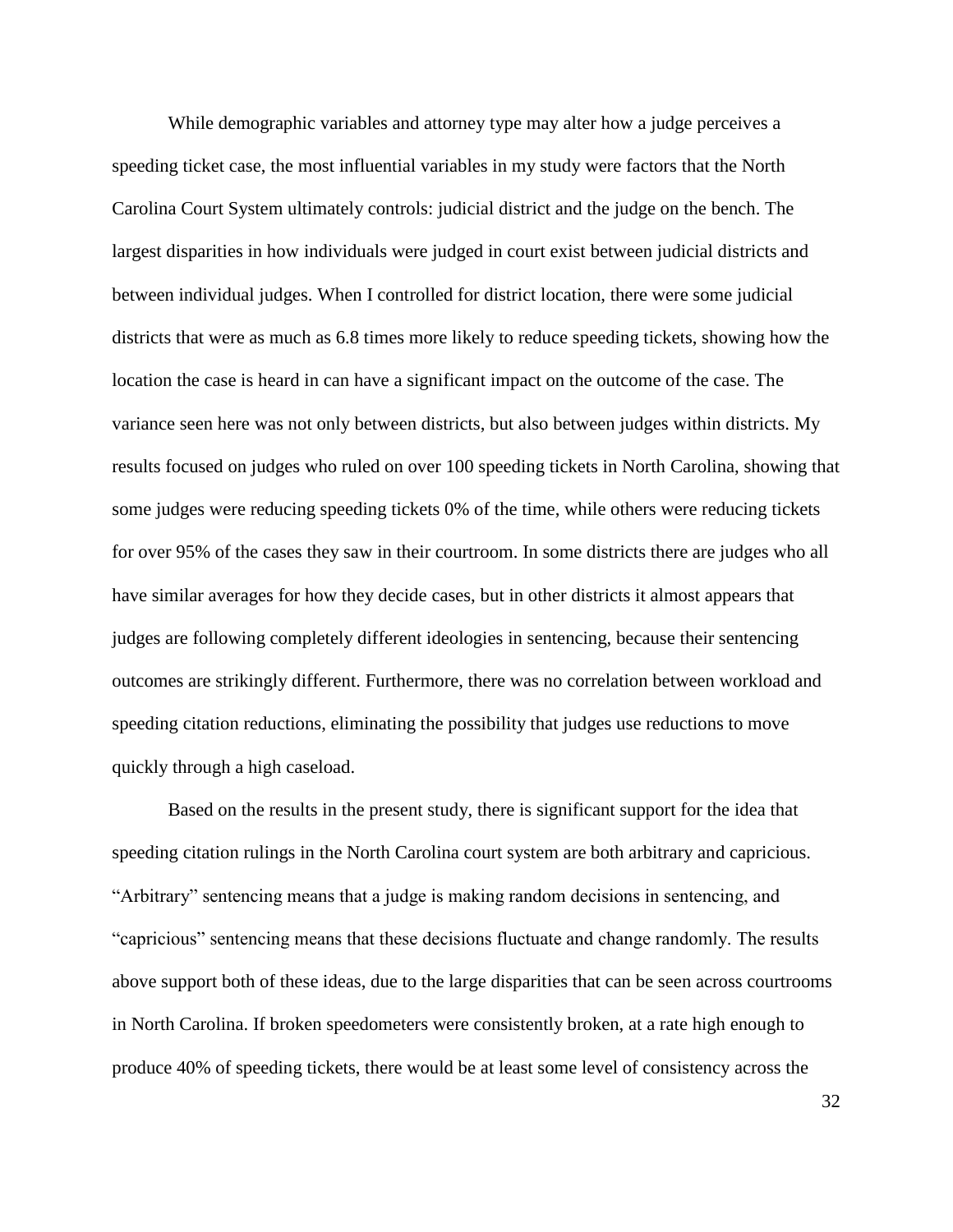state in how speeding tickets are reduced. However, as displayed above, there are some judges and judicial districts that essentially refuse to engage in speeding ticket reductions, while other judges and districts reduce to a broken speedometer 90% of the time.

The extreme variation in speeding citation reductions across judicial districts, and even individual judges, in North Carolina supports the idea that the broken speedometer phenomenon is a court-accepted falsehood that is applied across the state in arbitrary and capricious ways. By accepting this falsehood as legally factual, all parties involved in the courtroom ultimately reach a more positive outcome. As stated in my theory, the defendant receives a lesser charge, the attorney wins and gets paid, and the judge quickly rules on the case. For all parties, having the defendant plea to a lesser charge, or a broken speedometer violation, is ultimately the easiest path to take. It is clear that actors in the courtroom are aware of this method of reducing a speeding ticket. For individuals who hire an attorney, they likely receive advice from that attorney to plea to a lesser charge, leading to the significant disparities in speeding ticket outcomes based on attorney type. Furthermore, judges are clearly aware of this method of reducing tickets, as it has become common practice in some judicial districts, and for some individual judges, to almost always reduce speeding tickets in this way. For those judges who do engage in this practice of reductions, they not only frequently reduce speeding tickets, but also almost abandon the option of finding a defendant guilty.

These assertions have relevant implications for the North Carolina legal system, and provide evidence that questions the fairness, consistency, and legal validity of speeding citation rulings. Speeding citations are given as a way for law enforcement to deter dangerous behavior. A speeding ticket comes with consequences, and those consequences are designed to stop an individual from speeding again. If that attempt to deter behavior is frequently met with judges,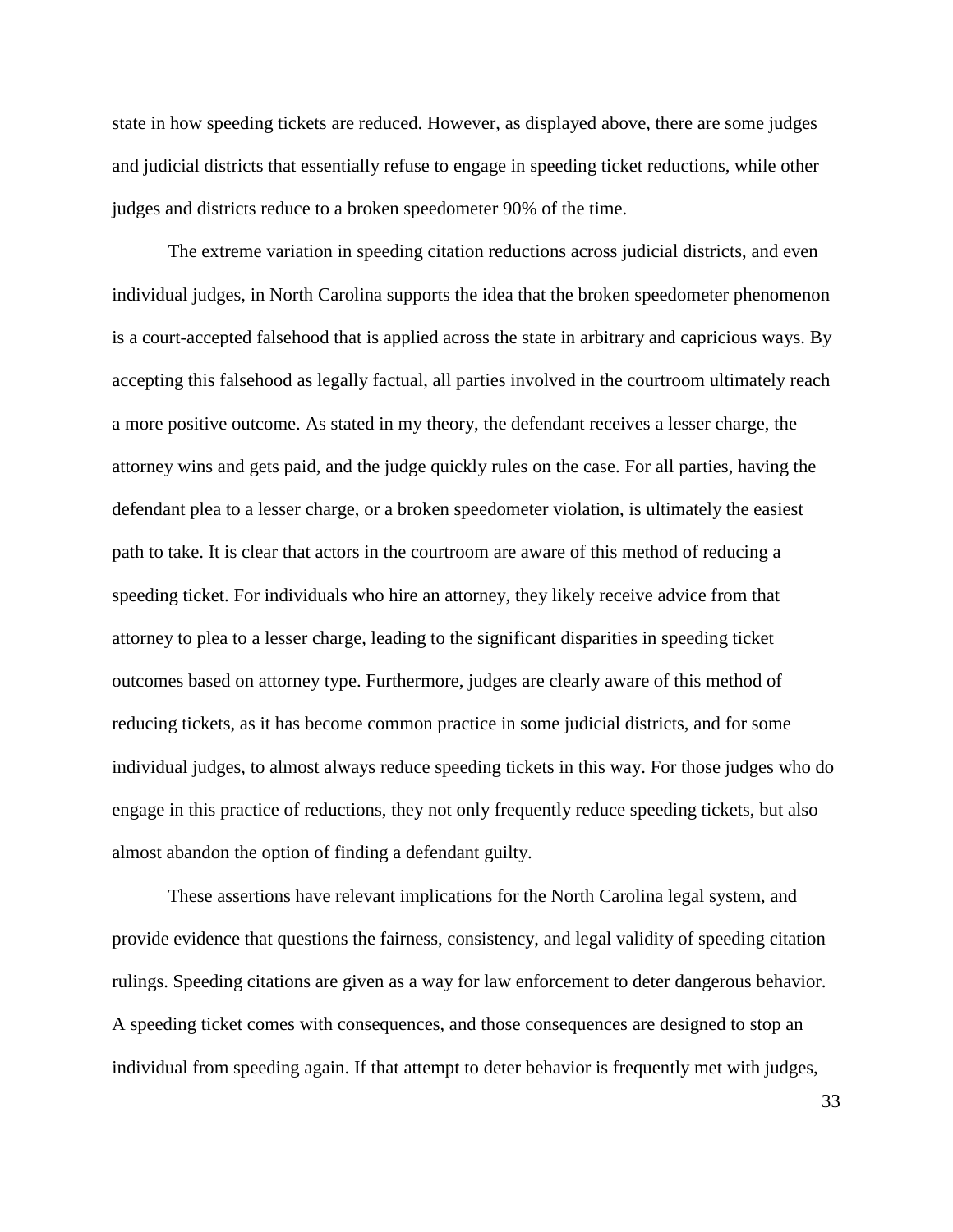other enforcers of the law, arbitrarily and capriciously deciding to not fully punish individuals, the law enforcement system is not effectively or cohesively working as intended. While speeding tickets serve as consequences, the practices of the North Carolina judicial system also drive high levels of consequence avoidance. Reducing a speeding citation to a broken speedometer equipment violation is a court-accepted form of consequence avoidance that judges and judicial districts in North Carolina use in disparate ways.

# **Conclusion**

When thinking of the core tenets of the United States Court System, several words come to mind: fairness, equality before the law, and due process. Each of these ideas stems from the founding principle of our justice system that every individual should be treated equally when they step into the courtroom. The idea of "disparities in sentencing" has become a popularized and well-understood subject in the academic world as studies have consistently shown there are disparities in sentencing based on both legal and extralegal factors. Extant literature suggests that race, gender, attorney type, judicial district, and judge all play a role in determining the outcome of a court case. However, the extent of those disparities in sentencing varies under specific circumstances and across different types of crimes.

The results of this paper provide strong support that disparities in sentencing exist in North Carolina speeding ticket cases. While demographic characteristics do have an influence on the ways defendants are sentenced, these effects pale in comparison to other courtroom factors such as the type of attorney a defendant has or the judge on their bench. Across judicial districts and individual judges in North Carolina, there is strong evidence of statewide disparate, arbitrary, and capricious speeding citation rulings. These rulings result in individuals being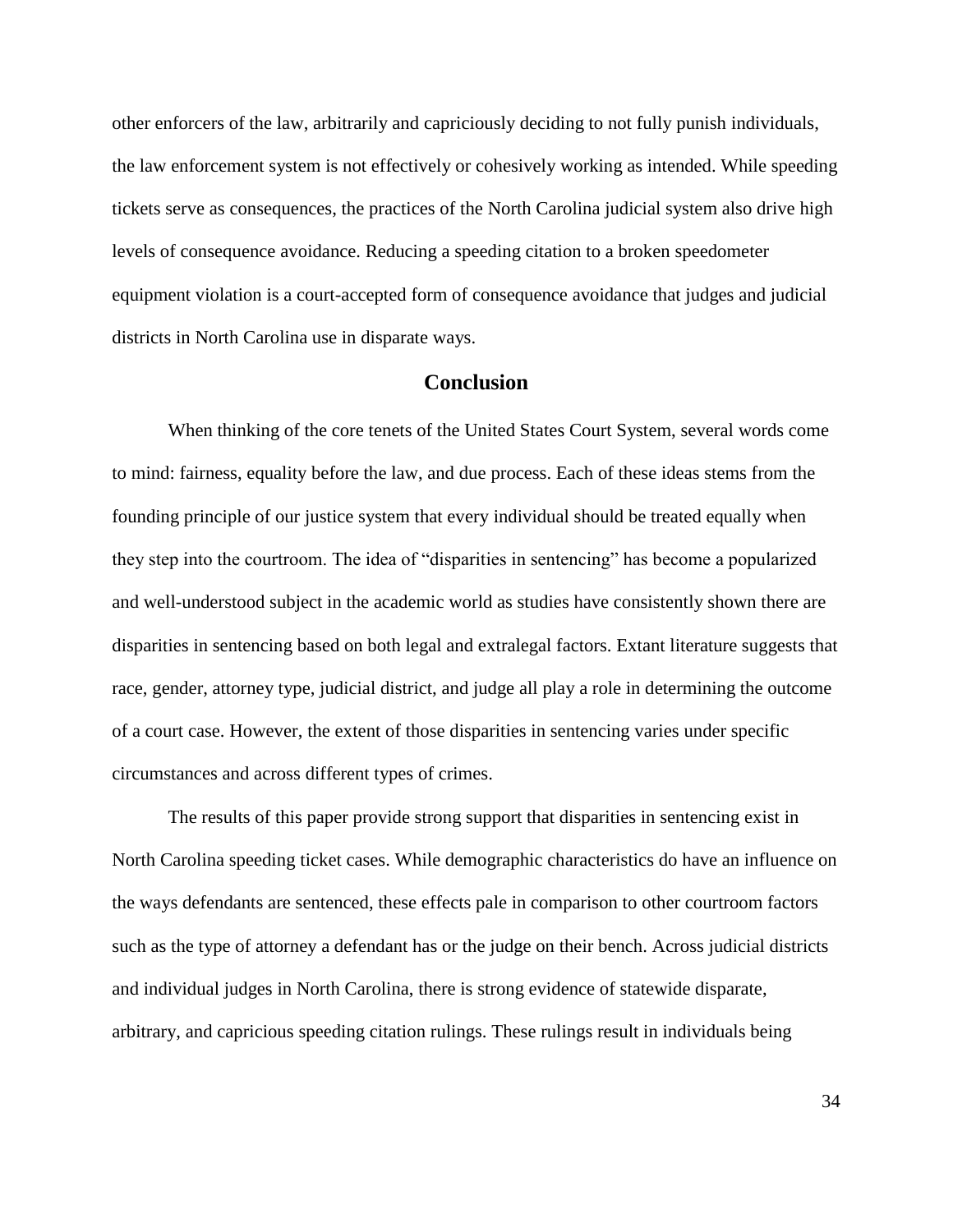randomly given broken speedometer reductions, which allows the defendant to easily escape the penalties of a speeding ticket.

When an individual receives a speeding ticket and chooses to take it to court, they are choosing to enter a system that promises equal treatment by the law and equal opportunity of outcome. However, the findings in this paper indicate otherwise. This thesis serves to document the broken speedometer phenomenon in North Carolina, showing the pervasive influence it has in some courtrooms across the state, while simultaneously being completely rejected by other judges and judicial districts. A defendant's harshness of outcome in a speeding ticket case is largely determined by factors outside their control, primarily the courtroom location and the judge on the bench.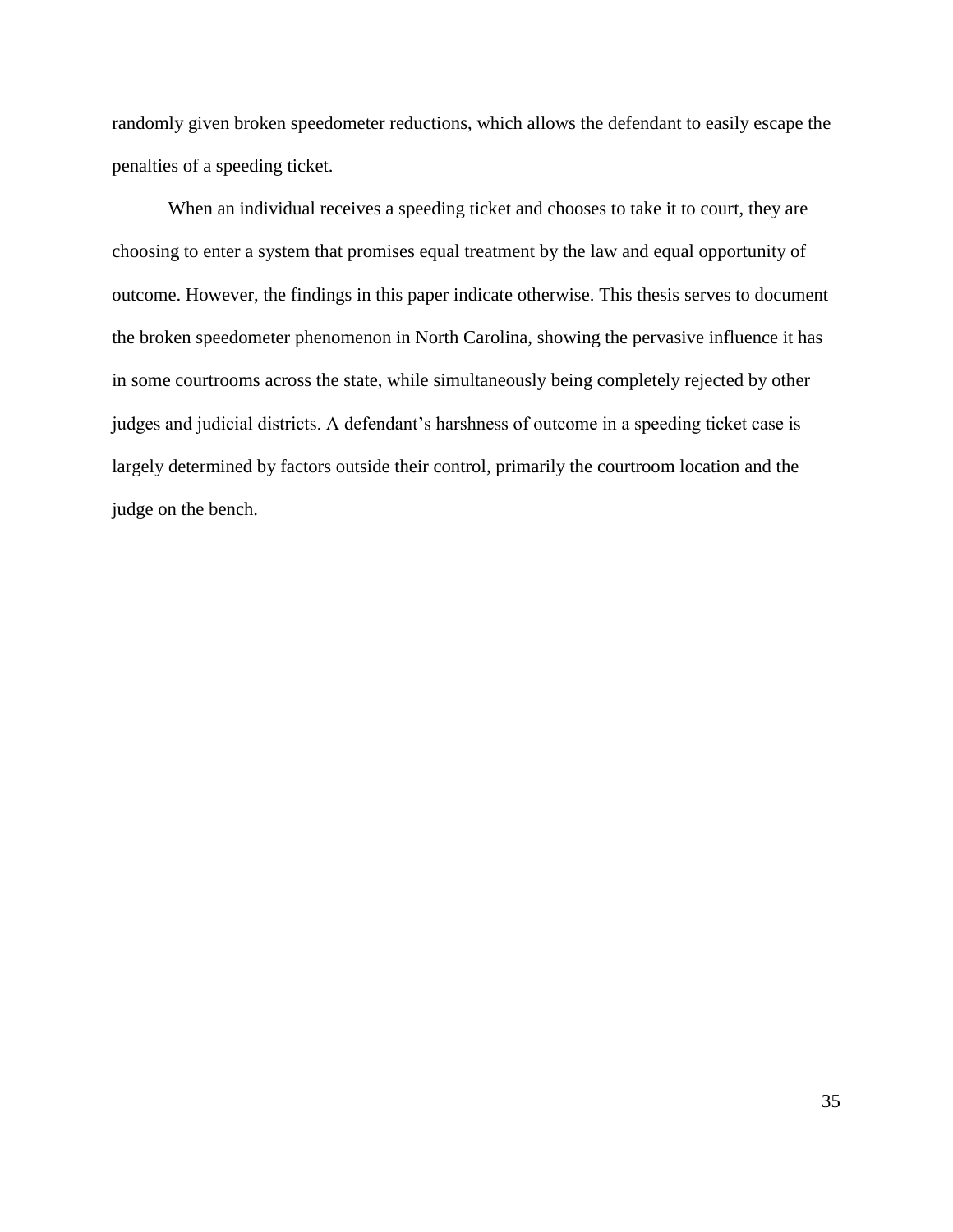# **Bibliography**

Austin, Thomas L. 1981. "The Influence of Court Location on Type of Criminal Sentence: The Rural-urban Factor." *Journal of Criminal Justice* 9, 4: 305-16. doi:10.1016/0047- 2352(81)90003-9.

Brown, David W. 2013. *Beat Your Ticket: Go To Court and Win*. 7<sup>th</sup> ed. Berkeley, CA: NOLO.

- Doerner, Jill K., and Stephen Demuth. 2010. "The Independent and Joint Effects of Race/Ethnicity, Gender, and Age on Sentencing Outcomes in U.S. Federal Courts." *Justice Quarterly* 27, 1: 1-27. doi:10.1080/07418820902926197.
- Dorland, Mitzi, and Daniel Krauss. 2005. "The Danger of Dangerousness in Capital Sentencing: Exacerbating the Problem of Arbitrary and Capricious Decision-making." *Law and Psychology Review* 29: 63-104.
- Everett, Ronald S., and Roger A. Wojtkiewicz. 2002. "Difference, Disparity, and Race/ethnic Bias in Federal Sentencing." *Journal of Quantitative Criminology* 18, 2: 189-211.
- Hagan, John. 1977. "Criminal Justice in Rural and Urban Communities: A Study of the Bureaucratization of Justice." *Social Forces* 55, 3: 597. doi:10.2307/2577458.
- Helms, R., and D. Jacobs. 2002. "The Political Context of Sentencing: An Analysis of Community and Individual Determinants." *Social Forces* 81, 2: 577-604. doi:10.1353/sof.2003.0012.
- Johnson, Brian D. 2006. "The Multilevel Context Of Criminal Sentencing: Integrating Judge And County-Level Influences\*." *Criminology* 44, 2: 259-98. doi:10.1111/j.1745- 9125.2006.00049.x.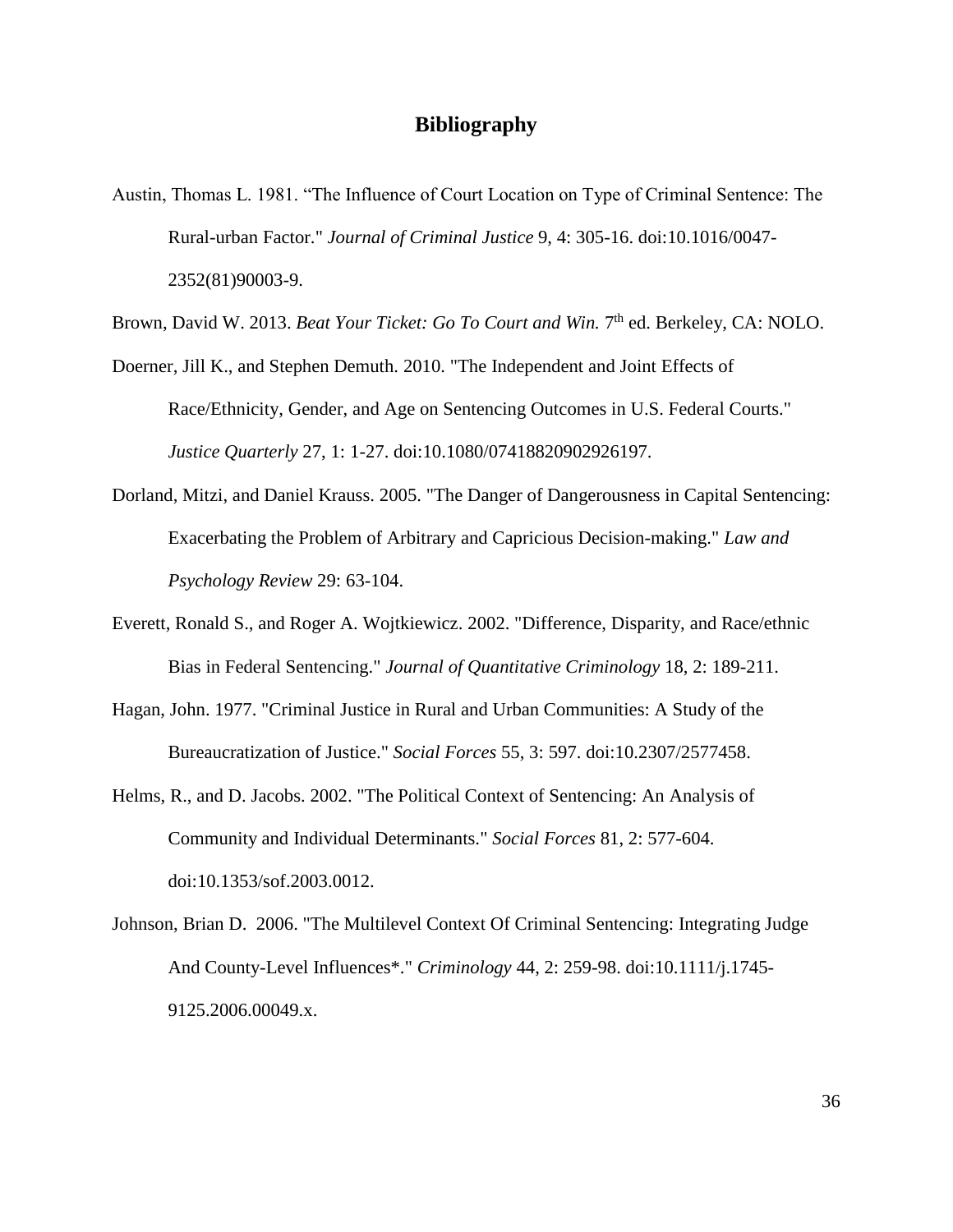- Kelly, Henry E. 1976. "A Comparison Of Defense Strategy And Race As Influences In Differential Sentencing." *Criminology* 14, 2: 241-49. doi:10.1111/j.1745- 9125.1976.tb00015.x.
- Kleiman, Matthew, Cynthia G. Lee, and Brian J. Ostrom. 2013. "Workload Assessment: A Datadriven Management Tool for the Judicial Branch." In *The Book of the States 2013*. Council of State Governments.
- Mitchell, Ojmarrh. 2005. "A Meta-Analysis of Race and Sentencing Research: Explaining the Inconsistencies." *Journal of Quantitative Criminology* 21, 4: 439-66. doi:10.1007/s10940-005-7362-7.
- "North Carolina DMV Driver Handbook." 2019. *DMV.ORG*. Accessed March 7. https://www.dmv.org/nc-north-carolina/driver-handbook.php.
- "North Carolina Office of State Budget and Management." 2019. *NC OSBM*. Accessed March 7. https://www.osbm.nc.gov/demog/county-estimates.
- "North Carolina Traffic Tickets & Violations." DMV.ORG. Accessed December 07, 2018. https://www.dmv.org/nc-north-carolina/traffic-tickets.php.
- Novak, Kenneth J., and Mitchell B. Chamlin. 2008. "Racial Threat, Suspicion, and Police Behavior." *Crime & Delinquency* 58, 2: 275-300. doi:10.1177/0011128708322943.
- Neubauer, David Wl. 2008. *America's Courts and the Criminal Justice System*. 9th ed. Belmont, CA: Thomas Learning.
- Petrocelli, Matthew, Alex R. Piquero, and Michael R. Smith. 2003. "Conflict Theory and Racial Profiling: An Empirical Analysis of Police Traffic Stop Data." *Journal of Criminal Justice* 31, 1: 1-11. doi:10.1016/s0047-2352(02)00195-2.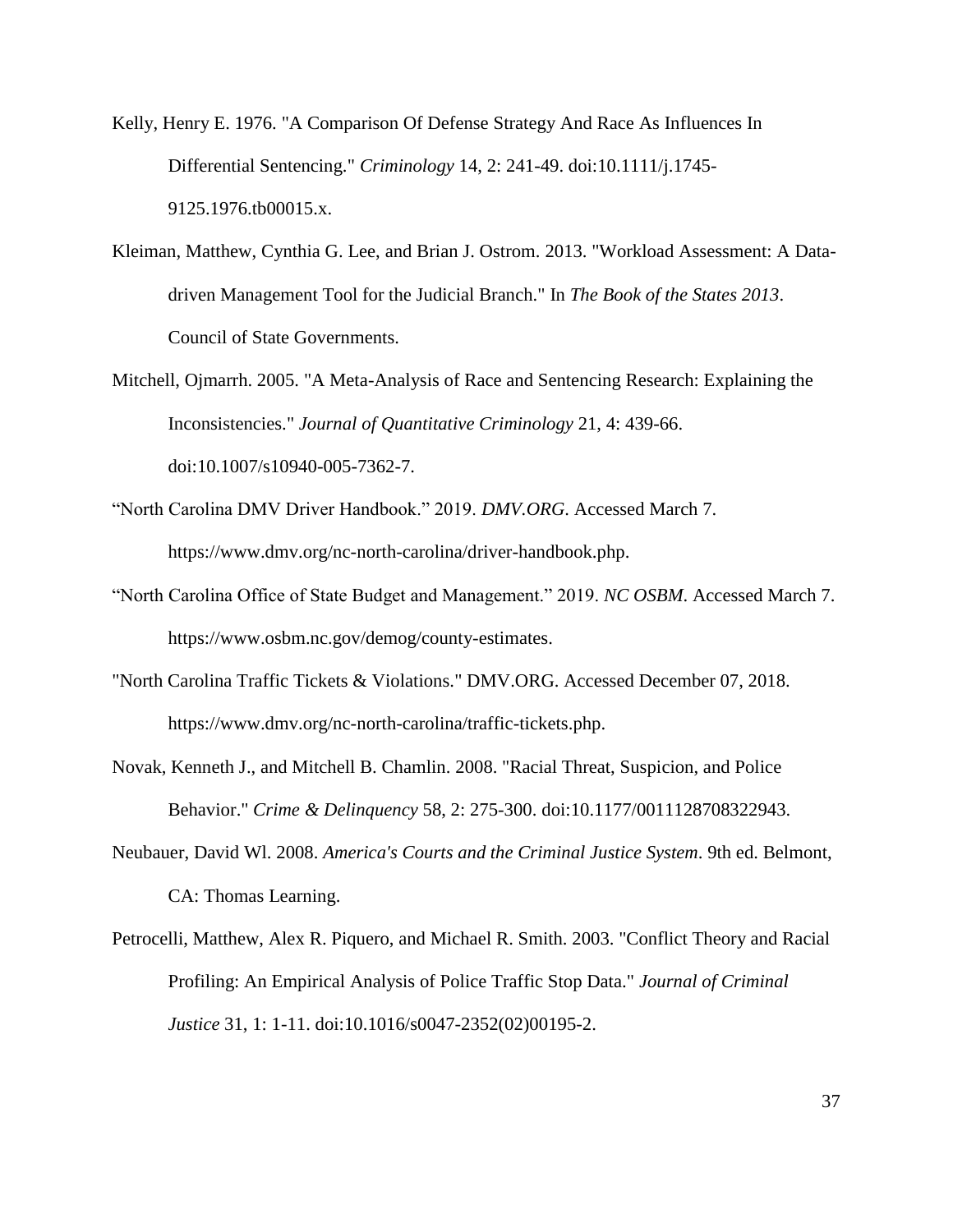- Pruitt, Charles R., and James Q. Wilson. 1983. "A Longitudinal Study of the Effect of Race on Sentencing." *Law & Society Review* 17, 4: 613. doi:10.2307/3053490.
- Robel, Lauren K. 1990. "Caseload and Judging: Judicial Adaptations to Caseload." *Articles by Maurer Faculty.* Paper 672.
- Sales, Bruce D., Connie J. Beck, and Richard K. Haan. 1992. "Is Self-Representation a Reasonable Alternative to Attorney Representation in Divorce Cases." Saint Louis University Law Journal 37, 3: 553-606.
- Spohn, Cassia, John Gruhl, and Susan Welch. 1981. "The Effect of Race on Sentencing: A Re-Examination of an Unsettled Question." *Law & Society Review* 16, 1: 71. doi:10.2307/3053550.
- Steffensmeier, Darrell, Jeffery Ulmer, and John Kramer. 1998. "The Interaction Of Race, Gender, And Age In Criminal Sentencing: The Punishment Cost Of Being Young, Black, And Male." *Criminology* 36, 4: 763-98. doi:10.1111/j.1745-9125.1998.tb01265.x.
- Steffensmeier, Darrell, John Kramer, and Jeffery Ulmer. 1995. "Age Differences in Sentencing." *Justice Quarterly* 12, 3: 583–602. doi:10.1080/07418829500096151
- Steffensmeier, Darrell, and Stephen Demuth. 2001. "Ethnicity And Judges Sentencing Decisions: Hispanic-Black-White Comparisons." *Criminology* 39, 1: 145–78. doi:10.1111/j.1745- 9125.2001.tb00919.x.
- Steffensmeier, Darrell, and Stephen Demuth. 2006. "Does Gender Modify the Effects of Race– ethnicity on Criminal Sanctioning? Sentences for Male and Female White, Black, and Hispanic Defendants." *Journal of Quantitative Criminology* 22, 3: 241-61. doi:10.1007/s10940-006-9010-2.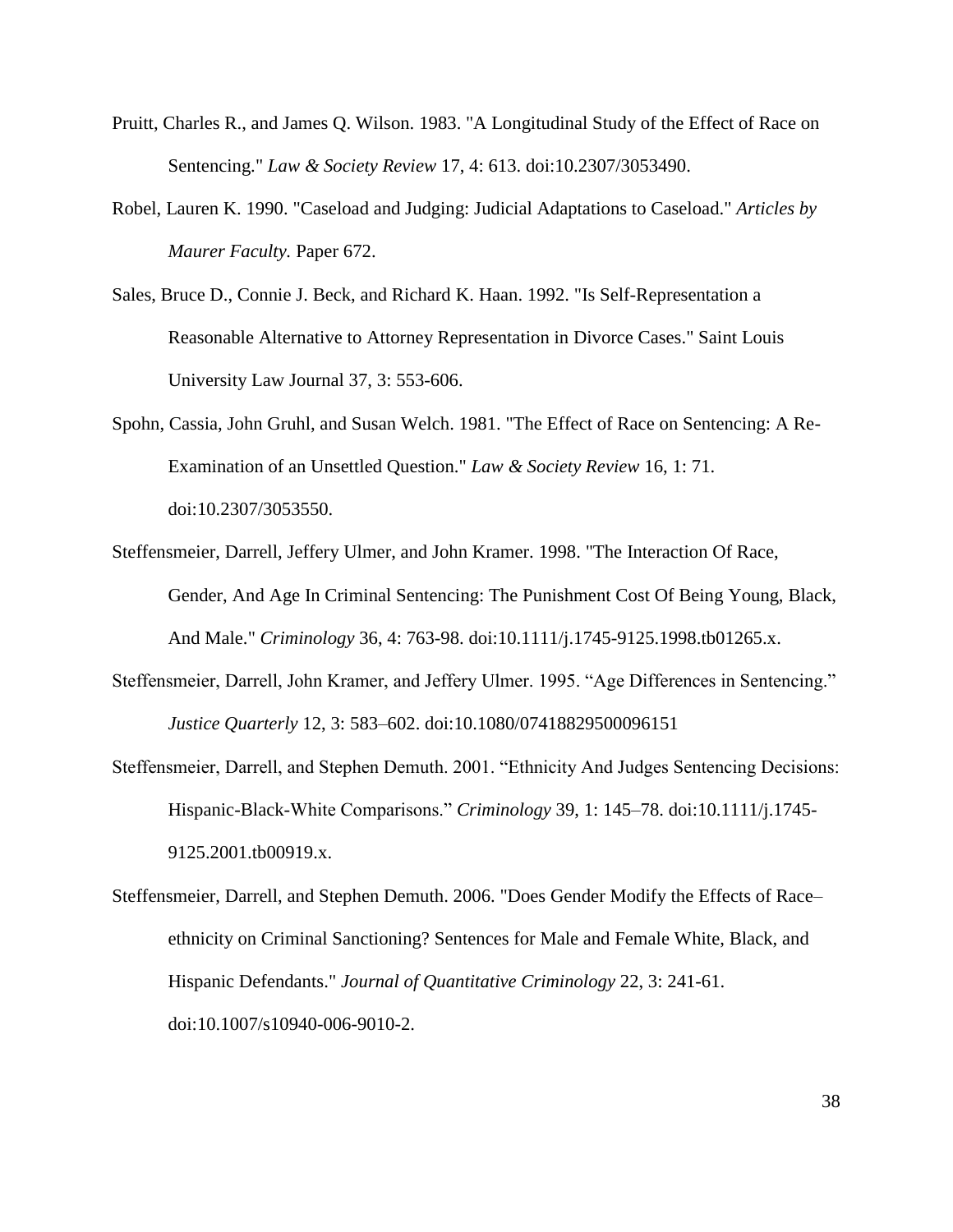- Swank, Drew A. 2005. "The Pro Se Phenomenon: Notes and Comments." *BYU Journal of Public Law* 19, 2: 373-86.
- Uhlman, Thomas M. 1977. "The Impact of Defendant Race in Trial Court Sentencing Decisions." *Public Law and Public Policy*: 19-51.
- Ulmer, Jeffery T., and Brian Johnson. 2004. "Sentencing In Context: A Multilevel Analysis."

*Criminology* 42, 1: 137-78. doi:10.1111/j.1745-9125.2004.tb00516.x.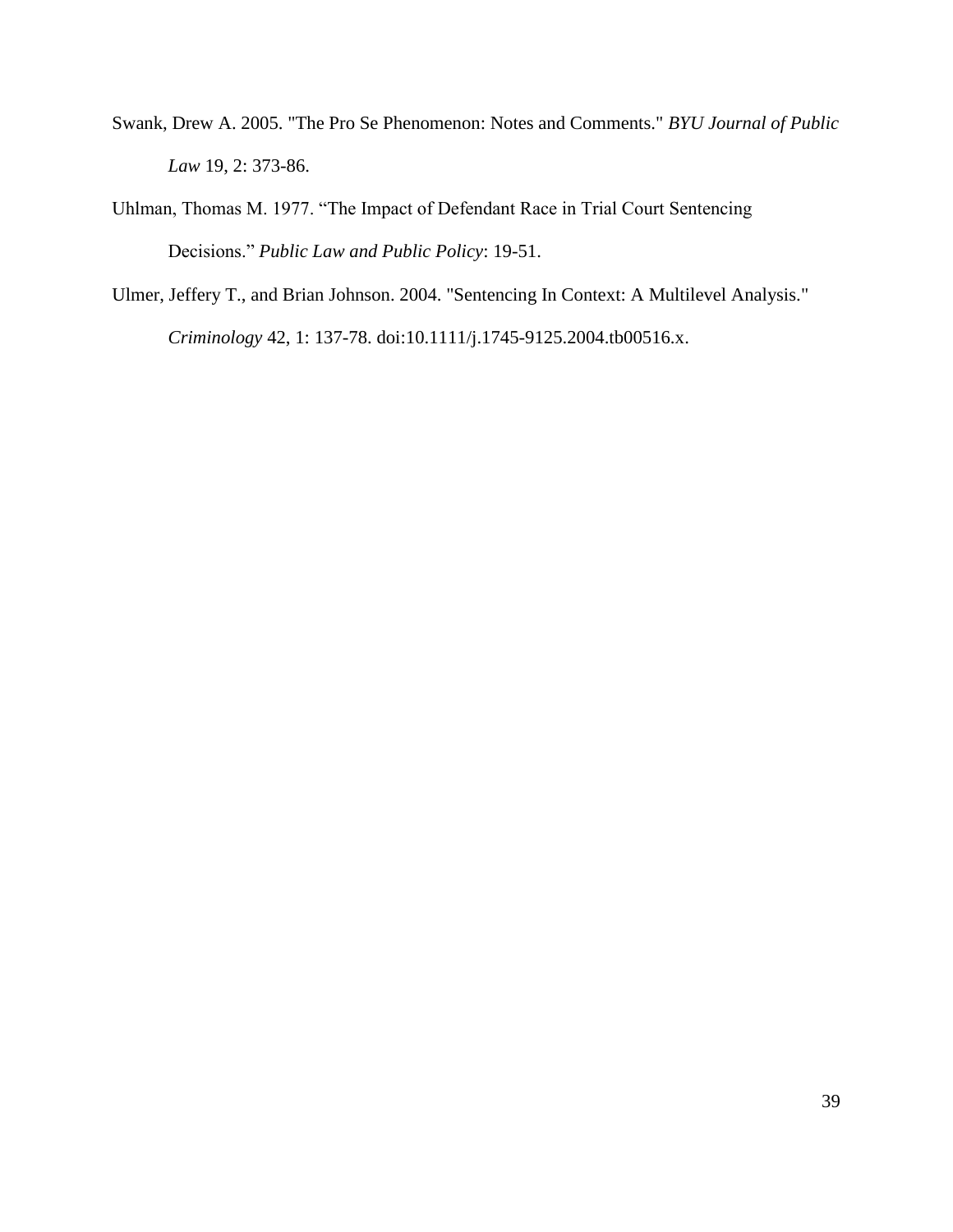# **Appendix**

| <b>Judicial District</b> | <b>Counties</b>                             |  |  |
|--------------------------|---------------------------------------------|--|--|
| 1                        | Gates, Chowan, Perquimans, Pasquotank,      |  |  |
|                          | Camden, Currituck, Dare                     |  |  |
| $\overline{2}$           | Hyde, Tyrrell, Washington, Beaufort, Martin |  |  |
| 3A                       | Pitt                                        |  |  |
| 3B                       | Craven, Pamlico, Carteret                   |  |  |
| $\overline{4}$           | Sampson, Duplin, Jones, Onslow              |  |  |
| 5                        | Pender, New Hanover                         |  |  |
| 6A                       | Halifax                                     |  |  |
| 6B                       | Northampton, Bertie, Hertford               |  |  |
| 7                        | Nash, Edgecombe, Wilson                     |  |  |
| 8                        | Wayne, Greene, Lenoir                       |  |  |
| 9                        | Granville, Vance, Franklin, Warren          |  |  |
| <b>9A</b>                | Caswell, Person                             |  |  |
| 10                       | Wake                                        |  |  |
| 11A                      | Harnett, Lee                                |  |  |
| 11B                      | Johnston                                    |  |  |
| 12                       | Cumberland                                  |  |  |
| 13                       | Bladen, Columbus, Brunswick                 |  |  |
| 14                       | Durham                                      |  |  |
| 15A                      | Alamance                                    |  |  |
| 15B                      | Chatham, Orange                             |  |  |
| 16A                      | Hoke, Scotland                              |  |  |
| 16B                      | Robeson                                     |  |  |
| 17A                      | Rockingham                                  |  |  |
| 17B                      | Surry, Stokes                               |  |  |
| 18                       | Guilford                                    |  |  |
| 19A                      | Cabarrus                                    |  |  |
| 19B                      | Randolph, Montgomery                        |  |  |
| 19C                      | Rowan                                       |  |  |
| 19 <sub>D</sub>          | Moore                                       |  |  |
| 20A                      | Stanly, Anson, Richmond                     |  |  |
| 20B                      | Union                                       |  |  |
| 21                       | Forsyth                                     |  |  |
| 22A                      | Iredell, Alexander                          |  |  |
| 22B                      | Davidson, Davie                             |  |  |
| 23                       | Wilkes, Alleghany, Ashe, Yadkin             |  |  |
| 24                       | Madison, Yancey, Mitchell, Avery, Watauga   |  |  |
| 25                       | Burke, Caldwell, Catawba                    |  |  |

# **Table 1: Judicial Districts and Corresponding Counties**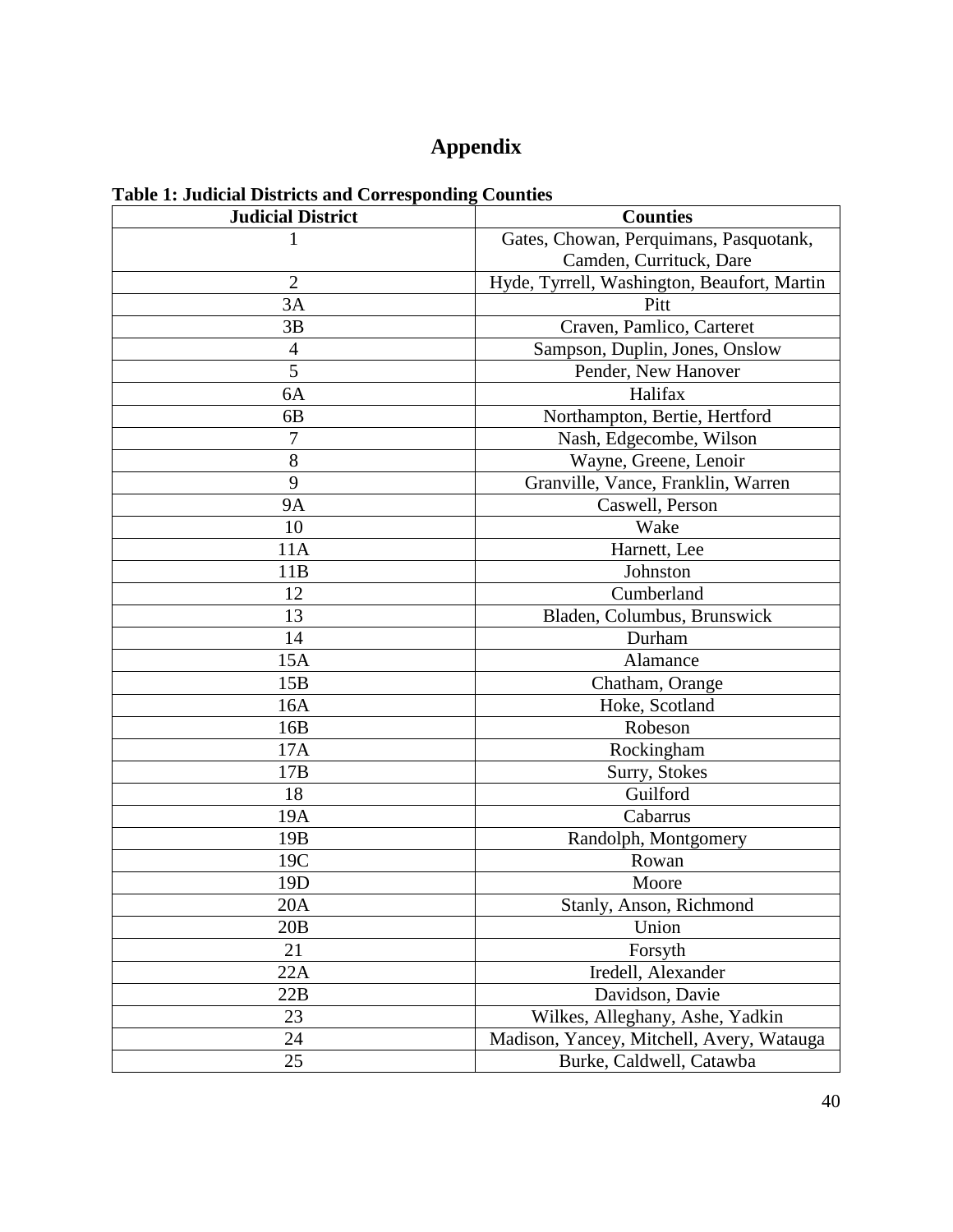| 26  | Mecklenburg                             |
|-----|-----------------------------------------|
| 27A | Gaston                                  |
| 27B | Cleveland, Lincoln                      |
| 28  | <b>Buncombe</b>                         |
| 29A | Rutherford, McDowell                    |
| 29B | Polk, Henderson, Transylvania           |
| 30  | Cherokee, Graham, Clay, Macon, Jackson, |
|     | Haywood, Swain                          |

**Table 2: Odds Ratios of Having a Speeding Citation Reduced in All North Carolina Counties**

| County           | <b>Odds Ratio</b> | Prob. |
|------------------|-------------------|-------|
|                  | (SE)              |       |
| Alexander        | .894              | .204  |
|                  | (.079)            |       |
| Alleghany        | 6.612             | .000  |
|                  | (.431)            |       |
| Anson            | 5.850             | .000  |
|                  | (.248)            |       |
| Ashe             | 8.586             | .000  |
|                  | (.485)            |       |
| Avery            | 8.320             | .000  |
|                  | (.445)            |       |
| Beaufort         | 1.476             | .000  |
|                  | (.042)            |       |
| Bertie           | 6.396             | .000  |
|                  | (.199)            |       |
| Bladen           | 9.230             | .000  |
|                  | (.250)            |       |
| <b>Brunswick</b> | 8.967             | .000  |
|                  | (.208)            |       |
| <b>Buncombe</b>  | .262              | .000  |
|                  | (.008)            |       |
| <b>Burke</b>     | 9.295             | .000  |
|                  | (.212)            |       |
| Cabarrus         | 5.694             | .000  |
|                  | (.120)            |       |
| Caldwell         | 9.759             | .000  |
|                  | (.241)            |       |
| Camden           | 2.645             | .000  |
|                  | (.100)            |       |
| Carteret         | 4.860             | .000  |
|                  | (.116)            |       |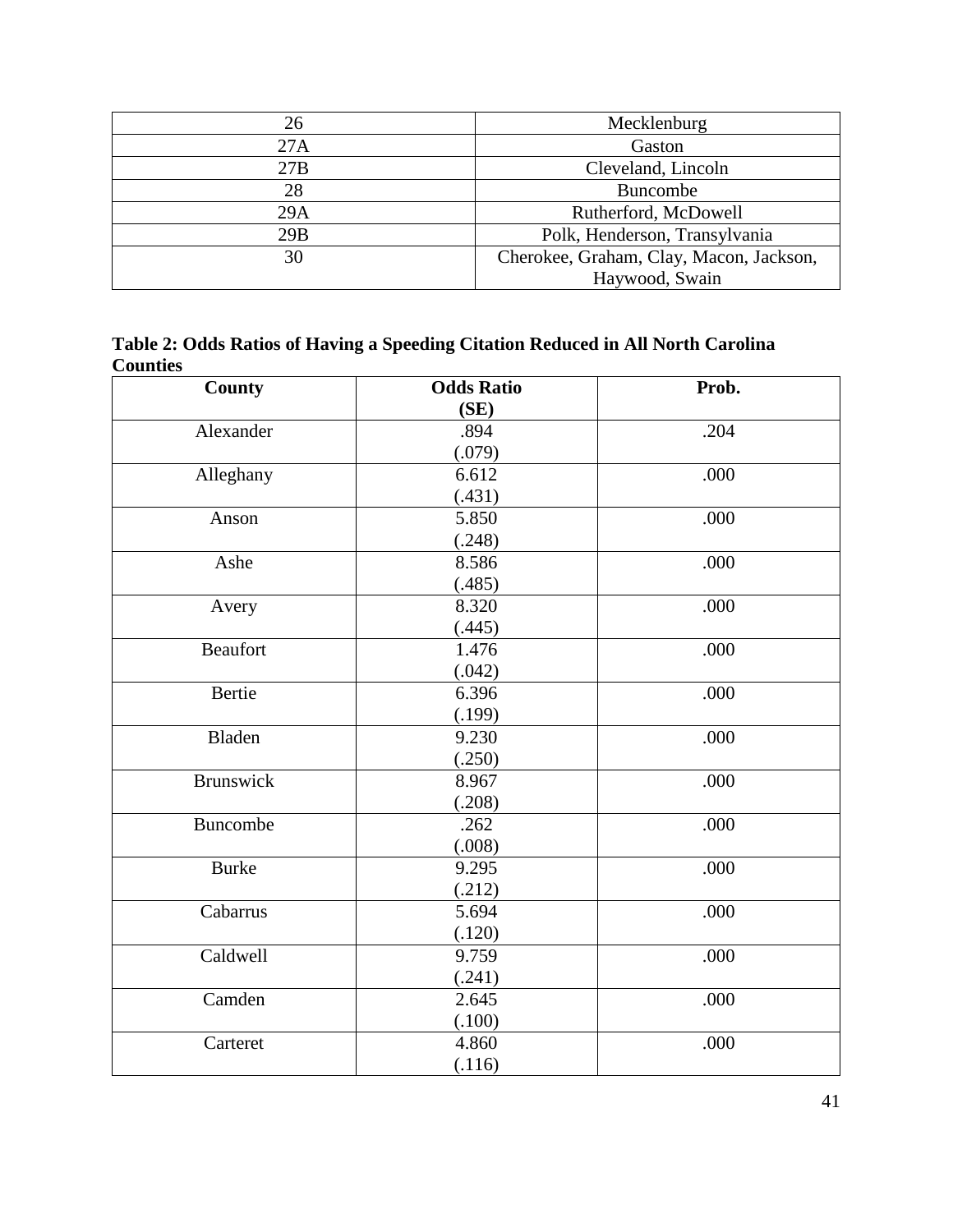| Caswell    | 2.943   | .000 |
|------------|---------|------|
|            | (.092)  |      |
| Catawba    | 11.0253 | .000 |
|            | (.263)  |      |
| Chatham    | 8.037   | .000 |
|            | (.246)  |      |
| Cherokee   | 1.470   | .000 |
|            | (.051)  |      |
| Chowan     | 4.358   | .000 |
|            | (.439)  |      |
| Clay       | 1.591   | .000 |
|            | (.092)  |      |
| Cleveland  | 3.118   | .000 |
|            | (.082)  |      |
| Columbus   | 5.841   | .000 |
|            | (.131)  |      |
| Craven     | 3.561   | .000 |
|            | (.085)  |      |
| Cumberland | 1.080   | .002 |
|            | (.027)  |      |
| Currituck  | 1.646   | .000 |
|            | (.045)  |      |
| Dare       | 3.062   | .000 |
|            | (.070)  |      |
| Davidson   | 12.712  | .000 |
|            | (.348)  |      |
| Davie      | 14.310  | .000 |
|            | (.608)  |      |
| Duplin     | 5.490   | .000 |
|            | (.143)  |      |
| Durham     | 2.935   | .000 |
|            | (.072)  |      |
| Edgecombe  | 13.507  | .000 |
|            | (.415)  |      |
| Forsyth    | 9.670   | .000 |
|            | (.191)  |      |
| Franklin   | 3.357   | .000 |
|            | (.103)  |      |
| Gaston     | 1.800   | .000 |
|            | (.047)  |      |
| Gates      | 3.391   | .000 |
|            | (.150)  |      |
| Graham     | 2.306   | .000 |
|            | (.171)  |      |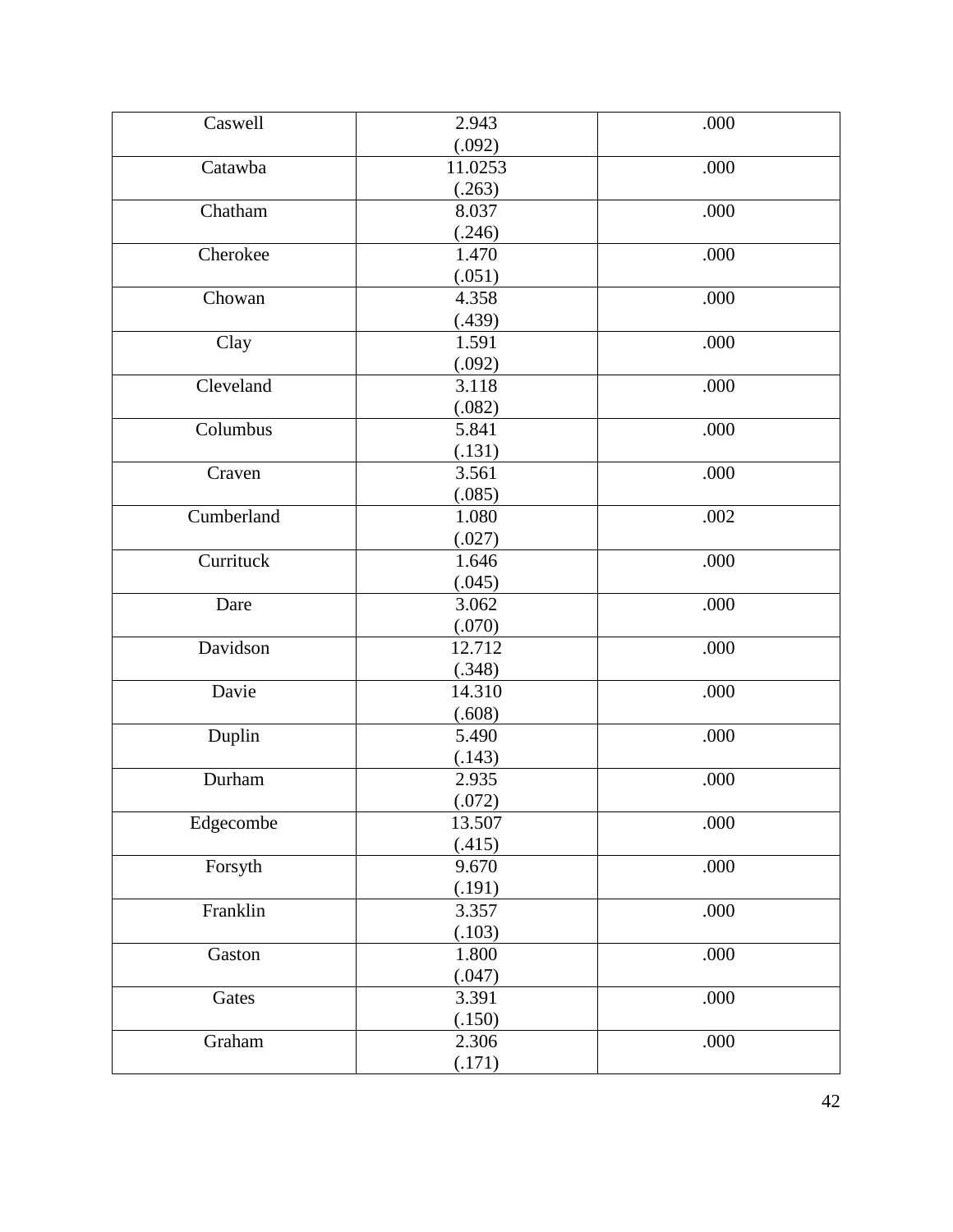| Granville   | 3.283  | .000 |
|-------------|--------|------|
|             | (.139) |      |
| Greene      | 3.130  | .000 |
|             | (.129) |      |
| Guilford    | 5.458  | .000 |
|             | (.106) |      |
| Halifax     | 5.262  | .000 |
|             | (.174) |      |
| Harnett     | 8.195  | .000 |
|             | (.208) |      |
| Haywood     | .805   | .000 |
|             | (.024) |      |
| Henderson   | 1.615  | .000 |
|             | (.046) |      |
| Hertford    | 6.368  | .000 |
|             | (.242) |      |
| Hoke        | 8.221  | .000 |
|             | (.313) |      |
| Hyde        | 1.607  | .000 |
|             | (.159) |      |
| Iredell     | 7.610  | .000 |
|             | (.169) |      |
| Jackson     | 1.652  | .000 |
|             | (.063) |      |
| Johnston    | 6.552  | .000 |
|             | (.152) |      |
| Jones       | 6.403  | .000 |
|             | (.230) |      |
| Lee         | 10.100 | .000 |
|             | (.412) |      |
| Lenoir      | 2.2923 | .000 |
|             | (.069) |      |
| Lincoln     | 4.489  | .000 |
|             | (.122) |      |
| Macon       | 3.713  | .000 |
|             | (.114) |      |
| Madison     | 1.433  | .00  |
|             | (.043) |      |
| Martin      | 1.812  | .000 |
|             | (.052) |      |
| McDowell    | .586   | .000 |
|             | (.028) |      |
| Mecklenburg | 2.502  | .000 |
|             | (.051) |      |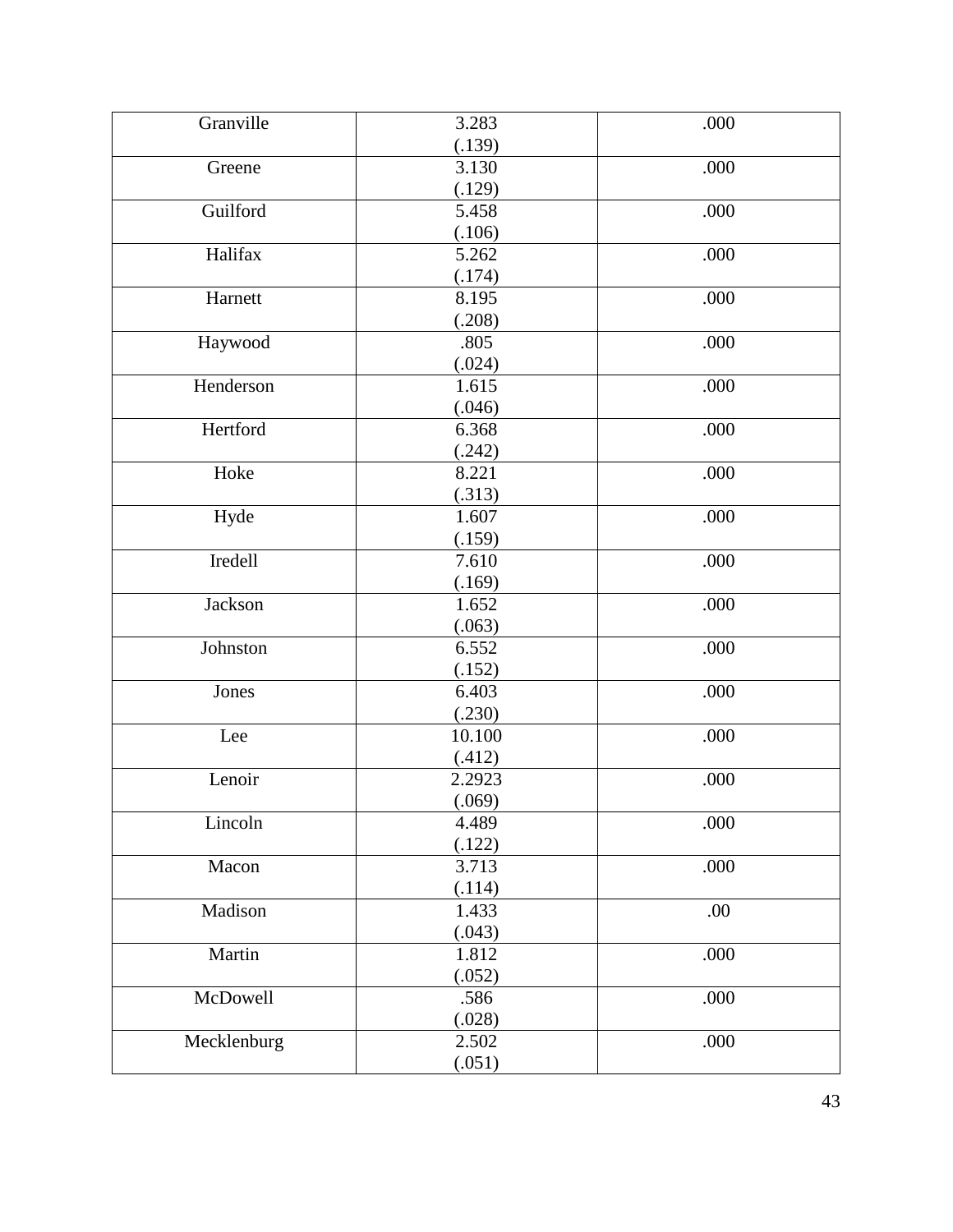| Mitchell    | 10.420          | .000 |
|-------------|-----------------|------|
|             | (.667)          |      |
|             | 8.126           | .000 |
| Montgomery  | (.258)          |      |
| Moore       | 10.172          | .000 |
|             | (.280)          |      |
| Nash        | 16.422          | .000 |
|             | (.529)          |      |
| New Hanover | 9.650           | .000 |
|             | (.228)          |      |
| Northampton | 11.028          | .000 |
|             |                 |      |
| Onslow      | (.427)<br>3.592 | .000 |
|             |                 |      |
|             | (.073)<br>6.598 | .000 |
| Orange      |                 |      |
| Pamlico     | (.149)          |      |
|             | 4.598           | .000 |
|             | (.259)<br>4.588 | .000 |
| Pasquotank  |                 |      |
|             | (.163)          |      |
| Pender      | 7.907           | .000 |
|             | (.218)<br>2.704 |      |
| Perquimans  |                 | .000 |
| Person      | (.088)<br>4.016 | .000 |
|             |                 |      |
| Pitt        | (.138)<br>1.219 | .000 |
|             | (.036)          |      |
| Polk        | 2.175           | .000 |
|             |                 |      |
| Randolph    | (.067)<br>9.753 | .000 |
|             | (.222)          |      |
| Richmond    | 4.524           | .000 |
|             | (.154)          |      |
|             | 2.861           | .000 |
| Robeson     | (.071)          |      |
| Rockingham  | 9.194           | .000 |
|             |                 |      |
|             | (.219)<br>2.906 | .000 |
| Rowan       |                 |      |
|             | (.076)          |      |
| Rutherford  | 2.501           | .000 |
|             | (.082)          |      |
| Sampson     | 7.855           | .000 |
|             | (.224)          |      |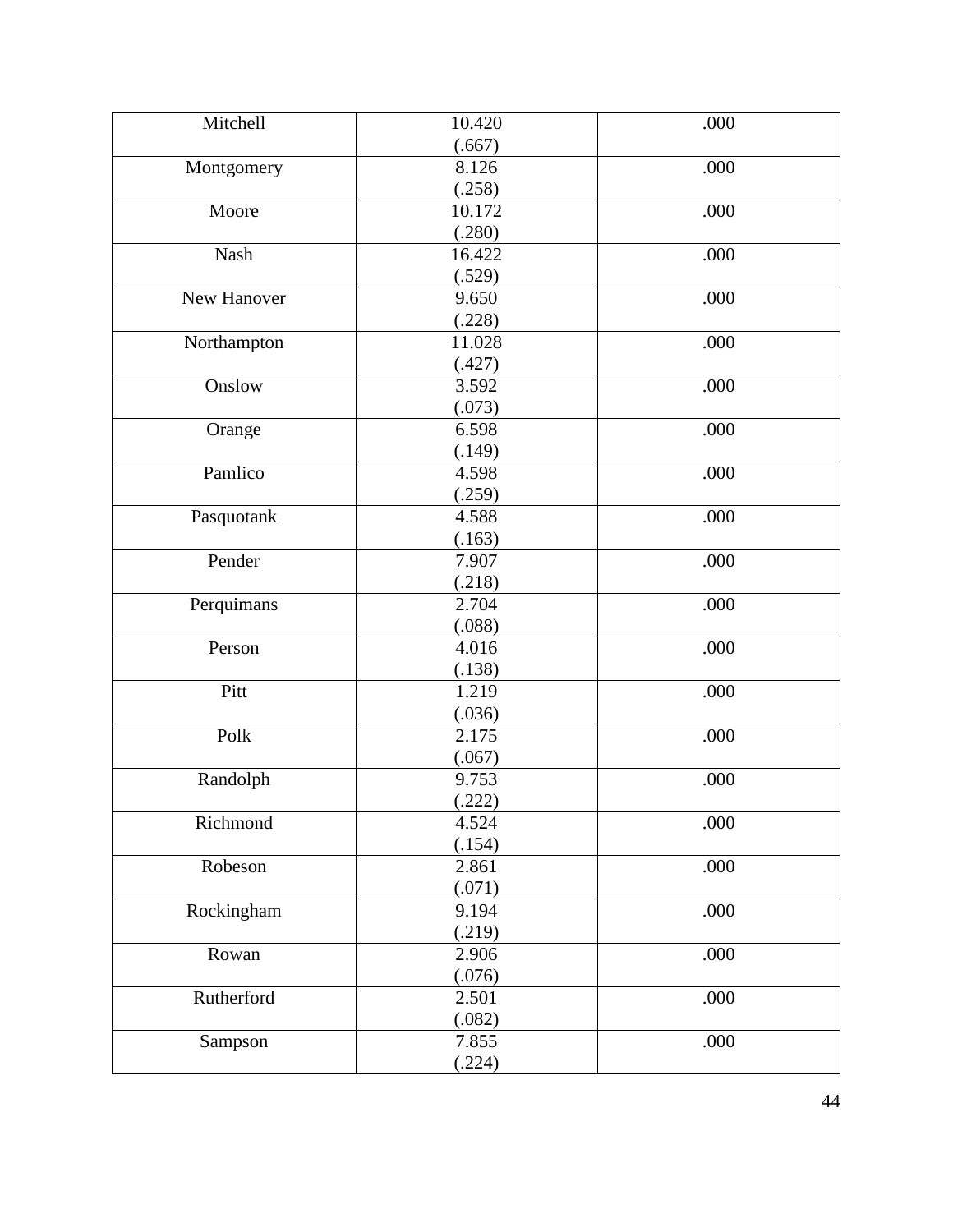| Scotland       | 8.311  | .000        |
|----------------|--------|-------------|
|                | (.364) |             |
| Stanly         | 8.229  | .000        |
|                | (.240) |             |
| <b>Stokes</b>  | 7.155  | .000        |
|                | (.207) |             |
| Surry          | 4.477  | .000        |
|                | (.115) |             |
| Swain          | 1.384  | .000        |
|                | (.058) |             |
| Transylvania   | 2.426  | .000        |
|                | (.089) |             |
| Tyrrell        | 1.469  | .000        |
|                | (.057) |             |
| Union          | 5.513  | .000        |
|                | (.137) |             |
| Vance          | 2.762  | .000        |
|                | (.090) |             |
| Wake           | .752   | .000        |
|                | (.016) |             |
| Warren         | 2.155  | .000        |
|                | (.091) |             |
| Washington     | 1.740  | .000        |
|                | (.112) |             |
| Watauga        | 8.261  | .000        |
|                | (.223) |             |
| Wayne          | 2.298  | .000        |
|                | (.069) |             |
| Wilkes         | 10.388 | .000        |
|                | (.237) |             |
| Wilson         | 8.762  | .000        |
|                | (.311) |             |
| Yadkin         | 9.436  | .000        |
|                | (.335) |             |
| Yancey         | 9.839  | .000        |
|                | (.464) |             |
| Constant       | .162   | .000        |
|                | (.003) |             |
| $\mathbf N$    |        | 1,211,986   |
| Log Likelihood |        | -719,503.68 |
| LR Chi-2       |        | 186,846.48  |
| Pseudo R-2     |        | .1149       |

Note: The Omitted county, or baseline, is Alamance County.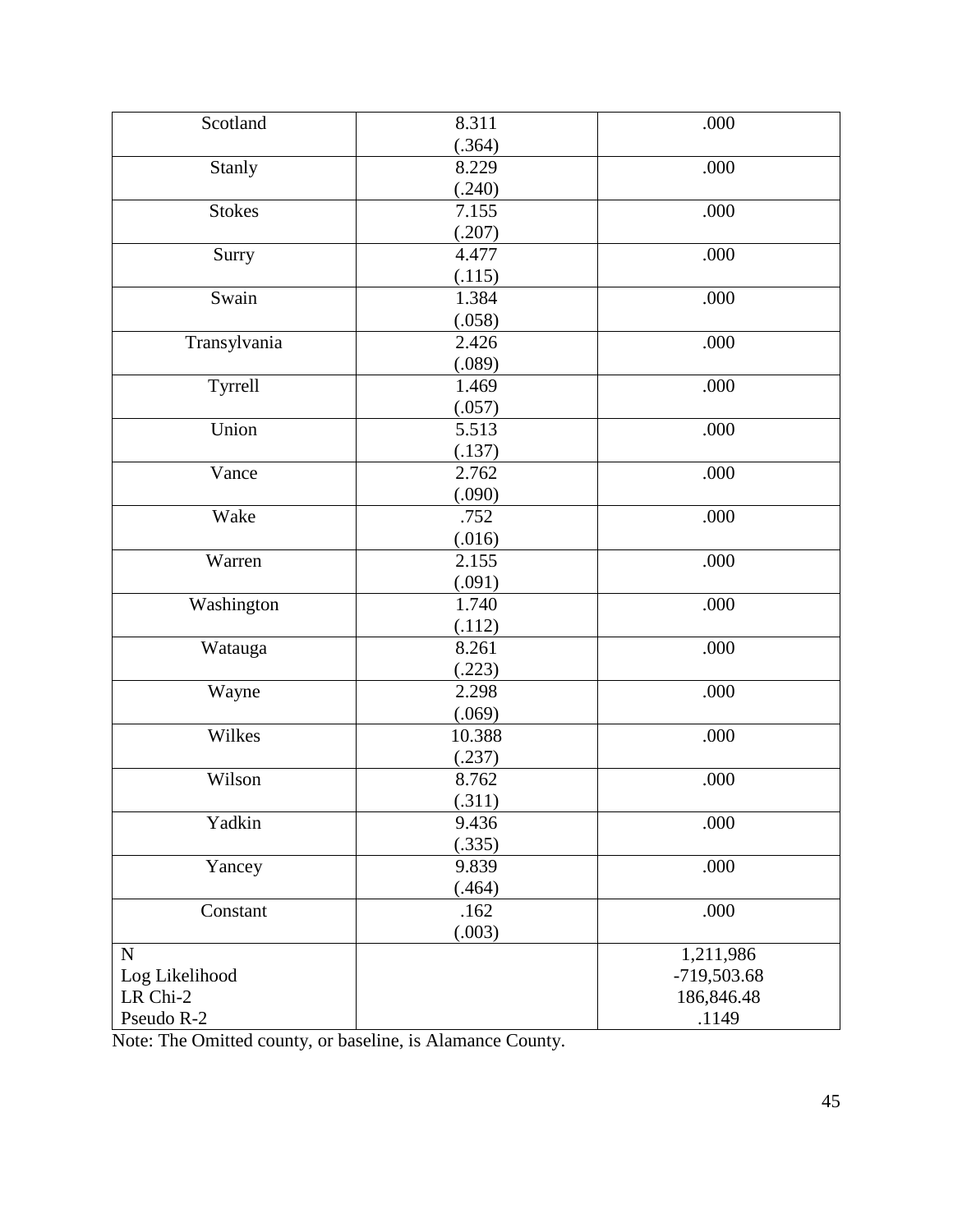| <b>Judge Initials</b>       | <b>Odds Ratio</b> | Prob.     |
|-----------------------------|-------------------|-----------|
|                             | (SE)              |           |
| $\boldsymbol{\mathrm{ACW}}$ | 1.700             | .001      |
|                             | (.277)            |           |
| AMH                         | .715              | .012      |
|                             | (.095)            |           |
| <b>ASW</b>                  | 1.082             | .603      |
|                             | (.164)            |           |
| <b>BAS</b>                  | .464              | .000      |
|                             | (.058)            |           |
| BCT                         | 1.183             | .266      |
|                             | (.179)            |           |
| $\rm BRA$                   | .146              | .000      |
|                             | (.016)            |           |
| CAG                         | 7.033             | .000      |
|                             | (.195)            |           |
| CDR                         | .195              | .000      |
|                             | (.024)            |           |
| CHG                         | .002              | .000      |
|                             | (.000)            |           |
| <b>CHS</b>                  | .596              | .000      |
|                             | (.071)            |           |
| CMN                         | .638              | .000      |
|                             | (.077)            |           |
| <b>CPB</b>                  | .390              | .000      |
|                             | (.044)            |           |
| <b>CPG</b>                  | .022              | .000      |
|                             | (.003)            |           |
| $\rm DBC$                   | .108              | .000      |
|                             | (.013)            |           |
| $\ensuremath{\mathsf{DF}}$  | .071              | .000      |
|                             | (.008)            |           |
| $\rm DGD$                   | .247              | .000      |
|                             | (.033)            |           |
| $\rm{D}\rm{J}\rm{N}$        | .005              | .000      |
|                             | (.001)            |           |
| $\rm{DLW}$                  | .044              | .000      |
|                             | (.005)            |           |
| ${\rm DN}$                  |                   | (omitted) |
|                             | (omitted)         |           |
| $\mathbf{DVB}$              | .484              | .000      |
|                             | (.059)            |           |

**Table 3: Odds of 100 Judges with Most Cases Reducing a Speeding Citation**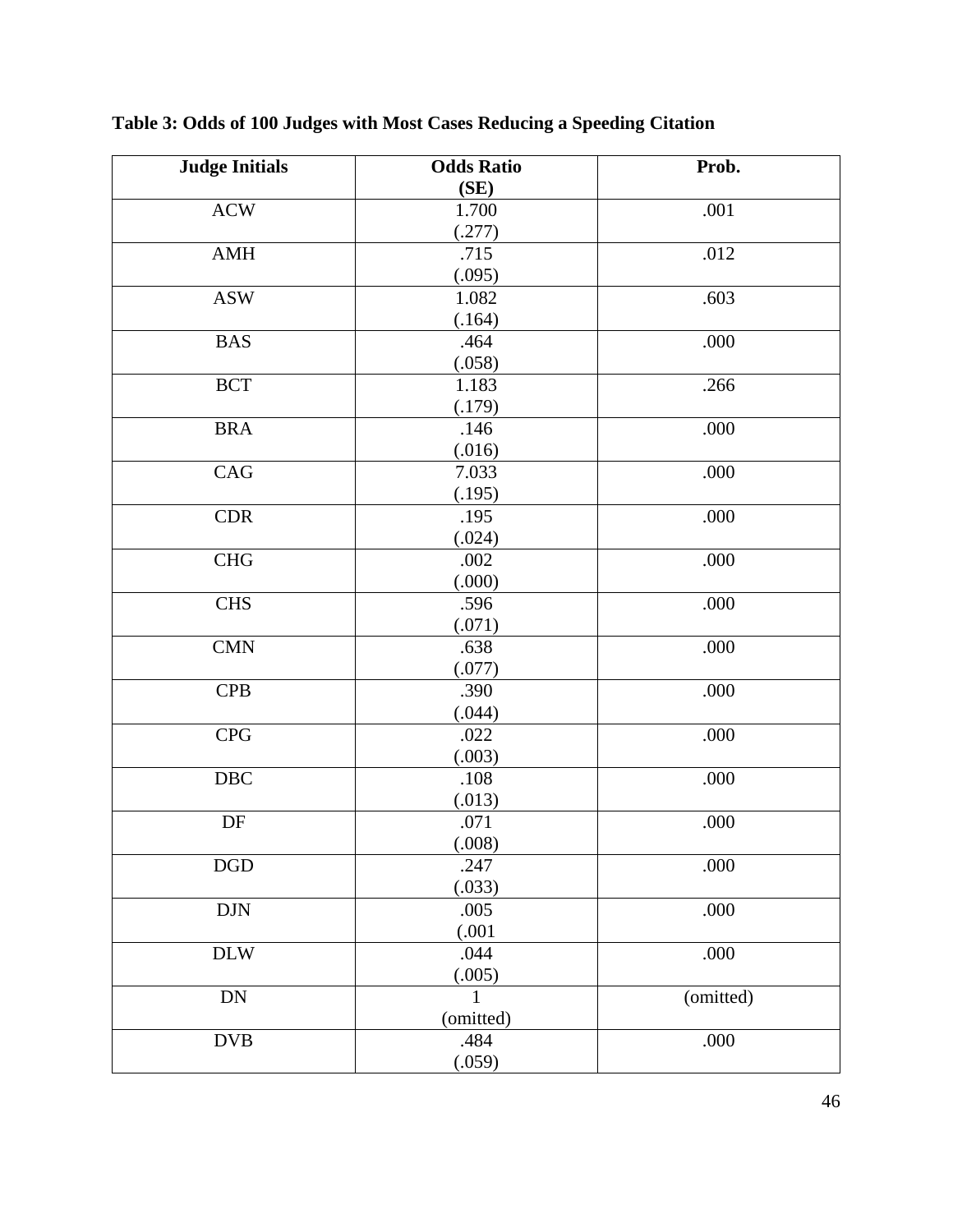| <b>DW</b>                 | .000    | .000 |
|---------------------------|---------|------|
|                           | (.000)  |      |
| <b>DWC</b>                | .819    | .123 |
|                           | (.106)  |      |
| ${\rm FBW}$               | 1.297   | .044 |
|                           | (.167)  |      |
| ${\rm HLR}$               | .188    | .000 |
|                           | (.023)  |      |
| <b>HLS</b>                | .049    | .000 |
|                           | (.007)  |      |
| <b>JAG</b>                | .960    | .724 |
|                           | (.112)  |      |
| JAJ                       | 1.986   | .000 |
|                           | (.241)  |      |
| $_{\mathrm{JBC}}$         | .223    | .000 |
|                           | (.029)  |      |
| $\rm JCD$                 | 5.501   | .000 |
|                           | (1.104) |      |
| $_{\mathrm{JFW}}$         | .388    | .000 |
|                           | (.052)  |      |
| <b>JHC</b>                | 1.845   | .000 |
|                           | (.256)  |      |
| $_{\rm{JKR}}$             | .012    | .000 |
|                           | (.002)  |      |
| $\rm JL$                  | .875    | .372 |
|                           | (.130)  |      |
| $\ensuremath{\text{JLL}}$ | 1.157   | .292 |
|                           | (.160)  |      |
| <b>JLM</b>                | .327    | .000 |
|                           | (.038)  |      |
| <b>JMB</b>                | .709    | .003 |
|                           | (.082)  |      |
| <b>JMD</b>                | .218    | .000 |
|                           | (.026)  |      |
| <b>JPH</b>                | .825    | .109 |
|                           | (.099)  |      |
| $\rm JPR$                 | .075    | .000 |
|                           | (.008)  |      |
| <b>JRM</b>                | .659    | .001 |
|                           | (.079)  |      |
| <b>JRN</b>                | .512    | .000 |
|                           | (.070)  |      |
| <b>JRP</b>                | 1.365   | .026 |
|                           | (.191)  |      |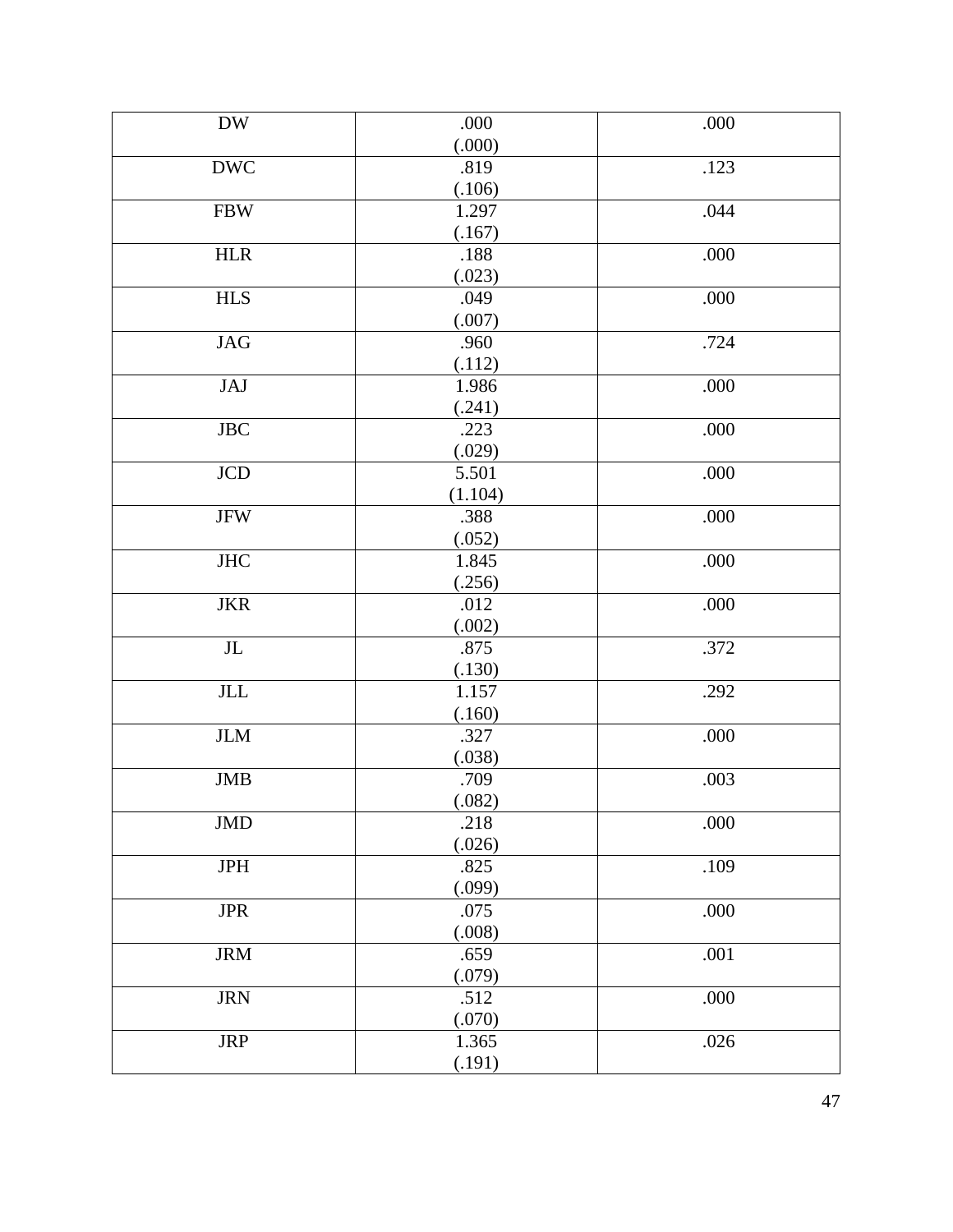| <b>JTB</b>                  | .440         | .000      |
|-----------------------------|--------------|-----------|
|                             | (.051)       |           |
| $\mathbf{KG}$               | 1            | (omitted) |
|                             | (omitted)    |           |
| <b>KLE</b>                  | .078         | .000      |
|                             | (.009)       |           |
| <b>KR</b>                   | .384         | .000      |
|                             | (.049)       |           |
| <b>KRW</b>                  | .108         | .000      |
|                             | (.012)       |           |
| $\ensuremath{\mathsf{LFF}}$ | .037         | .000      |
|                             | (.005)       |           |
| ${\rm LL}$                  | .452         | .000      |
|                             | (.054)       |           |
| ${\rm LM}$                  | $\mathbf{1}$ | (omitted) |
|                             | (omitted)    |           |
| ${\rm LMG}$                 | .321         | .000      |
|                             | (.039)       |           |
| ${\rm LVM}$                 | 6.07         | .000      |
|                             | (.898)       |           |
| ${\rm LWG}$                 | .827         | .106      |
|                             | (.097)       |           |
| <b>LWM</b>                  | .197         | .000      |
|                             | (.024)       |           |
| ${\rm MEG}$                 | .335         | .000      |
|                             | (.040)       |           |
| ${\rm MFC}$                 | 1.498        | .010      |
|                             | (.234)       |           |
| $\text{MHL}$                | .075         | .000      |
|                             | (.009)       |           |
| <b>MHW</b>                  | .717         | .007      |
|                             | (.089)       |           |
| $\text{MLK}$                | 1.714        | .002      |
|                             | (.302)       |           |
| <b>MRW</b>                  | 3.38         | .000      |
|                             | (.607)       |           |
| NHG                         | .261         | .000      |
|                             | (.029)       |           |
| OHW                         | .742         | .018      |
|                             | (.092)       |           |
| PAH                         | .223         | .000      |
|                             | (.026)       |           |
| $\mathbf{PH}$               | 4.686        | .000      |
|                             | (.677)       |           |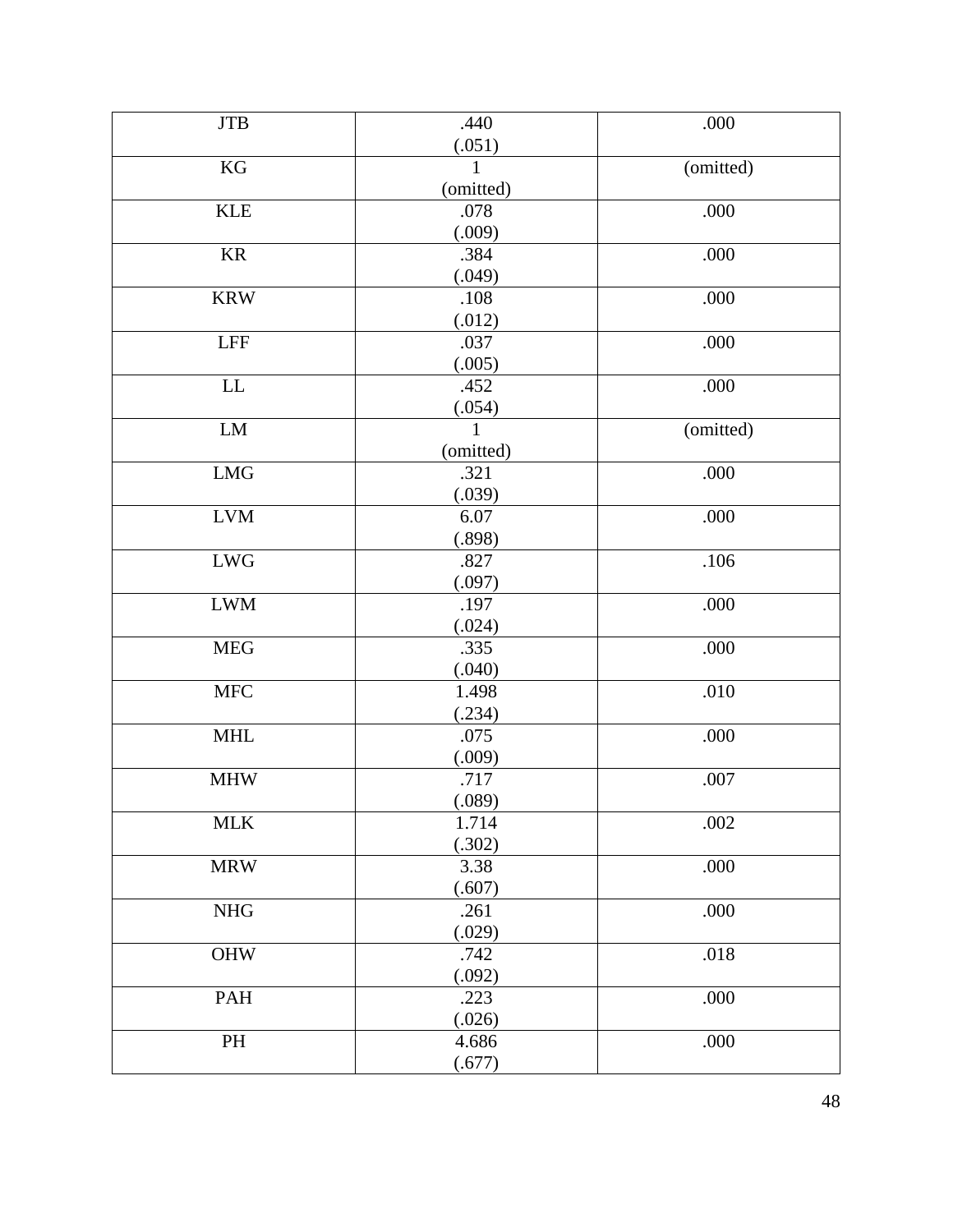| <b>PM</b>                        | .202     | .000 |
|----------------------------------|----------|------|
|                                  | (.025)   |      |
| <b>PMQ</b>                       | .179     | .000 |
|                                  | (.022)   |      |
| <b>RDS</b>                       | .789     | .053 |
|                                  | (.097)   |      |
| $\mathbf{R}\mathbf{K}\mathbf{W}$ | $.108\,$ | .000 |
|                                  | (.013)   |      |
| $\mathbf{R}\mathbf{M}\mathbf{W}$ | .742     | .014 |
|                                  | (.090)   |      |
| <b>ROF</b>                       | .889     | .361 |
|                                  | (.115)   |      |
| <b>RT</b>                        | .085     | .000 |
|                                  | (.011)   |      |
| RW                               | .068     | .000 |
|                                  | (.008)   |      |
| ${\rm RWB}$                      | .574     | .000 |
|                                  | (.073)   |      |
| SAB                              | .819     | .118 |
|                                  | (.105)   |      |
| <b>SCE</b>                       | .699     | .003 |
|                                  | (.084)   |      |
| $SGK$                            | .632     | .001 |
|                                  | (.083)   |      |
| <b>SLU</b>                       | 2.640    | .000 |
|                                  | (.394)   |      |
| <b>SRS</b>                       | .442     | .000 |
|                                  | (.049)   |      |
| ${\rm STM}$                      | .330     | .000 |
|                                  | (.043)   |      |
| SVH                              | .634     | .000 |
|                                  | (.081)   |      |
| $\operatorname{TGC}$             | .113     | .000 |
|                                  | (.013)   |      |
| <b>TLB</b>                       | 2.694    | .000 |
|                                  | (.338)   |      |
| <b>TRW</b>                       | .281     | .000 |
|                                  | (.033)   |      |
| <b>TSS</b>                       | .131     | .000 |
|                                  | (.016)   |      |
| <b>TTA</b>                       | .058     | .000 |
|                                  | (.008)   |      |
| <b>TVA</b>                       | 8.786    | .000 |
|                                  | (2.198)  |      |